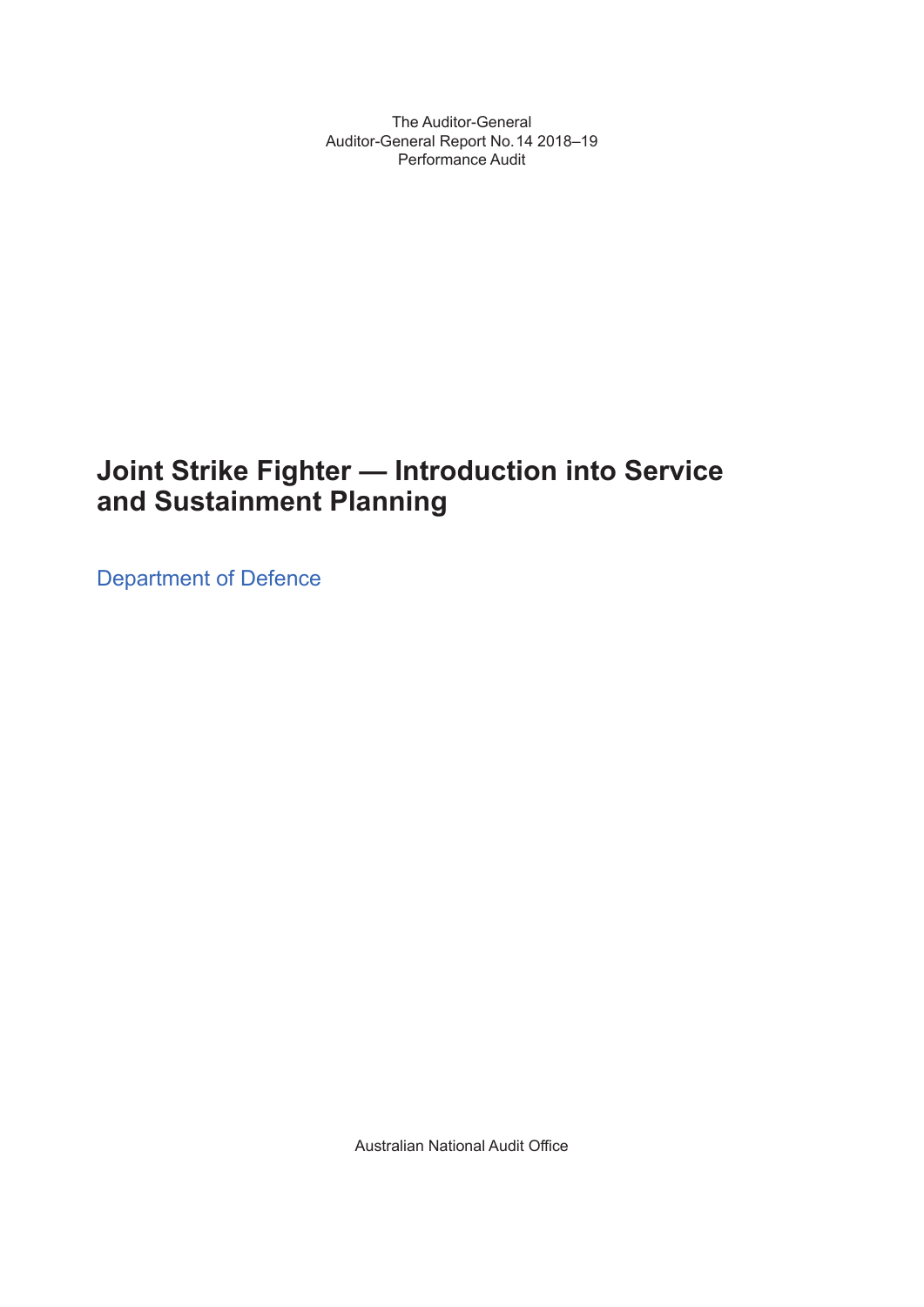#### **© Commonwealth of Australia 2018**

ISSN 1036–7632 (Print) ISSN 2203–0352 (Online) ISBN 978-1-76033-400-0 (Print) ISBN 978-1-76033-401-7 (Online)

Except for the content in this document supplied by third parties, the Australian National Audit Office logo, the Commonwealth Coat of Arms, and any material protected by a trade mark, this document is licensed by the Australian National Audit Office for use under the terms of a Creative Commons Attribution-NonCommercial-NoDerivatives 3.0 Australia licence. To view a copy of this licence, visit http://creativecommons.org/licenses/by-nc-nd/3.0/au/.

You are free to copy and communicate the document in its current form for non commercial purposes, as long as you attribute the document to the Australian National Audit Office and abide by the other licence terms. You may not alter or adapt the work in any way.

Permission to use material for which the copyright is owned by a third party must be sought from the relevant copyright owner. As far as practicable, such material will be clearly labelled.

For terms of use of the Commonwealth Coat of Arms, visit the *It's an Honour* website at https://www.pmc.gov.au/government/its-honour

Requests and inquiries concerning reproduction and rights should be addressed to:

Senior Executive Director Corporate Management Branch Australian National Audit Office 19 National Circuit BARTON ACT 2600

Or via email: communication@anao.gov.au.

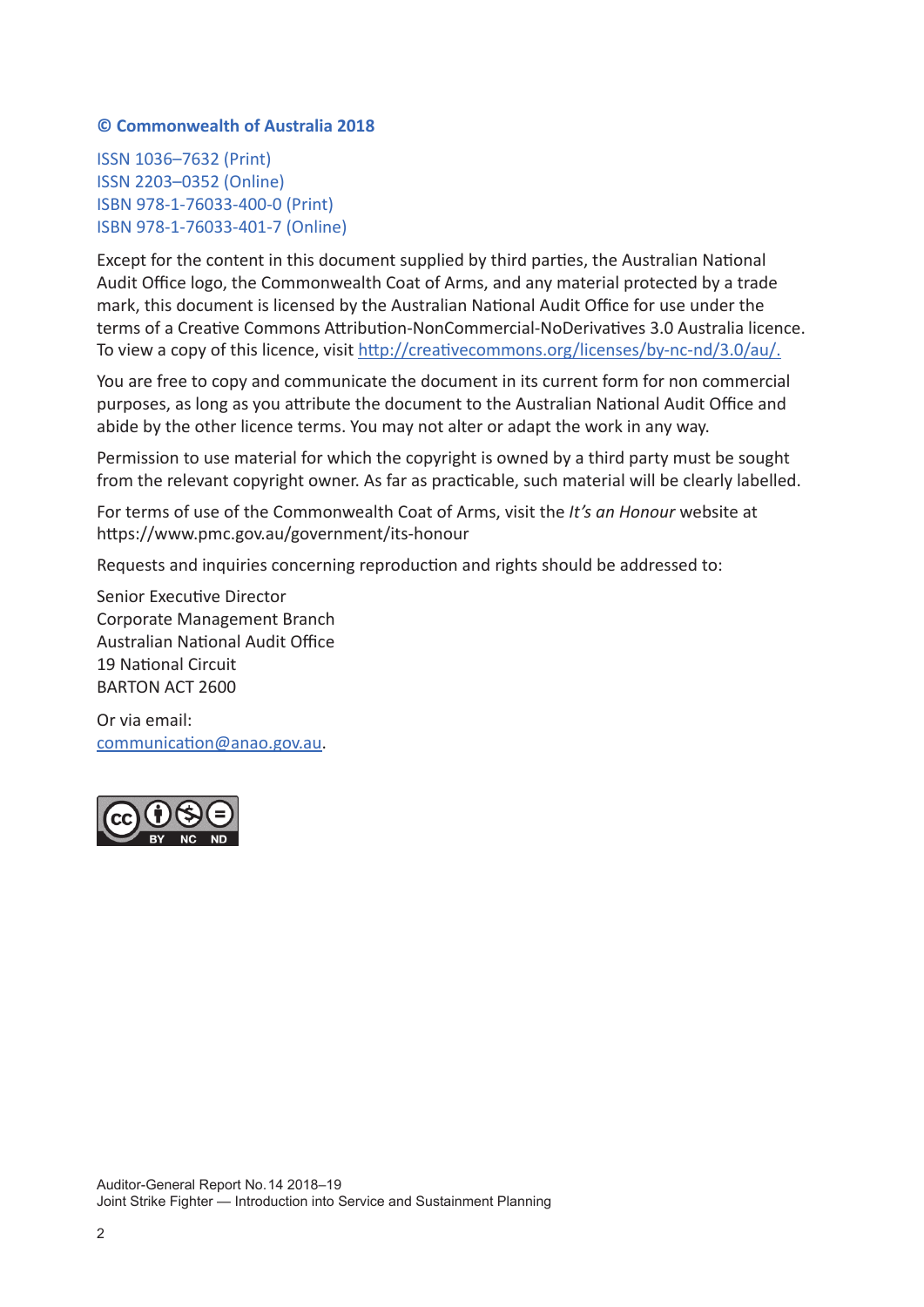

Canberra ACT 5 December 2018

Dear Mr President Dear Mr Speaker

In accordance with the authority contained in the *Auditor General Act 1997*, I have undertaken an independent performance audit in the Department of Defence. The report is titled *Joint Strike Fighter — Introduction into Service and Sustainment Planning*. I present the report of this audit to the Parliament.

Following its presentation and receipt, the report will be placed on the Australian National Audit Office's website—http://www.anao.gov.au.

Yours sincerely

Grat Heh:

Grant Hehir Auditor-General

The Honourable the President of the Senate The Honourable the Speaker of the House of Representatives Parliament House Canberra ACT 2600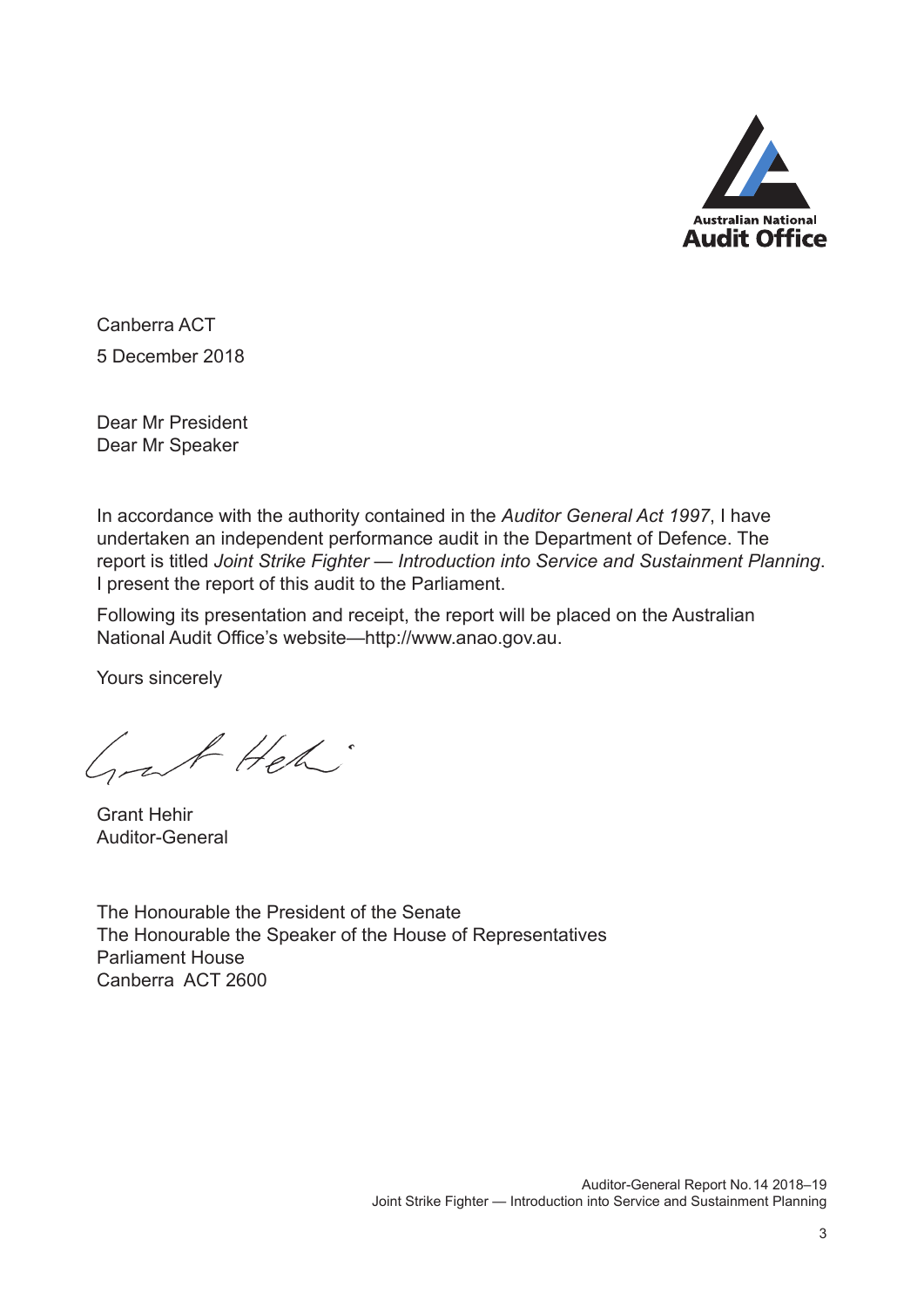#### **AUDITING FOR AUSTRALIA**

The Auditor-General is head of the Australian National Audit Office (ANAO). The ANAO assists the Auditor-General to carry out his duties under the *Auditor-General Act 1997* to undertake performance audits, financial statement audits and assurance reviews of Commonwealth public sector bodies and to provide independent reports and advice for the Parliament, the Australian Government and the community. The aim is to improve Commonwealth public sector administration and accountability.

For further information contact: **Australian National Audit Office GPO Box 707 Canberra ACT 2601**

**Phone:(02) 6203 7300 Fax: (02) 6203 7777 Email: ag1@anao.gov.au**

Auditor-General reports and information about the ANAO are available on our website: http://www.anao.gov.au

#### **Audit team**

Tony Steele Dr Jordan Bastoni Kim Murray Nathaniel Loorham Sally Ramsey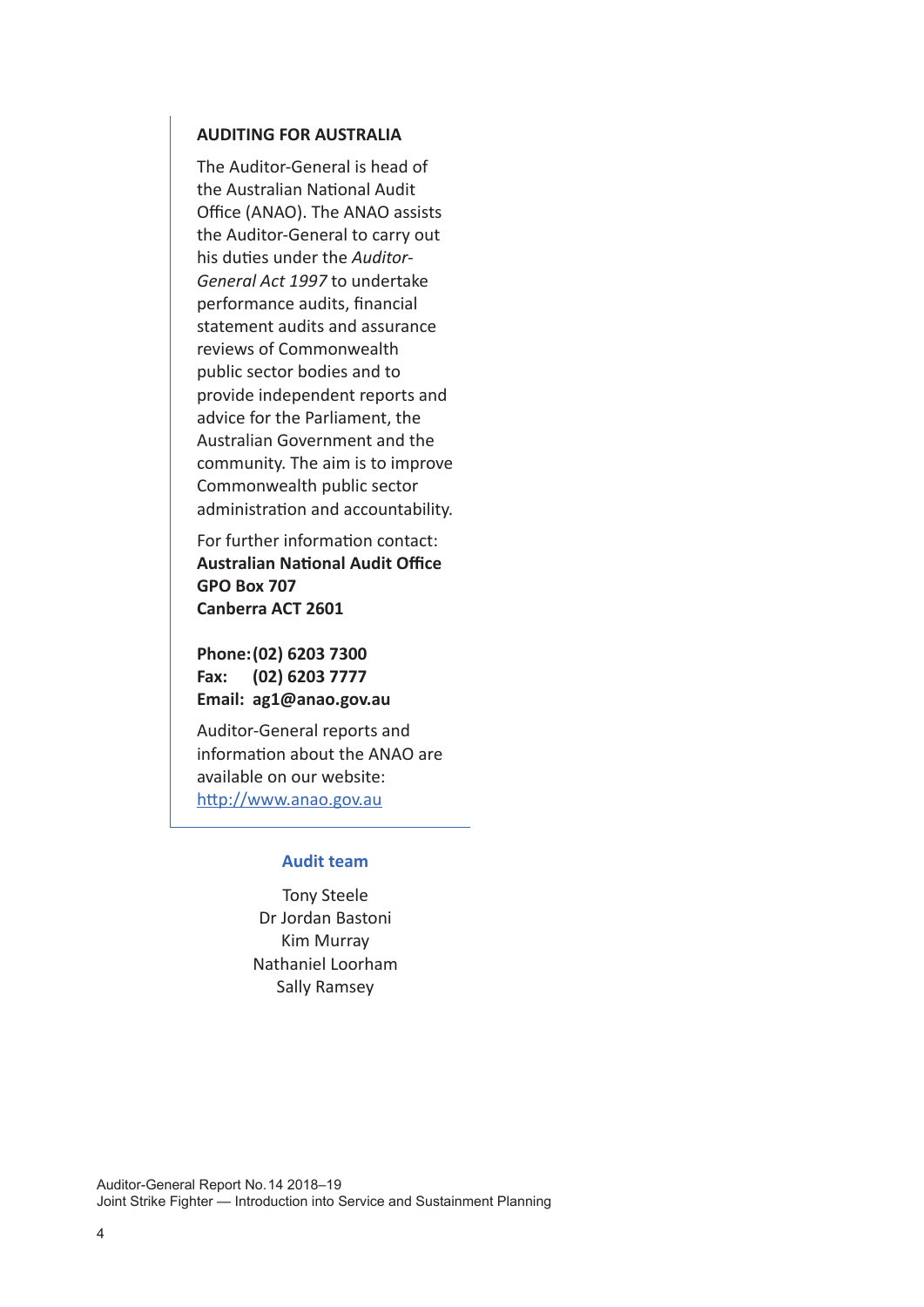## **Contents**

| Has Defence identified and prepared the required workforce and training system?24            |  |
|----------------------------------------------------------------------------------------------|--|
|                                                                                              |  |
|                                                                                              |  |
| Is Defence monitoring and managing risks associated with the still developing Global Support |  |
|                                                                                              |  |
|                                                                                              |  |
|                                                                                              |  |
| <b>Appendix 1</b>                                                                            |  |
| <b>Appendix 2</b>                                                                            |  |
|                                                                                              |  |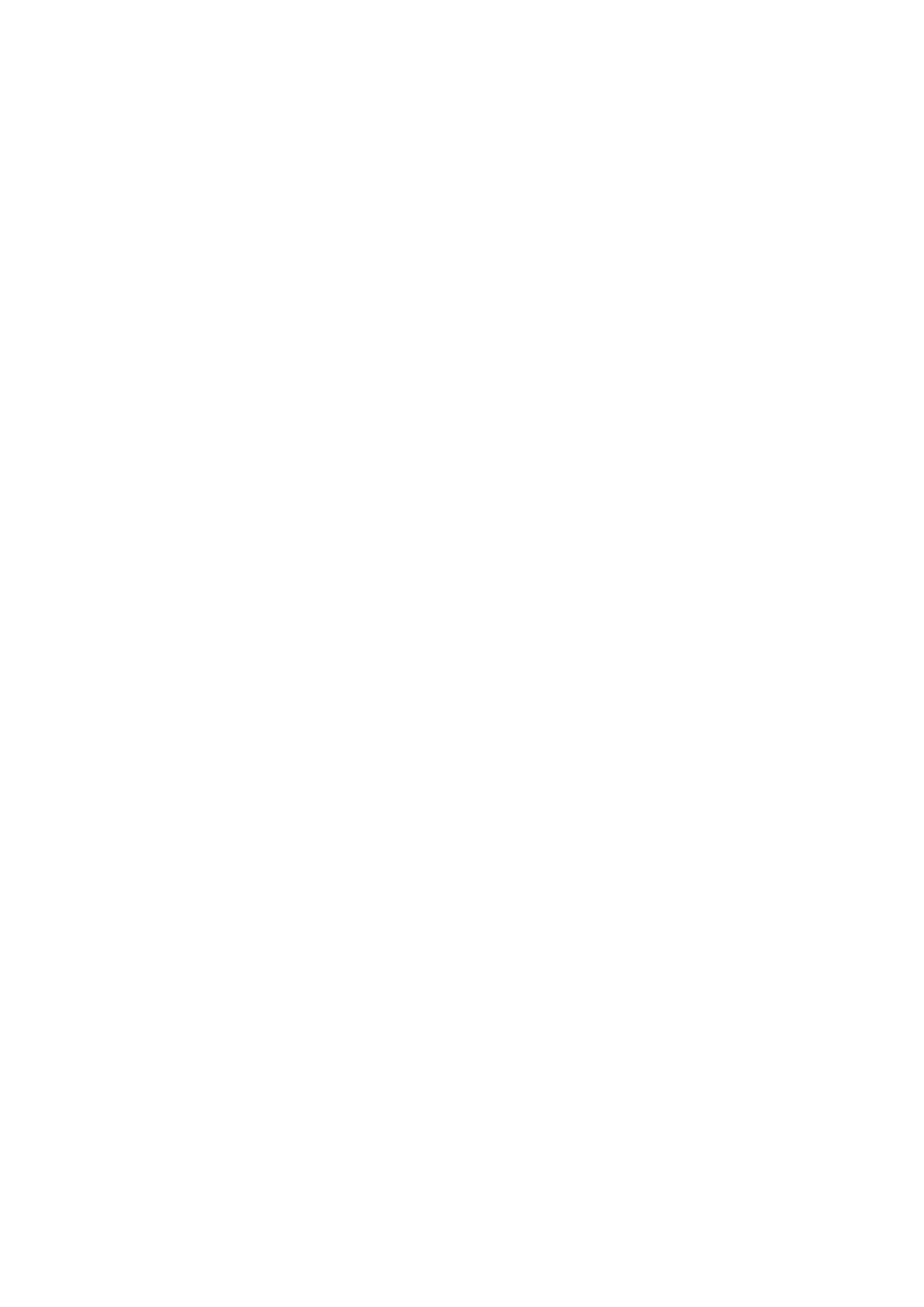## **Summary**

## **Background**

1. The Department of Defence (Defence) anticipates the arrival in Australia of the first two of 72 F-35A Joint Strike Fighter (JSF) aircraft in December 2018. The JSF aircraft will replace the Royal Australian Air Force's ageing F/A-18 A/B Classic Hornet aircraft. Defence expects to declare final operational capability of its new JSF aircraft in 2023.

2. Defence has established multiple programs and projects to acquire, further develop, and support Australia's new air combat capability. The principal program is AIR 6000 and the primary phase, Phase 2A/2B, represents the major purchase of the JSF aircraft and associated support systems, and is the focus of this ANAO performance audit. The total acquisition budget for AIR 6000 Phase 2A/2B is some \$15.5 billion with government approving a further \$4.6 billion in 2014 for operating and support costs until 2024–25.1

## **Rationale for undertaking the audit**

3. The Auditor-General chose to undertake this audit into Defence's preparations for the JSF aircraft's introduction into Australian service and sustainment planning due to: the imminent arrival of the first two JSF aircraft in Australia; the high cost of the program; the JSF's particular acquisition and sustainment arrangements; and the anticipated contribution of the JSF aircraft to Australia's future Defence capability.<sup>2</sup>

## **Audit objective and criteria**

4. The objective of the audit is to assess the effectiveness of the Department of Defence's preparations for the introduction of the Joint Strike Fighter into Australian service and its subsequent sustainment.

- 5. The high-level audit criteria are:
- Defence has established effective strategic planning and project governance arrangements; and
- Defence has undertaken effective planning, is achieving progress against relevant plans and effective risk management is occurring for selected capabilities.

## **Conclusion**

6. The Department of Defence's preparations to date for the introduction and sustainment of the Joint Strike Fighter (JSF) aircraft into Australian service have been effective with the exception

<sup>1</sup> Department of Defence, submission to the Senate Standing Committee on Foreign Affairs, Defence and Trade Inquiry into the Planned Acquisition of the F-35 Lightning II Joint Strike Fighter, 26 February 2016, p. 5, paragraphs 25 and 27.

<sup>2</sup> Previously, the Auditor-General has examined the acquisition of JSF aircraft in Auditor-General Report No. 6 2012–13, *Management of Australia's F-35A Joint Strike Fighter Acquisition*. The JSF has also featured in the annual Defence Major Projects Report since 2010–11.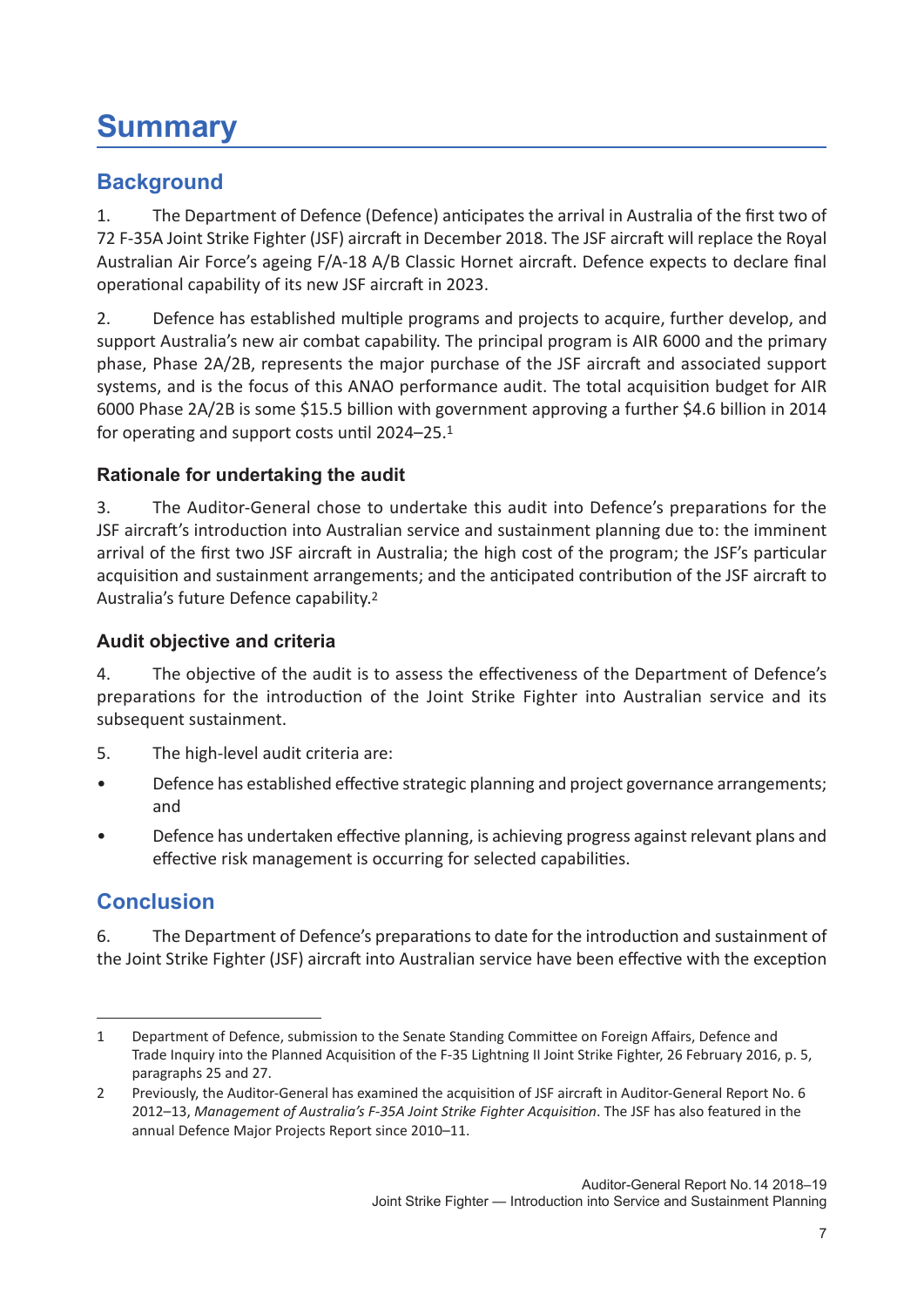of arrangements for sustainment of JSF aircraft under the Global Support Solution. JSF sustainment cannot be fully costed until the Global Support Solution further matures.

7. Defence has established effective strategic and project governance arrangements to date for the introduction of the JSF into Australian service and its sustainment. These arrangements include:

- plans addressing the transition from the Classic Hornets to the JSF;
- sustainment arrangements;
- infrastructure requirements;
- workforce planning and training;
- project governance arrangements and procedures for regular engagement with the international JSF Program; and
- procedures for regular monitoring and reporting on risk, cost and schedule to governance bodies, senior Defence leaders and Defence Ministers.

Defence has not, however, provided all of the annual updates to Government that Government required in its approval of the project.

8. Defence has undertaken effective planning for its JSF related infrastructure, workforce and training system, and is achieving progress against relevant plans. Defence has identified and managed risks relating to these operational enablers. Necessary works have been undertaken at the JSF's main base (Royal Australian Air Force Base Williamtown), but works at other bases have been deferred or delayed to manage pressures on the infrastructure budget.

9. Defence has planned for and made progress in implementing the arrangements for the ongoing sustainment of the JSF. The effective implementation of Defence's ongoing sustainment arrangements depends largely on the United States Department of Defense delivering the Global Support Solution, which is still maturing. Defence is managing risks associated with the developmental nature of the JSF supporting systems as well as cost pressures related to establishing Australia as a regional maintenance and warehousing hub for JSF aircraft.

## **Supporting findings**

## **Governance and planning frameworks**

10. Defence has developed an appropriate framework of plans, agreements and other documents, which establishes the Chief of Air Force's requirements for the JSF aircraft and the strategy for the introduction of the JSF aircraft into service and its sustainment.

11. The governance arrangements established by Defence for the Australian JSF Program are appropriate and informed by Defence's engagement in the international JSF Program. Defence has made changes to its project governance in response to review findings and changing circumstances. However, the JSF Strategic Advisory Board has not met quarterly as anticipated by its terms of reference.

12. Defence has implemented monitoring and reporting arrangements to inform its governance bodies, senior Defence leaders (civilian and military) and Defence Ministers about risks and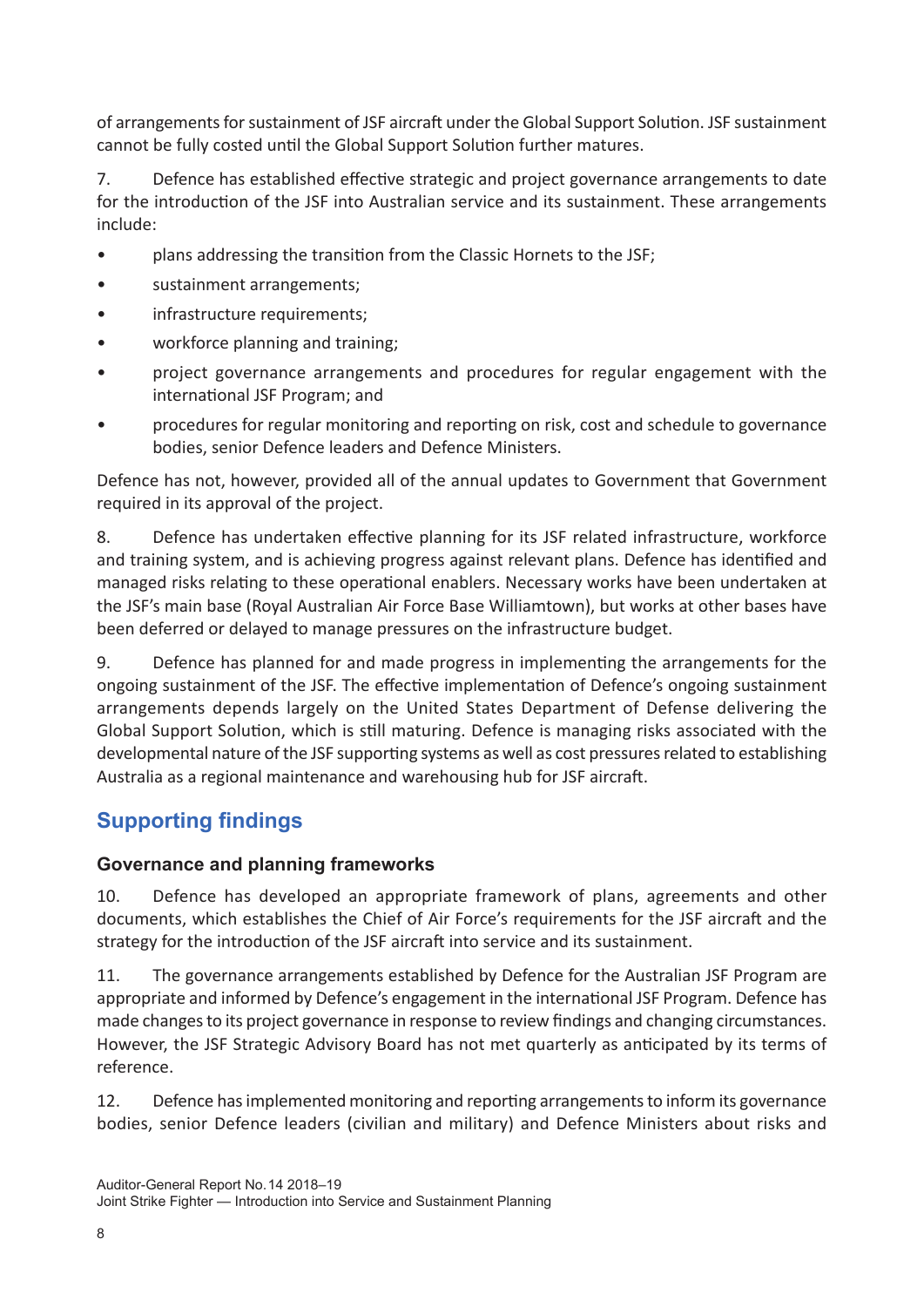issues, progress against schedule and costs associated with the Australian JSF Program. Defence advised the government that it had not consistently provided annual updates to government on the Australian JSF Program as directed and that it had committed \$266.3 million for materiel associated with JSF aircraft procurement without first informing the Prime Minister and Minister for Finance (as required by the government).

## **Australian operational enablers – infrastructure, workforce and training**

13. Defence has identified and progressed the preparation of infrastructure to support and sustain the JSF aircraft in Australian service. Defence has prioritised work at the JSF aircraft's main operating base at Royal Australian Air Force Base Williamtown, to complete the necessary infrastructure works before the first two JSF aircraft arrive in Australia in December 2018. The infrastructure budget is under pressure, resulting in the deferral of some works and delays to works at other bases.

14. Defence has identified and planned for its JSF workforce and training requirements and is largely on track to deliver the JSF workforce and training system. Defence has allocated responsibilities for workforce generation and training to Defence's Capability Acquisition and Sustainment Group and the Royal Australian Air Force. Defence records indicate that Defence is generating pilot and maintainer workforces at a rate that will support the operation of the initial Australian aircraft.

## **Sustainment**

15. Defence plans to sustain its JSF aircraft largely through the United States Department of Defense's Global Support Solution and is managing risks associated with the still developing Global Support Solution. Defence has signed a bilateral support agreement with the F-35 Joint Program Office.

16. Defence is monitoring and managing risks to effective sustainment of the JSF arising from the Global Support Solution including  $-$  the availability of spare parts, the development of the Autonomic Logistics Information System, and access to maintenance facilities. Defence is constrained in its ability to effectively manage some risks, including access to JSF spare parts due to limited global supply. Not all of the costs associated with Australia becoming a regional hub for JSF aircraft maintenance and warehousing were known by Defence when the project was approved in 2014. This is adding cost pressures to the project.

17. Defence does not expect to have a reliable estimate for whole-of-life sustainment costs for its JSF aircraft until after 2020.

## **The Department of Defence's response to the audit**

18. The Department of Defence's response to the audit is included in Appendix 1. Defence has not provided a summary of its response to the audit.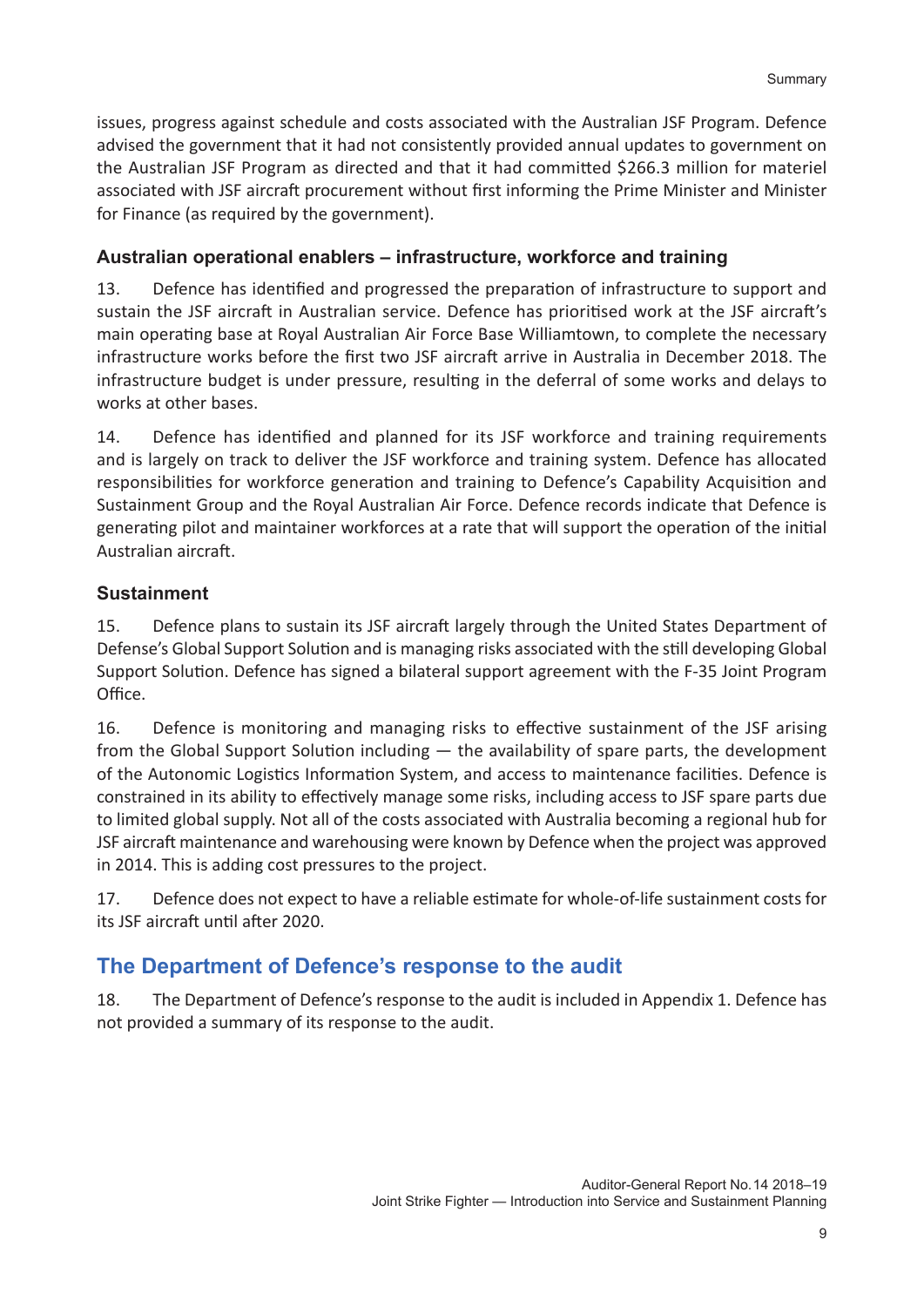## **Key messages from this audit for all Australian Government entities**

19. Below is a summary of key messages, including instances of good practice, which have been identified in this audit that may be relevant for the operations of other Australian Government entities.

#### **Governance and risk management**

- Embedding an Australian presence in long-term, highly complex international joint initiatives can provide Australian decision makers with additional insights, and improve policy and program advice.
- Establishing and maintaining a project team that integrates relevant areas within the entity, and includes personnel with necessary skills and experience, can help mitigate risks involved in the planning and delivery of complex projects.

#### **Policy/program implementation**

- Identifying a senior responsible official for complex projects enhances program accountability.
- Early planning, particularly for complex programs, supports decision makers to identify and implement the most effective ways to achieve outcomes.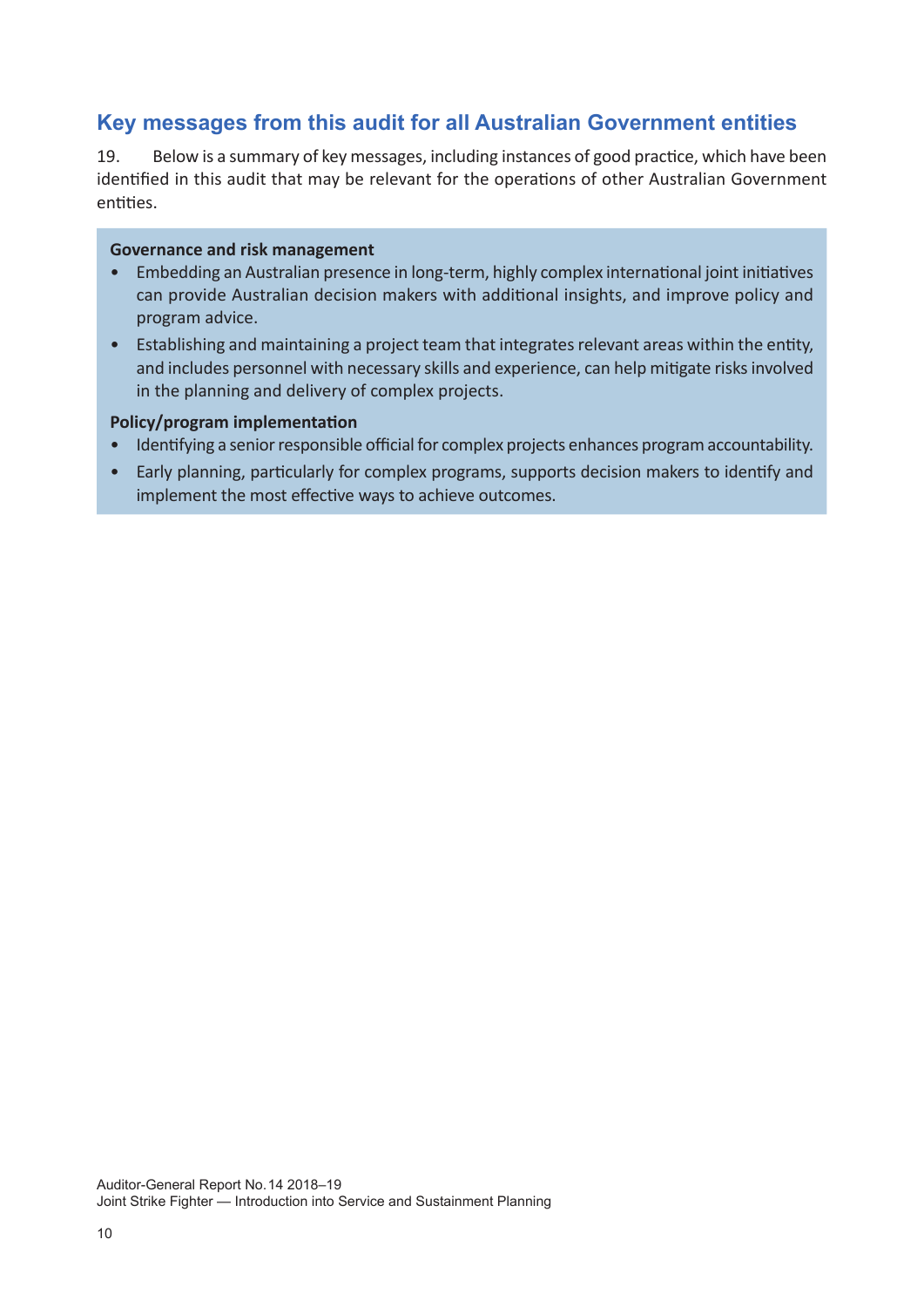**Audit findings**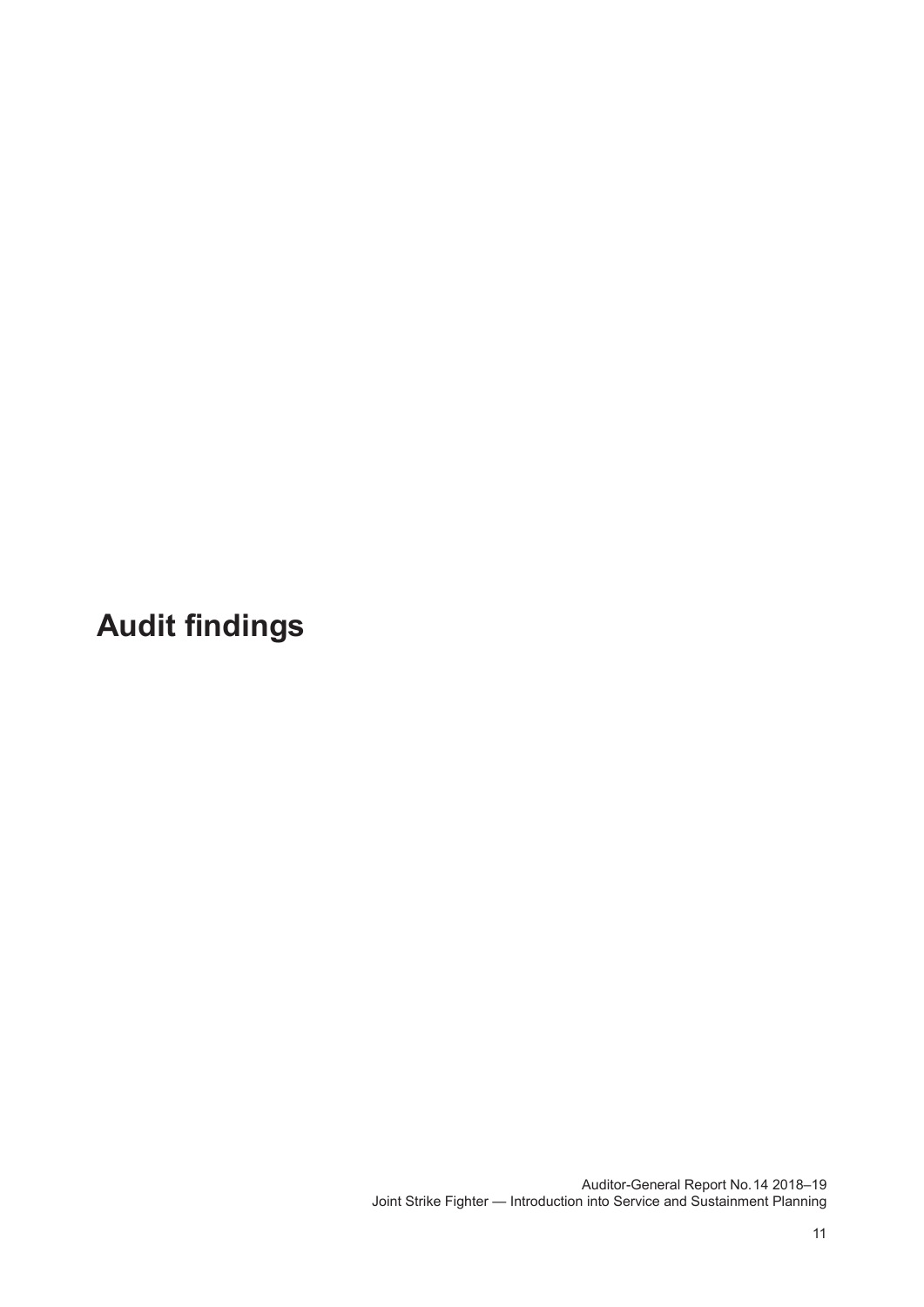# **1. Background**

## **Introduction**

1.1 The Department of Defence (Defence) anticipates the arrival in Australia of the first two of 72 F-35A Joint Strike Fighter (JSF) aircraft in December 2018. The JSF aircraft will replace the Royal Australian Air Force's ageing F/A-18 A/B Classic Hornet aircraft, and form part of Australia's new air combat capability.

1.2 Defence has established multiple programs and projects to acquire, further develop, and support Australia's new air combat capability. The principal program is AIR 6000 and the primary phase, Phase 2A/2B, represents the major purchase of the JSF aircraft and associated support systems, and is the focus of this ANAO performance audit. The Australian Government approved AIR 6000 Phase 2A/2B in two stages, approving the purchase of 14 aircraft in 2009, and the remaining 58 in 2014. The total acquisition budget for AIR 6000 Phase 2A/2B is some \$15.5 billion with government approving a further \$4.6 billion in 2014 for operating and support costs until 2024–25.3

1.3 The Joint Strike Fighter Division (JSF Division) within Defence's Capability Acquisition and Sustainment Group is managing the acquisition of Australia's JSF aircraft from the United States of America (the United States). JSF Division liaises with the United States Department of Defense's F-35 Joint Program Office (F-35 JPO) through a number of international governance forums, and has been responsible for coordinating the necessary works within Australia to facilitate the introduction of the JSF aircraft into Australian service.<sup>4</sup> Key responsibilities of Defence's JSF Division have included: project planning, establishing Defence's governance arrangements and in-service support arrangements, constructing the required facilities, recruiting and training personnel, and preparing for Australia's entry into the Global Support Solution that will sustain the JSF aircraft.

1.4 Following the arrival of the first two Australian JSF aircraft, Defence will commence an initial test and evaluation program that it has scheduled to run through to December 2020, at which time it plans to have approximately 30 aircraft including an operational squadron of at least 12 JSF aircraft available. Figure 1.1 outlines the significant events for the Australian Joint Strike Fighter Program including planned dates for the declaration of initial operational capability and final operational capability (key acquisition milestones).<sup>5</sup>

<sup>3</sup> Department of Defence, submission to the Senate Standing Committee on Foreign Affairs, Defence and Trade Inquiry into the Planned Acquisition of the F-35 Lightning II Joint Strike Fighter, 26 February 2016, p. 5, paragraphs 25 and 27.

<sup>4</sup> The F-35 JPO is responsible for managing the JSF aircraft acquisition and sustainment program on behalf of the United States armed services and other JSF Program particpant nations, including Australia. The international JSF Program is discussed further in paragraphs 1.5 to 1.9.

<sup>5</sup> Initial operational capability and final operational capability are when the first and final subset of a capability that can be operationally employed is realised. These milestones are endorsed at project approval, and assessed by the Capability Manager (this is usually the Chief of Navy, Army or Air Force).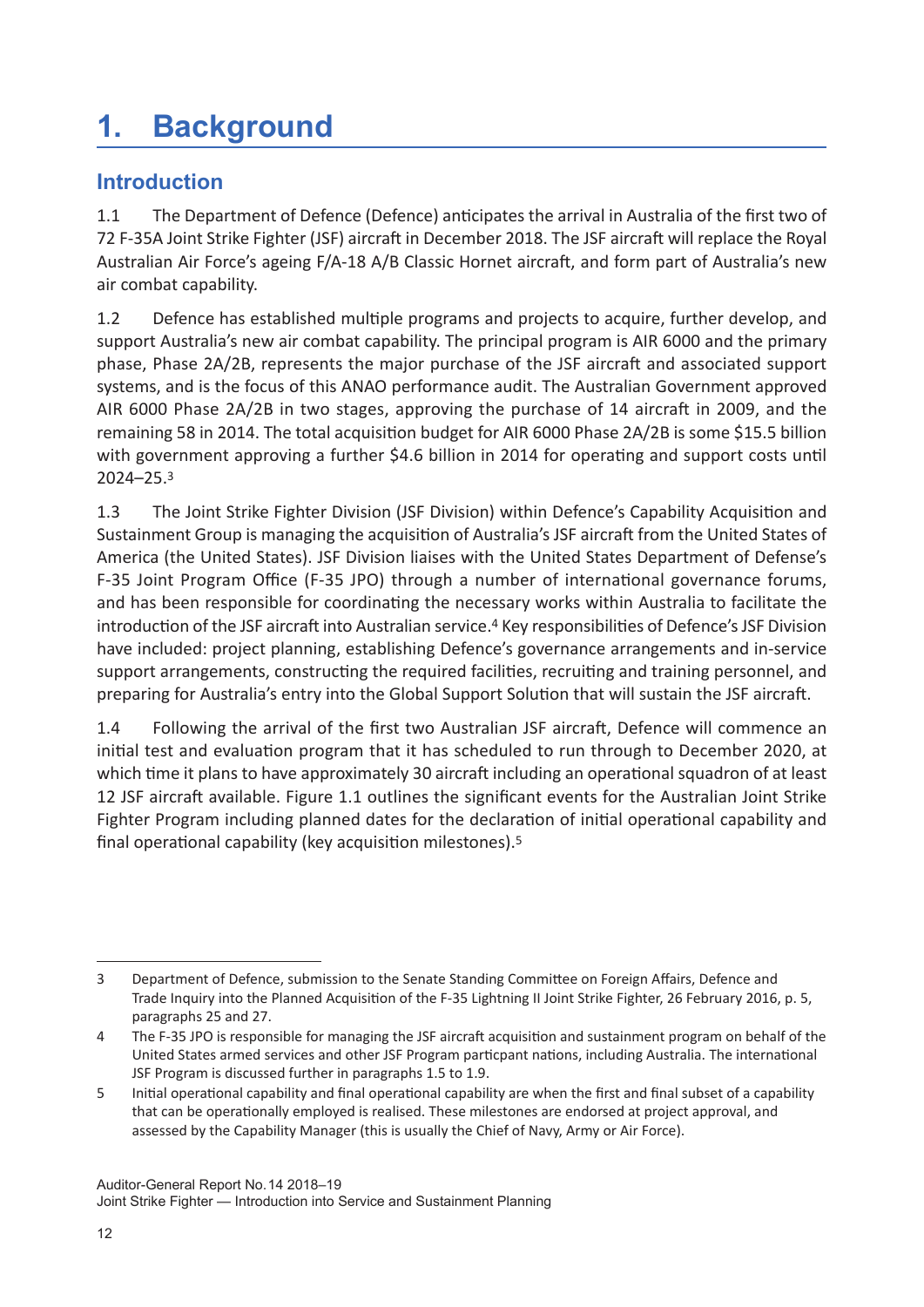



Source: ANAO Source: ANAO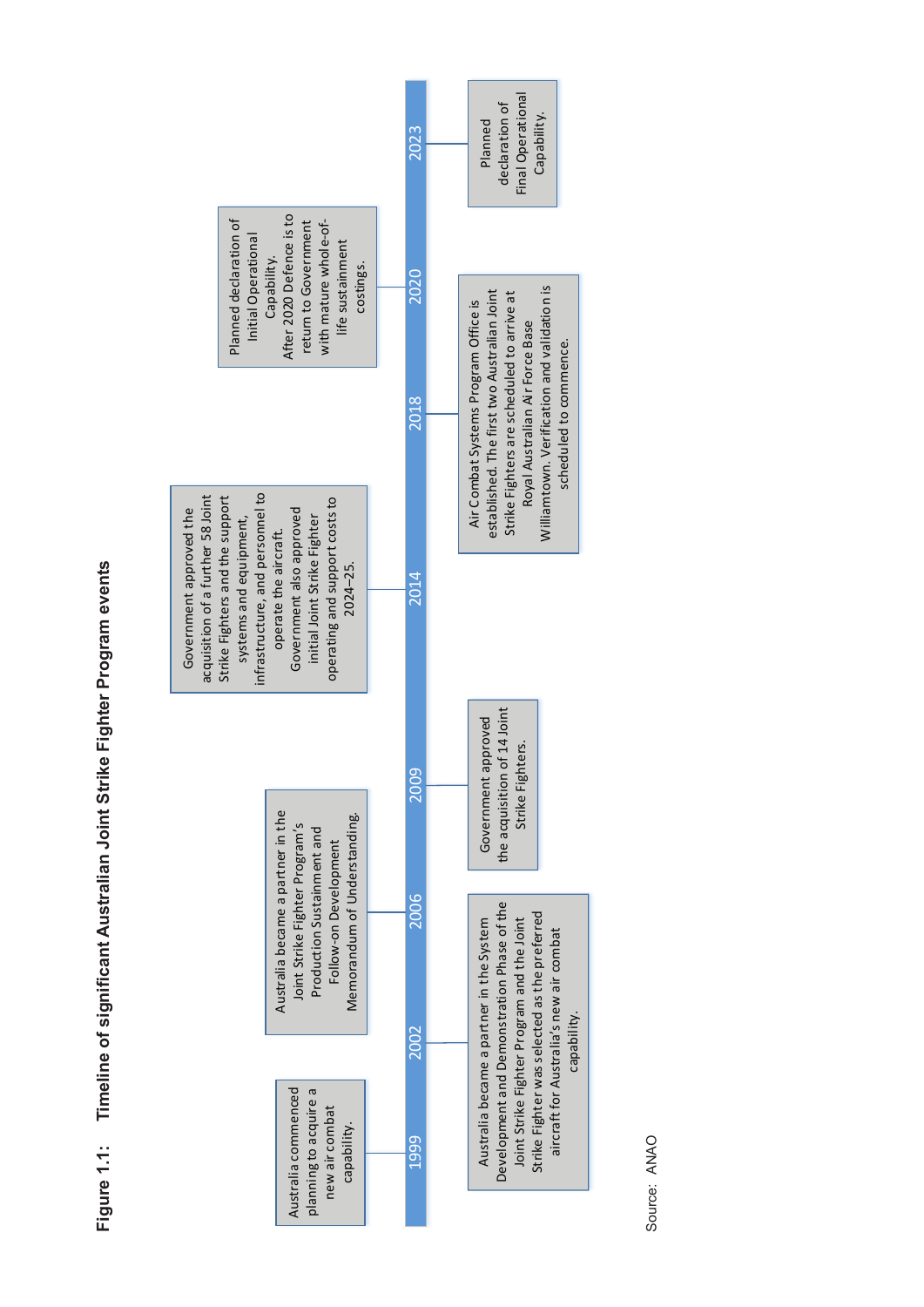## **The Joint Strike Fighter Program**

1.5 The United States Department of Defense's international JSF Program is expected to deliver over 3,000 aircraft to the nine participating partner nations, with the United States expected to acquire approximately 75 per cent of that total.<sup>6</sup> The international JSF Program is the first large scale international collaborative development program for a United States-built military aircraft and includes initial design, production, follow-on development and through life support of the JSF global fleet.7 Defence has described the JSF Program as 'one of the most technologically advanced and complex development programs ever undertaken in the defence aviation environment'.8

1.6 Defence's acquisition of JSF aircraft and support system is under the auspices of the multilateral JSF Production, Sustainment and Follow-on Development Memorandum of Understanding (PSFD MoU).9

1.7 The JSF PSFD MoU has supported the international JSF Program through the development stage of the aircraft and support system. Further to the MoU, Defence advised the F-35 JPO on 5 July 2018 of Australia's requirements and performance metrics for JSF aircraft availability, mission effectiveness, supply and maintenance.

1.8 The developmental nature of the international JSF Program and the acquisition strategy means that Defence does not yet know the final purchase price of future Australian aircraft, or the aircraft's whole-of-life operating and support costs. The United States Government negotiates with Lockheed Martin and Pratt & Whitney on the price of the JSF as part of an annual 'lot buy'. In 2018, Defence estimated that Australia will pay an average of \$115.7 million (US\$90 million) for each of its aircraft.

1.9 Australia, along with the other participants in the international JSF Program, will utilise the United States Department of Defense's Global Support Solution to sustain its JSF aircraft. The Global Support Solution involves all participants in the international JSF Program sharing, through F-35 JPO-managed sustainment agreements, critical aspects of sustainment support including maintenance, training, engineering, and spare parts.<sup>10</sup>

<sup>6</sup> The Joint Strike Fighter Program partner nations are the United States of America, Australia, Canada, Denmark, Italy, the Netherlands, Norway, Turkey and the United Kingdom.

<sup>7</sup> The global fleet will include three variants of the aircraft: conventional take-off and landing (which Australia is buying); short take-off and vertical landing; and an aircraft carrier variant. All jets have an airframe made by Lockheed Martin, similar software, and engines made by Pratt & Whitney.

<sup>8</sup> Department of Defence, submission to the Senate Standing Committee on Foreign Affairs, Defence and Trade Inquiry into the Planned Acquisition of the F-35 Lightning II Joint Strike Fighter, 26 February 2016, p. 2.

<sup>9</sup> Signatories to the JSF PSFD MoU are referred to in the agreement as 'participants'. Israel, Japan and the Republic of Korea (South Korea) are also purchasing the JSF aircraft outside of the PSFD MoU arrangements.

<sup>10</sup> Australia's sustainment strategy for the JSF is to utilise the Global Support Solution as much as possible except where there is the need to protect 'sovereign sustainment requirements', in which case Defence may choose to make separate arrangements. Where this is the case, there will be additional costs to Defence as the Global Support Solution operates under a 'pay to be different' principle. The Global Support Solution is discussed further in Chapter 4.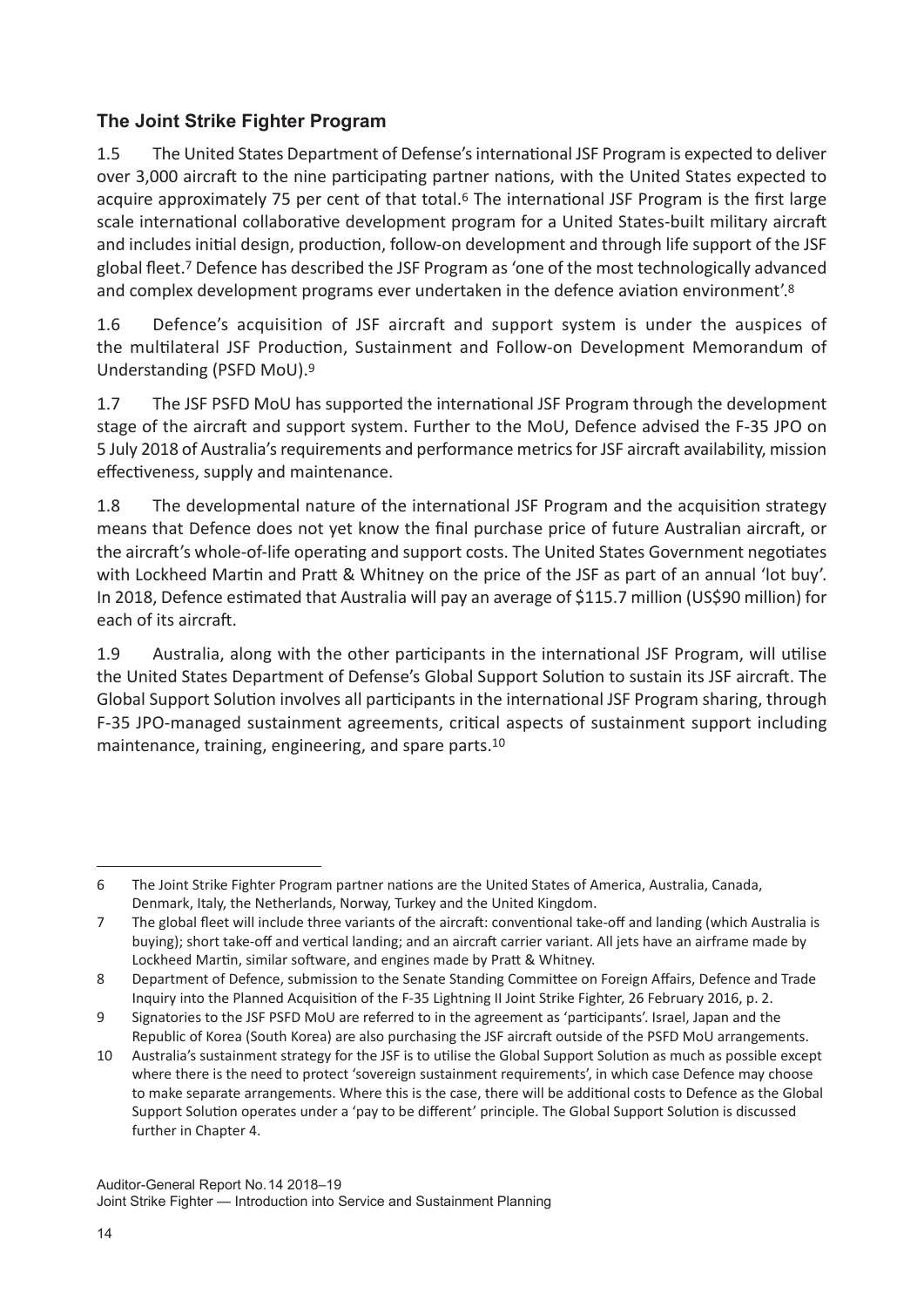## **Rationale for undertaking the audit**

1.10 The Auditor-General chose to undertake this audit into Defence's preparations for the JSF aircraft's introduction into Australian service and sustainment planning due to: the imminent arrival of the first two JSF aircraft in Australia, the high cost of the program, the JSF's particular acquisition and sustainment arrangements, and the anticipated contribution of the JSF aircraft to Australia's future Defence capability.11

## **Audit approach**

## **Audit objective, criteria and scope**

1.11 The objective of the audit is to assess the effectiveness of the Department of Defence's preparations for the introduction of the Joint Strike Fighter into Australian service and its subsequent sustainment.

1.12 The high-level audit criteria are:

- Defence has established effective strategic planning and project governance arrangements; and
- Defence has undertaken effective planning, is achieving progress against relevant plans and effective risk management is occurring for selected capabilities.

1.13 The audit does not consider the detailed management and progress of all activities necessary to support the introduction of the JSF aircraft into Australian service, the development of JSF aircraft or how the aircraft performs as a capability. The United States JSF Program and the capability of the JSF as a combat aircraft have been extensively considered by the United States Government Accountability Office and the United States Directorate of Test and Evaluation.<sup>12</sup> Further, the audit does not examine JSF aircraft weapons systems, Australia's acquisition strategy for JSF aircraft and weapons, Australian industry involvement, or Australian industry support programs.

## **Audit methodology**

1.14 The audit method included a review of records and data held by Defence. The ANAO also interviewed key Defence personnel and examined progress at Royal Australian Air Force Base Williamtown during July 2018.

1.15 The audit was conducted in accordance with the ANAO auditing standards at a cost to the ANAO of approximately \$661,774. The team members for this audit were Tony Steele, Dr Jordan Bastoni, Kim Murray, Nathaniel Loorham and Sally Ramsey.

<sup>11</sup> Previously, the Auditor-General has examined the acquisition of JSF aircraft in Auditor-General Report No. 6 2012–13, *Management of Australia's F-35A Joint Strike Fighter Acquisition*. The Auditor-General has also considered the JSF in each annual Defence Major Projects Report since 2010–11.

<sup>12</sup> Information on the United States Joint Strike Fighter Program is available from annual reports prepared by the United States Directorate of Test and Evaluation (DOTE), available from www.dote.osd.mil. Additionally, the United States Government Accountability Office (GAO) regularly publishes examinations of the United States led Joint Strike Fighter Program. Its reports are available from www.gao.gov.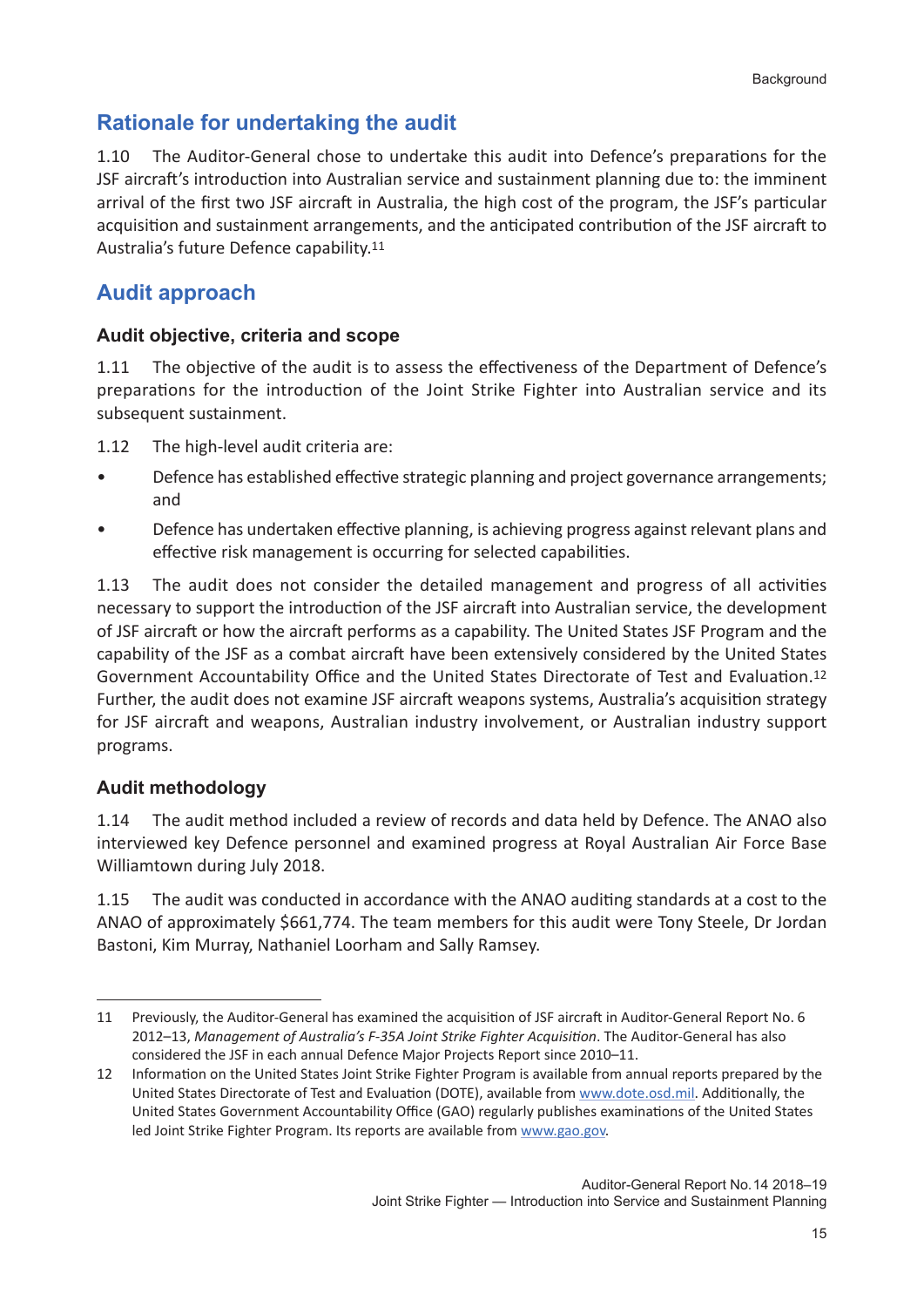# **2. Governance and planning frameworks**

#### **Areas examined**

This chapter examines Defence's strategic planning and project governance arrangements for the introduction of the Joint Strike Fighter (JSF) into Australian service and its subsequent sustainment. In particular, the ANAO examined Defence's planning framework, governance arrangements, and monitoring and reporting arrangements.

#### **Conclusion**

Defence has established effective strategic and project governance arrangements to date for the introduction of the JSF into Australian service and its sustainment. These arrangements include:

- plans addressing the transition from the Classic Hornets to the JSF;
- sustainment arrangements;
- infrastructure requirements;
- workforce planning and training;
- project governance arrangements and procedures for regular engagement with the international JSF Program; and
- procedures for regular monitoring and reporting on risk, cost and schedule to governance bodies, senior Defence leaders and Defence Ministers.

Defence has not, however, provided all of the annual updates to Government that Government required in its approval of the project.

## **Has Defence developed an appropriate strategic planning framework?**

Defence has developed an appropriate framework of plans, agreements and other documents, which establishes the Chief of Air Force's requirements for the JSF aircraft and the strategy for the introduction of the JSF aircraft into service and its sustainment.

2.1 Defence has developed a number of plans, agreements and other documents to support the introduction of JSF aircraft into service and their sustainment. The key plan is the Capability Realisation Plan, which sets out the inputs and milestones to be delivered in order to generate a capability that will meet the Chief of Air Force's (the Capability Manager) requirements.

- 2.2 Underpinning the Capability Realisation Plan are the:
- Materiel Acquisition Agreement which sets out the materiel and acquisition services that the Capability Acquisition and Sustainment Group is to deliver to the Capability Manager; and
- Materiel Sustainment Agreement which defines the sustainment requirements and applicable key performance indicators needed to maintain the JSF once it is in Australian service.

2.3 The AIR6000 Program Management Plan (October 2014) sets out the strategic management framework, reporting and control mechanisms and governance arrangements for the Australian JSF Program as well as national and global governance arrangements for the JSF aircraft. The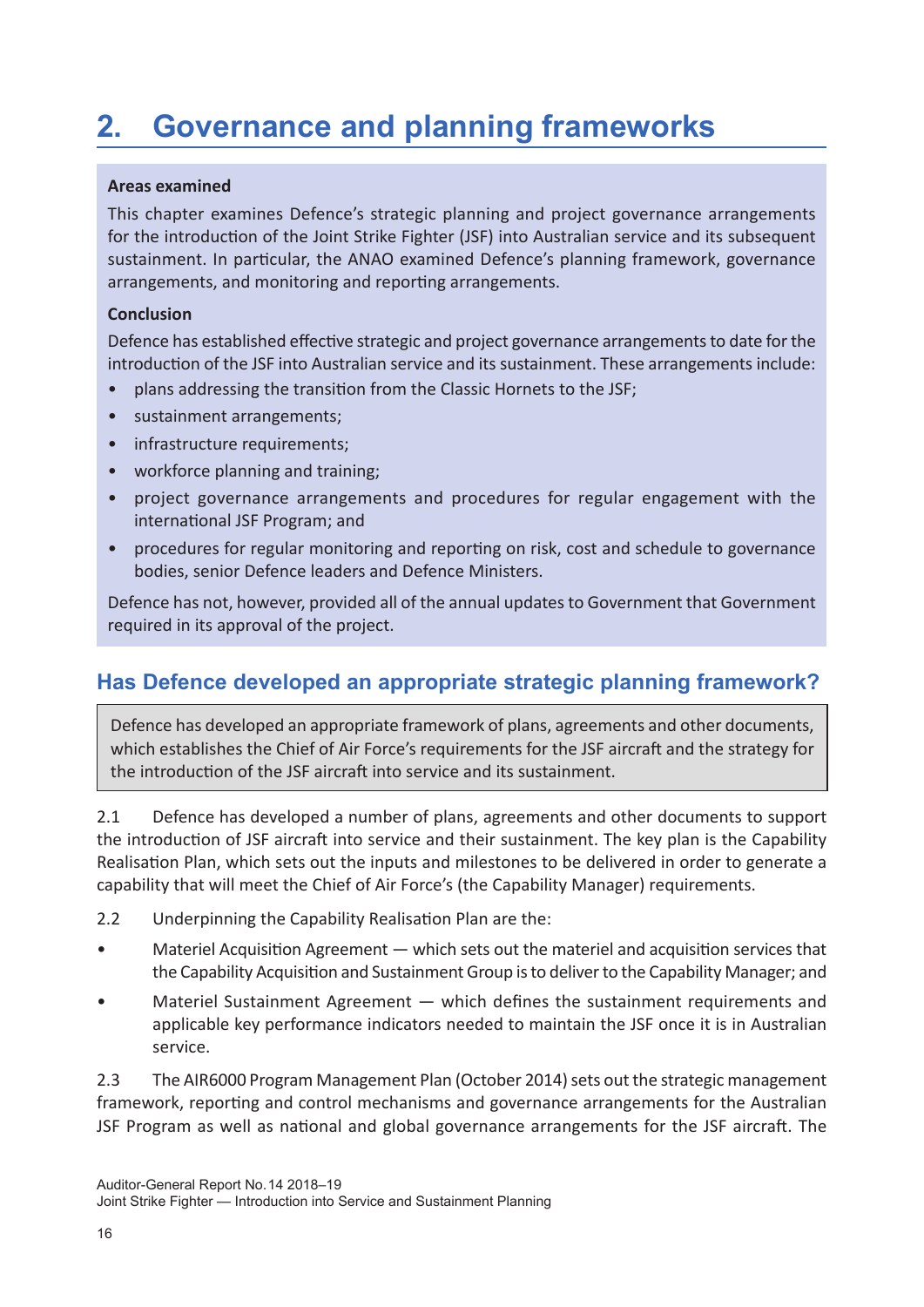AIR6000 Program Management Plan documents how Defence intends to deliver the capability across a multi-phased contiguous series of projects. Underpinning these plans are arrangements to monitor and report on risk, cost and schedule. The monitoring and reporting arrangements are discussed further in paragraphs 2.16 to 2.27.

2.4 Defence has also developed plans addressing, for example, infrastructure, workforce planning and training requirements, and sustainment. These plans are discussed further in chapters 3 and 4.

2.5 At the time of the audit, Defence was developing plans to support the test and evaluation of Australia's JSF aircraft, which is the next major activity to occur following the arrival into Australia of the first two JSF aircraft in December 2018. The test and evaluation program is intended to help prepare the Australian JSF aircraft, and their associated support systems, for operations.

## **Has Defence established appropriate governance arrangements?**

The governance arrangements established by Defence for the Australian JSF Program are appropriate and informed by Defence's engagement in the international JSF Program. Defence has made changes to its project governance in response to review findings and changing circumstances. However, the JSF Strategic Advisory Board has not met quarterly as anticipated by its terms of reference.

## **Australia's involvement with the international Joint Strike Fighter Program**

2.6 The international Joint Strike Fighter Program is managed within the United States Department of Defense's acquisition process. This audit has not examined the United States Department of Defense's governance processes, although key bilateral and multilateral governance documents have been considered to the extent that they affect Defence's introduction into service of the JSF aircraft.

2.7 Coordination at the international level occurs through F-35 JPO forums, including through the JSF Executive Steering Board. The JSF Executive Steering Board is the central decision-making and oversight body for the international JSF Program, consisting of senior representatives from participant countries. Australia is a voting member on the Board. In addition, Australia has embedded Defence personnel in the United States Department of Defense's F-35 Joint Program Office (F-35 JPO).

2.8 The key multilateral agreement under which international engagement is conducted is the JSF Production, Sustainment and Follow-on Development Memorandum of Understanding (PSFD MoU), which sets out a broad range of governance and coordination matters that provide the basis for international JSF engagement.

## **Defence's organisational arrangements for the management and oversight of the Australian JSF Program**

2.9 At a departmental level, Defence has three senior committees that provide approvals and strategic direction for Defence capabilities. The Defence Committee, which is chaired by the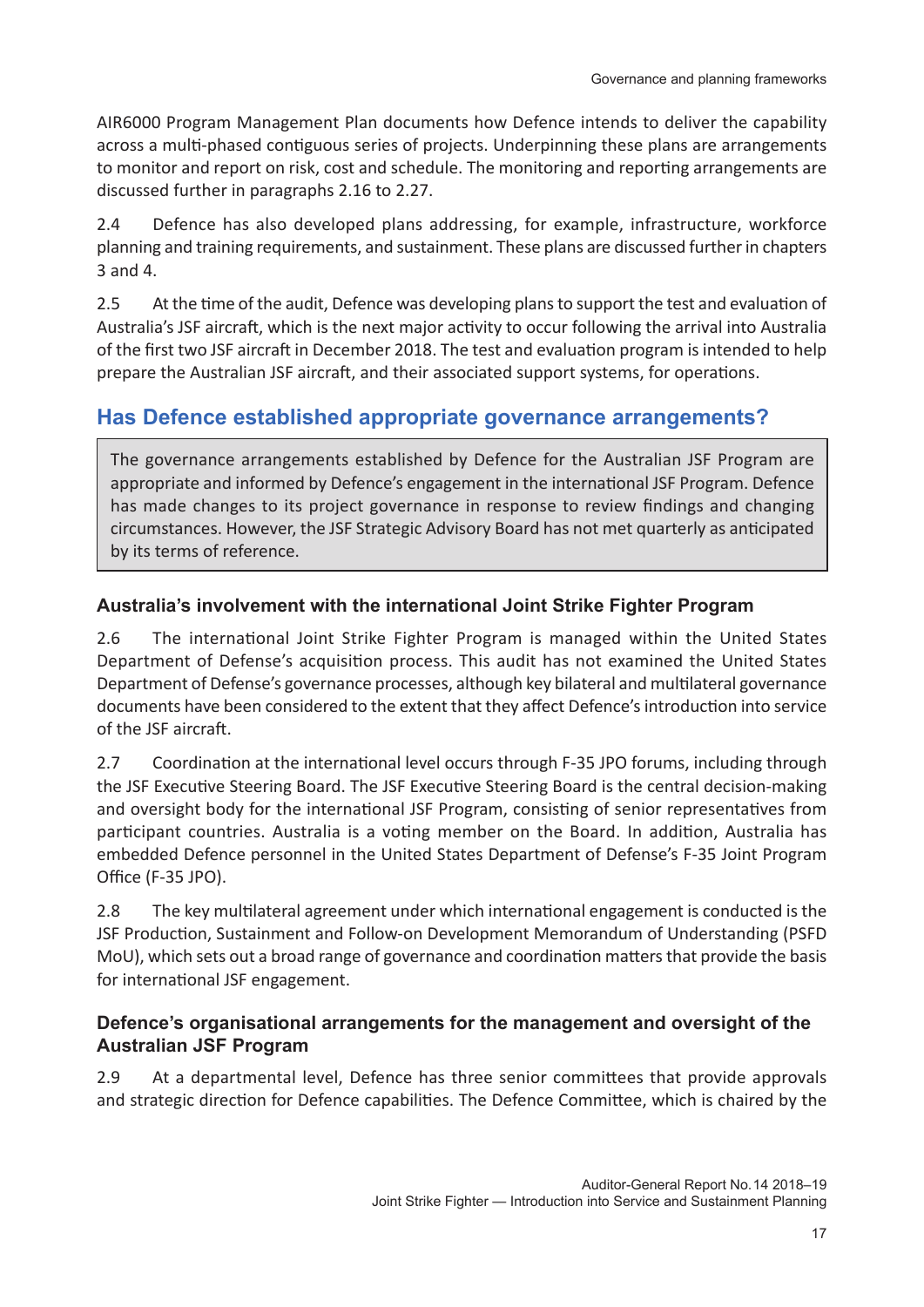Secretary of Defence, is the primary decision-making committee of Defence. It is supported by two subsidiary committees—the Investment Committee and the Enterprise Business Committee.

2.10 Defence's management structure for the Australian JSF Program consists of the JSF Division, Air Combat Transition Office, Air Combat Systems Program Office, the Defence Science and Technology Group, the Chief Information Officer Group (for the information technology aspects of the Program), and the Estate and Infrastructure Group (to manage construction of facilities and related works).

2.11 The JSF Division, within Defence's Capability Acquisition and Sustainment Group (CASG), is managing the acquisition of Australia's JSF aircraft from the United States of America as well as the initial in-service support arrangements. A Royal Australian Air Force (RAAF) officer at the two-star level leads the JSF Division and is the senior responsible officer for the project.13

2.12 The RAAF has established the Air Combat Transition Office to manage the RAAF's transition from the Classic Hornet aircraft to the JSF aircraft, and to represent the interests of the Capability Manager at Australian JSF Program forums. The Air Combat Transition Office is responsible for ensuring that the RAAF has the necessary knowledge and personnel in place in order to operate and sustain the JSF aircraft.

2.13 In preparation for the sustainment of the JSF capability, Defence established the Air Combat Systems Program Office (ACSPO) at RAAF Base Williamtown in January 2018.14 Over the next five years, activity is to shift from JSF Division to the ACSPO, with the ACSPO eventually having complete responsibility for JSF sustainment.

2.14 Defence has also established several stakeholder groups and boards to facilitate information sharing and coordination within the Australian JSF Program. One of these is the JSF Strategic Advisory Board which was established in 2017 and is responsible for providing regular executive oversight of the Australian JSF Program. The Board's terms of reference anticipate quarterly Board meetings. As at September 2018, the Board had not met since August 2017.

2.15 Defence reviewed its JSF Program governance arrangements in 2016 and found that the extant governance arrangements were adequate, but could be improved. A follow-up review in June 2017 concluded that 'great progress has been achieved during Phase 1 on the governance realignment, with new arrangements in place and other initiatives contributing to greater executive capacity and a refocus on the strategy.' The review also identified that additional work was required to embed the changes into, and mature, the governance arrangements. In July 2018, Defence informed the ANAO that its JSF Program governance arrangements were now closely aligned to those suggested by the review.

<sup>13</sup> A 'two star' rank is represented by the following equivalent ranks within the Australian Defence Force: Air Vice-Marshal (Air Force), Major General (Army), and Rear Admiral (Navy).

<sup>14</sup> The role and stand-up of the ACSPO is described in detail from paragraph 3.14 onwards.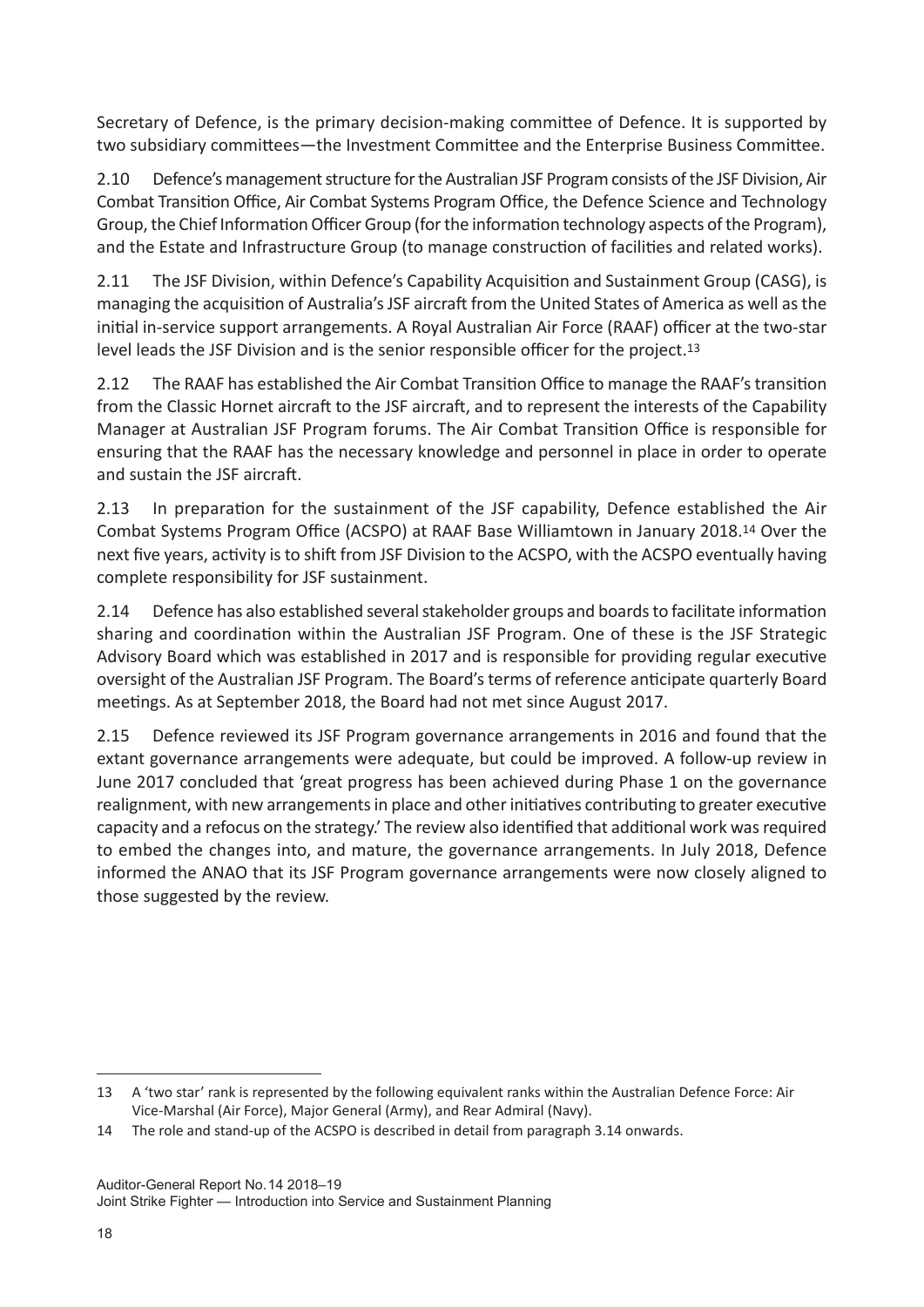## **Has Defence implemented monitoring and reporting arrangements?**

Defence has implemented monitoring and reporting arrangements to inform its governance bodies, senior Defence leaders (civilian and military) and Defence Ministers about risks and issues, progress against schedule and costs associated with the Australian JSF Program. Defence advised the government that it had not consistently provided annual updates to government on the Australian JSF Program as directed and that it had committed \$266.3 million for materiel associated with JSF aircraft procurement without first informing the Prime Minister and Minister for Finance (as required by the government).

## **Monitoring the Australian JSF Program**

2.16 Defence has defined capability milestones for the Australian JSF Program (see Appendix 2). Defence uses the milestones to track progress against the Australian JSF Program schedule. Defence's forecast of its achievements against these milestones suggests that it considers the Australian JSF Program is predominantly on track to achieve initial operational capability in 2020.

2.17 The combined approved budget, in 2014, for the cost of 72 JSF aircraft, support systems (including information systems), training, weapons, infrastructure and contingency funding was \$15.5 billion.15 The Government also approved \$4.6 billion in 2014 (approximately \$3 billion of which Defence was to offset against existing funding) for operating and support costs to 2024–25.

2.18 JSF Division has identified cost pressures, and has consulted Defence's Investment Committee to develop cost reduction and deferral options and presented these to Government

2.19 To support the monitoring of risks to the Australian JSF Program, Defence has developed a web-browser based risk management database. For each risk, the database records: the risk owner; a description of the risk; the cause of the risk and the expected consequence(s); the risk treatment(s); a rating (extreme, high, medium or low); and the current status and activities to manage the risk.

## **Reporting and Oversight**

## *Internal reporting of Australian JSF Program information*

2.20 Australian JSF Program information is reported to internal stakeholders in the following ways:

- Quarterly Performance Report: This describes the performance of key major capability acquisition projects and the 'Top 30' sustainment products. It is provided by the Deputy Secretary, Capability Acquistion and Sustainment Group to senior stakeholders within Defence to inform them about emerging risks and issues to cost, capability and schedule targets.
- Senior Defence Committees: In August 2018, Defence advised the ANAO that the Defence Committee, the Investment Committee and the Enterprise Business Committee monitor the Australian JSF Program through their regular meetings.

<sup>15</sup> Defence routinely adjusts the total approved acquisition budget for its JSF aircraft for foreign exchange rate variations. In October 2018, Defence advised the ANAO that, as at 30 September 2018, the acquisition budget was \$17.28 billion, and the approved sustainment budget up to 2024–25 was \$4.9 billion.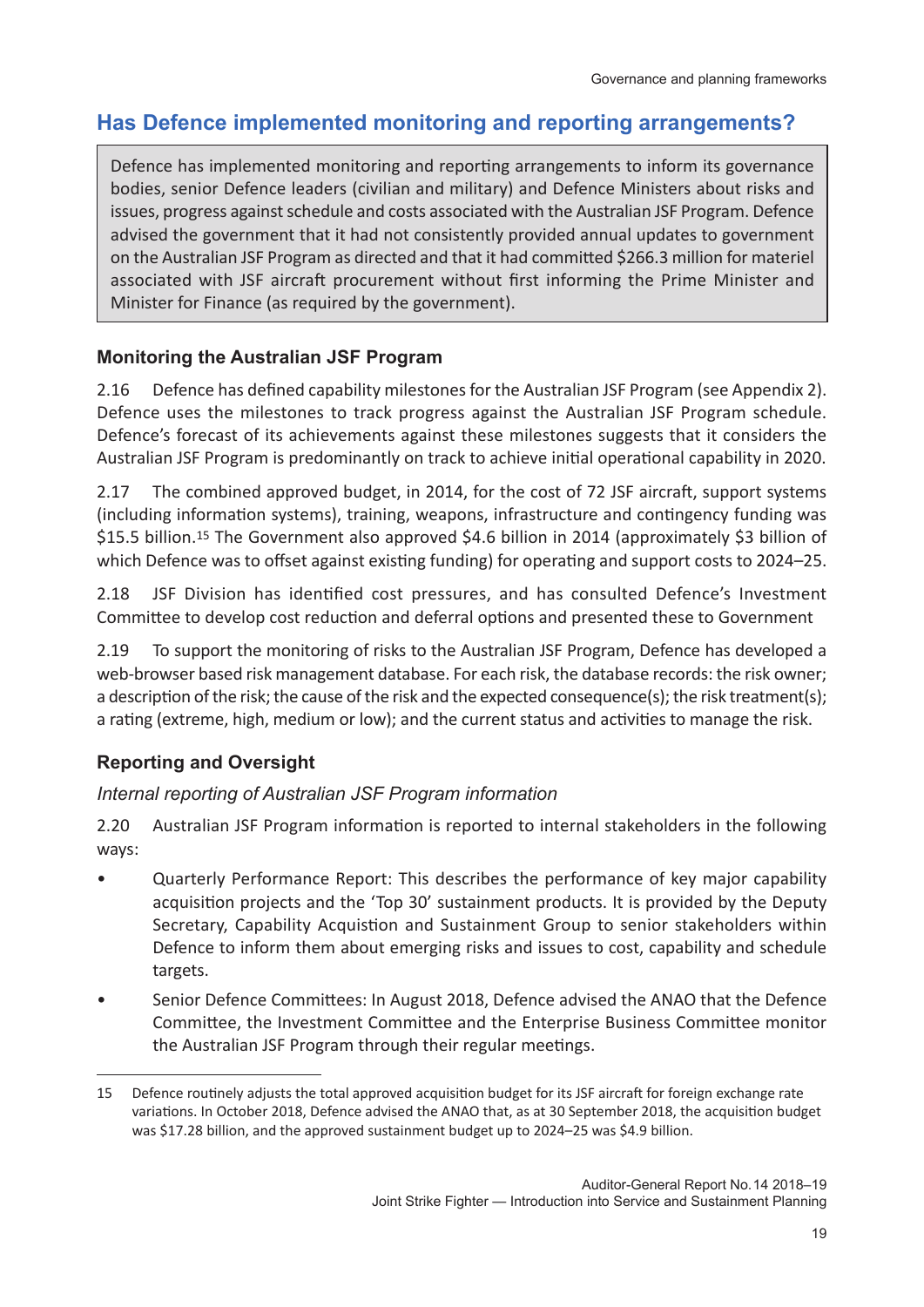• Deputy Secretary Capability Acquisition and Sustainment Group Reports**:** Bimonthly status updates are provided to the Deputy Secretary, Capability Acquisition and Sustainment Group that include advice about Australian JSF Program performance, issues and achievements.16

2.21 Up until May 2018, JSF Division held three monthly meetings at which the JSF executive leadership reviewed aspects of Australian JSF Program performance, the:

- JSF Program Management Review an information-sharing and decision-making forum that reviewed the performance of the Australian JSF Program.
- Risk Management Board responsible for oversight of the effectiveness and health of Australian JSF Program risk management practices and sharing risk-related information.
- Baseline Change Board considered any proposed changes to the Australian JSF Program's scope, cost and schedule.

2.22 In May 2018, Defence consolidated the three meetings outlined above into a single meeting — the 'Governance Meeting'.

2.23 Defence also convenes Independent Assurance Reviews to provide its Senior Executive with assurance that all identified risks for a project are manageable, and that costs and schedule are likely to be under control. In the October 2018 Independent Assurance Review (the most recent), the Independent Assurance Review Board raised concerns regarding affordability and challenges faced due to the immaturity of the Global Support Solution. The review board noted that:

On the support side, the Global Support Solution is quite immature and, as recognised by the project team, faces a number of challenges. In the short term at least, the availability of spare parts is proving a challenge. The project team advised of a range of measures being undertaken by the US JPO to resolve the issue, but in my view the situation will not be fully resolved for a number of years. Another support challenge facing JSF is that Australia will need to operate a number of different aircraft configurations concurrently for many years. That situation could require multiple configurations of the key supporting elements, including ALIS [the Autonomic Logistics Information System] and ACURL [the Australia, Canada, United Kingdom Reprogramming Laboratory]. I am not comfortable that planning is well advanced to meet that challenge. Finally, I am concerned about the level of funding for operation and support of our JSF. The funds required for sustainment, even for the next few years, have yet to be quantified or allocated. Sourcing the operating and sustainment funds for FOC [Final Operational Capability] and beyond could be a major challenge, particularly if those costs are not contained through the global support arrangements.

## *Reporting to the Government*

2.24 In November 2009 and again in April 2014, Government directed Defence to update it annually on the Australian JSF Program. Defence provided annual updates to Government each year with the exception of 2011, 2015 and 2016.17 In the 2017 update, Defence advised Government that it had not met the annual reporting requirement, and committed to providing the report annually.<sup>18</sup>

<sup>16</sup> Another system that Defence relies on is its Monthly Reporting System, through which project data is collected and reported.

<sup>17</sup> Defence did not provide a comprehensive update to Government in 2011, but did provide a cost update.

<sup>18</sup> In October 2018, Defence advised the ANAO that 'improved internal governance arrangements are now in place to ensure future updates are provided on time, with quarterly oversight from the Defence Investment Committee.'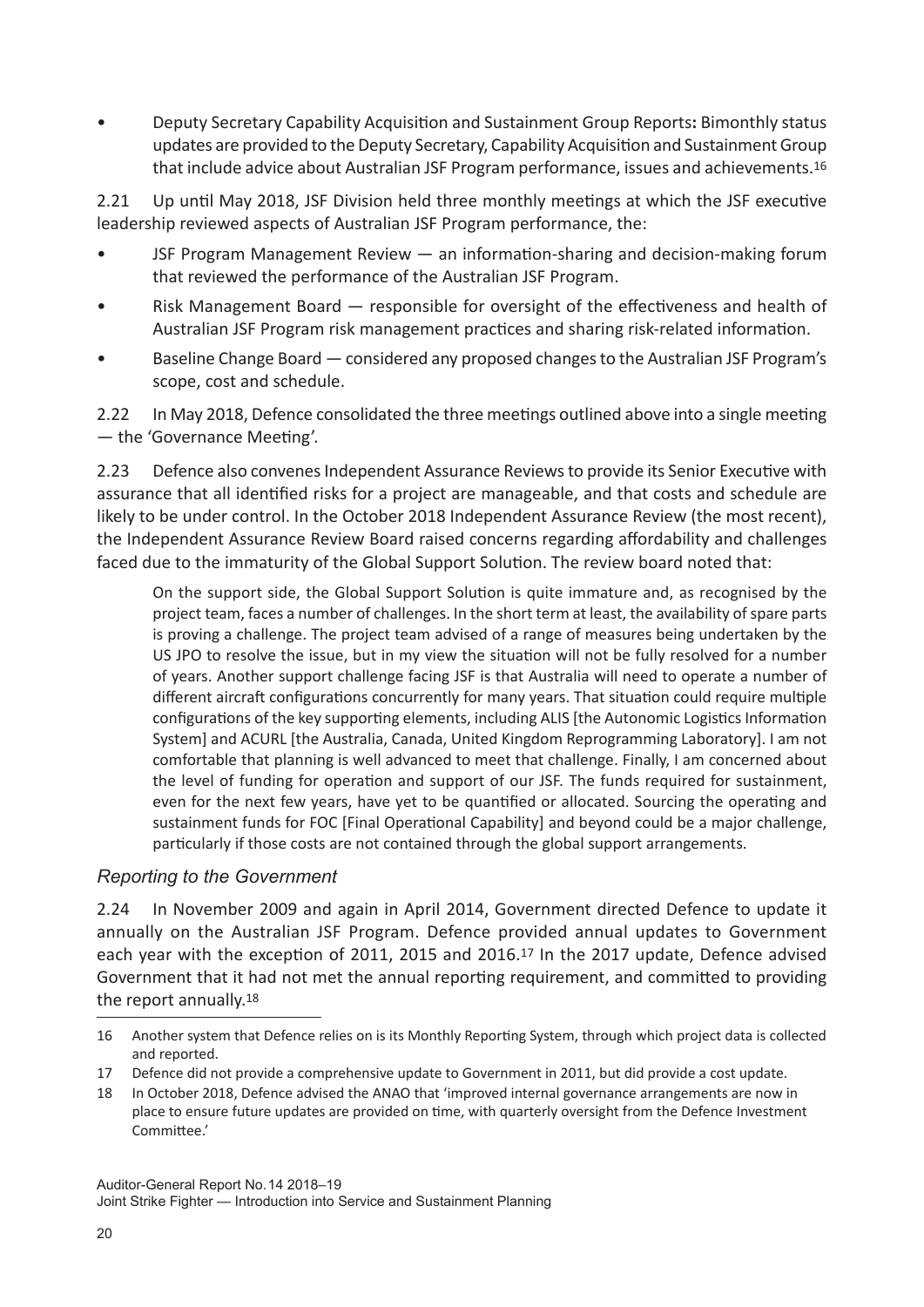2.25 In 2014, Government directed Defence to inform the Prime Minister and the Minister for Finance prior to committing to procurements of JSF aircraft. In 2017, Defence advised Government that it had committed \$266.3 million for materiel associated with JSF aircraft procurement without first informing the Prime Minister and Minister for Finance, as was required by Government. Defence further advised that the overall risk of the Australian JSF Program remained at Medium-High.19

2.26 Defence provides the CASG Quarterly Performance Report (discussed in paragraph 2.20) to the Minister for Defence and Minister for Defence Industry. The Quarterly Performance Report includes an overview of the project, risks to capability, cost and schedule information including a traffic-light risk rating, and outline of the intended remediation strategy. The Australian JSF Program is reported in the Quarterly Performance Report as a 'Project of Interest'.20 Defence first identified the JSF acquisition as a Project of Interest in its June 2017 Quarterly Performance Report.21 The JSF acquisition remains a Project of Interest in Defence's June 2018 Quarterly Performance Report (the most recent available as of 19 November 2018).

2.27 Defence also provides reports and briefings to its Ministers about the Australian JSF Program as necessary.

<sup>19</sup> This was the risk level advised to Government in 2014.

<sup>20</sup> Projects of Interest are identified by Defence as those underperforming at any point in the capability lifecycle that require management action to avoid becoming a Project of Concern. A Project of Concern is a project that Defence regards as seriously underperforming.

<sup>21</sup> Before July 2015, known as the 'Defence Materiel Organisation Quarterly Program Performance Report'.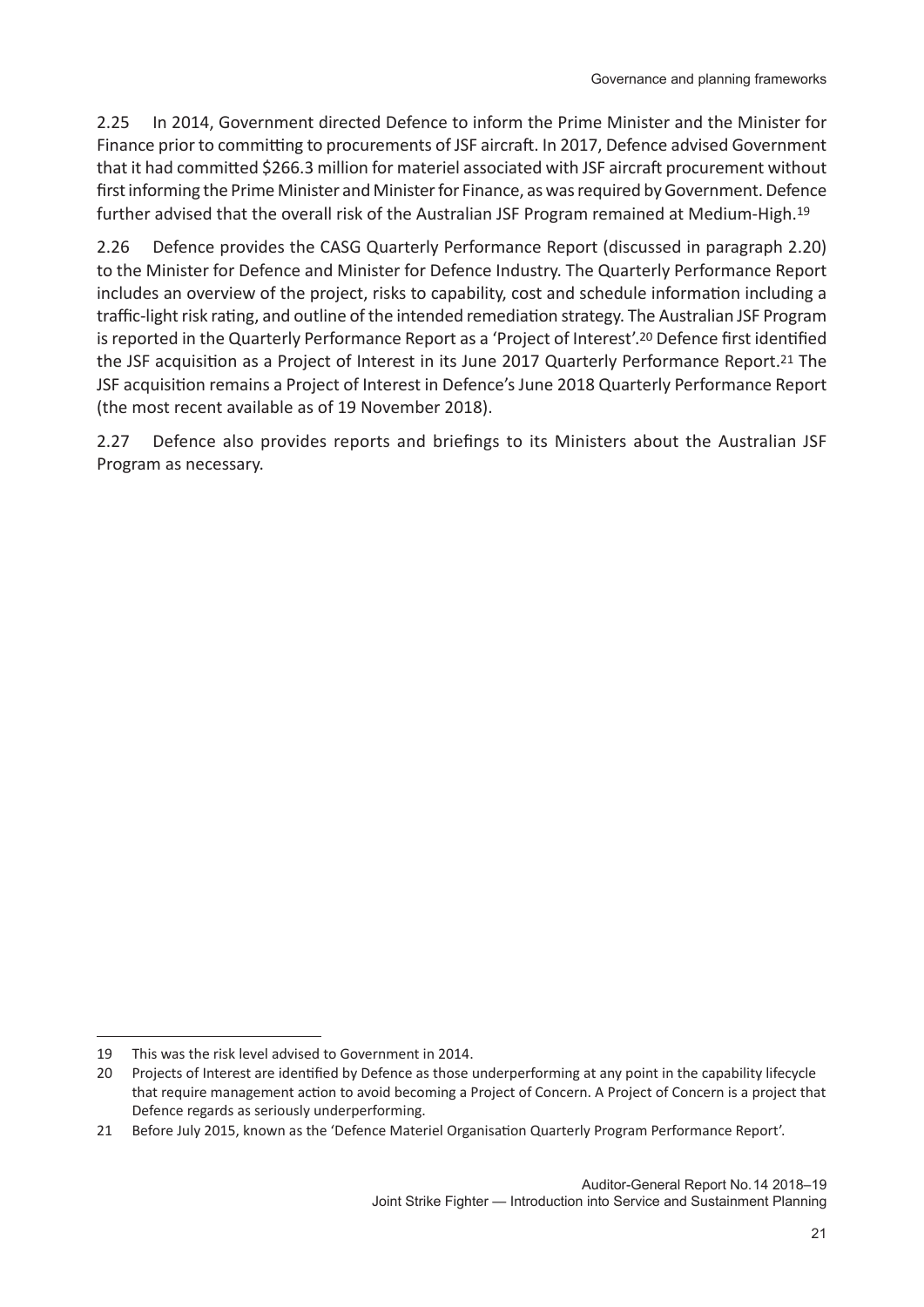## **3. Australian operational enablers – infrastructure, workforce and training**

#### **Areas examined**

This chapter examines whether Defence has undertaken effective planning, is achieving progress against relevant plans and effective risk management is occurring for operational enablers infrastructure, workforce and training. In particular, the ANAO has examined whether Defence has: identified, planned for and prepared the infrastructure required to support and sustain JSF aircraft in Australian service; and identified and planned for its JSF workforce and training needs, and is on track to deliver these.

#### **Conclusion**

Defence has undertaken effective planning for its JSF related infrastructure, workforce and training system, and is achieving progress against relevant plans. Defence has identified and managed risks relating to these operational enablers. Necessary works have been undertaken at the JSF's main base (Royal Australian Air Force Base Williamtown), but works at other bases have been deferred or delayed to manage pressures on the infrastructure budget.

## **Has Defence identified and prepared the required infrastructure?**

Defence has identified and progressed the preparation of infrastructure to support and sustain the JSF aircraft in Australian service. Defence has prioritised work at the JSF aircraft's main operating base at Royal Australian Air Force Base Williamtown, to complete the necessary infrastructure works before the first two JSF aircraft arrive in Australia in December 2018. The infrastructure budget is under pressure, resulting in the deferral of some works and delays to works at other bases.

## **Infrastructure requirements and approvals**

3.1 The approval of the Parliamentary Standing Committee on Public Works (the Committee) was required to commence the infrastructure upgrades Defence identified as necessary to support the JSF aircraft.22 Parliamentary approval was sought for planned JSF facilities works in July 2014, and approval was given in October 2014.<sup>23</sup>

3.2 The report noted that the majority of the works would occur at Royal Australian Air Force (RAAF) Bases Williamtown24 (New South Wales) and Tindal (Northern Territory). The report also

24 The main operating base for the JSF aircraft.

<sup>22</sup> Under the provisions of the *Public Works Committee Act 1969*, all public works that have an estimated cost exceeding \$15 million must be referred to the Parliamentary Standing Committee on Public Works. Public works cannot commence until the Public Works Committee has made its report to Parliament and the House of Representatives resolves that it is expedient to carry out the work.

<sup>23</sup> The Public Works Committee made three recommendations in its report, focussing on noise mitigation, management of water quality and management of traffic, all at RAAF Base Williamtown. As at January 2018, Defence had conducted community consultations regarding noise mitigation, engaged with Hunter Water about water quality options, and completed traffic studies.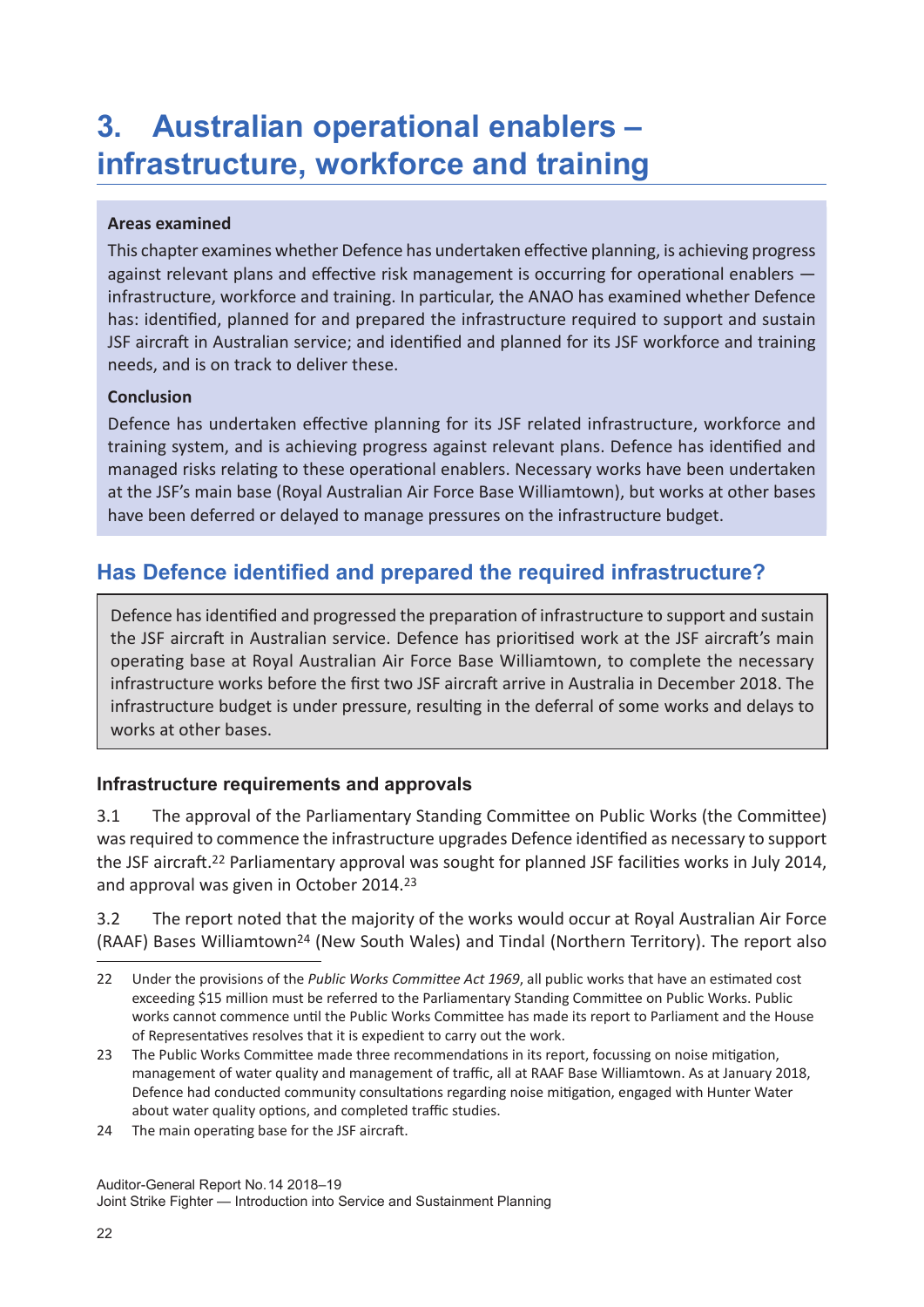noted that Defence proposed a more limited set of works for RAAF Bases Townsville, Darwin, Curtin, Scherger, Learmonth, Pearce and Edinburgh and Defence Establishment Myambat.25

3.3 In March 2017, Defence advised the Committee of changes to the scope and budget of the proposed JSF facilities works. Defence noted (in its March 2017 advice) that when the Committee considered the facilities project in 2014, the capability requirements were not mature and that these requirements have since been refined.

3.4 In order to fund enhanced facilities at RAAF Bases Darwin, Townsville and Learmonth Defence requested the removal of all previously approved works for the forward operating bases (at RAAF Bases Edinburgh, Pearce, Curtin and Scherger). Defence assessed these changes as cost neutral. Defence has also modified the scope of work at RAAF Bases Williamtown and Tindal. As at June 2018, Defence had halted its design work for the forward operating bases, pending resolution of some design issues with the chosen sites. Due to budget constraints, Defence has also delayed construction work at RAAF Base Learmonth until all the works at RAAF Base Williamtown, and the majority of works at RAAF Base Tindal, are completed.

## **Progress against the approved works**

## *Performance against approved budget*

3.5 The overall approved budget for the facilities works was \$1.477 billion (2014–15 outturned). As at October 2018, the forecast cost for works at RAAF Bases Williamtown and Tindal is \$43.568 million over the approved budget, however \$44.525 million remains in the deferred works unallocated budget. Defence has \$15.358 million left in its contingency budget for facilities works and is considering options to reduce the risk of the project exceeding its facilities budget.

## *RAAF Base Williamtown*

3.6 Defence records indicate that the construction work elements required to support the basing of JSF aircraft at RAAF Base Williamtown are nearing completion, though 21 of the 29 work elements are to be, or have been, completed later than initially planned. In October 2018, Defence advised the ANAO that the later than planned completion of construction will not affect the arrival of the first JSF aircraft into Australia, training, or Initial Operational Capability.

3.7 Two work elements have a forecast completion date later than December 2018, when the first two aircraft will arrive on base. Those work elements relate to the aircraft shelters for 77 Squadron, which have a forecast completion date of 31 January 2019. As at October 2018, 98 per cent of the facilities budget for RAAF Base Williamtown had been committed.

## **RAAF Base Williamtown Runway Approach (to be completed by 2020)**

3.8 Defence is managing a significant issue involving the approach to the runway at RAAF Base Williamtown. Defence needs to acquire land at the North Western end of the runway to install approach lighting, and to clear vegetation that could present obstacles to JSF aircraft, and this work needs to be completed to improve the utility of the runway in certain conditions and enable the training of new pilots by October 2020.

<sup>25</sup> Defence Establishment Myambat is a munitions storage facility in New South Wales.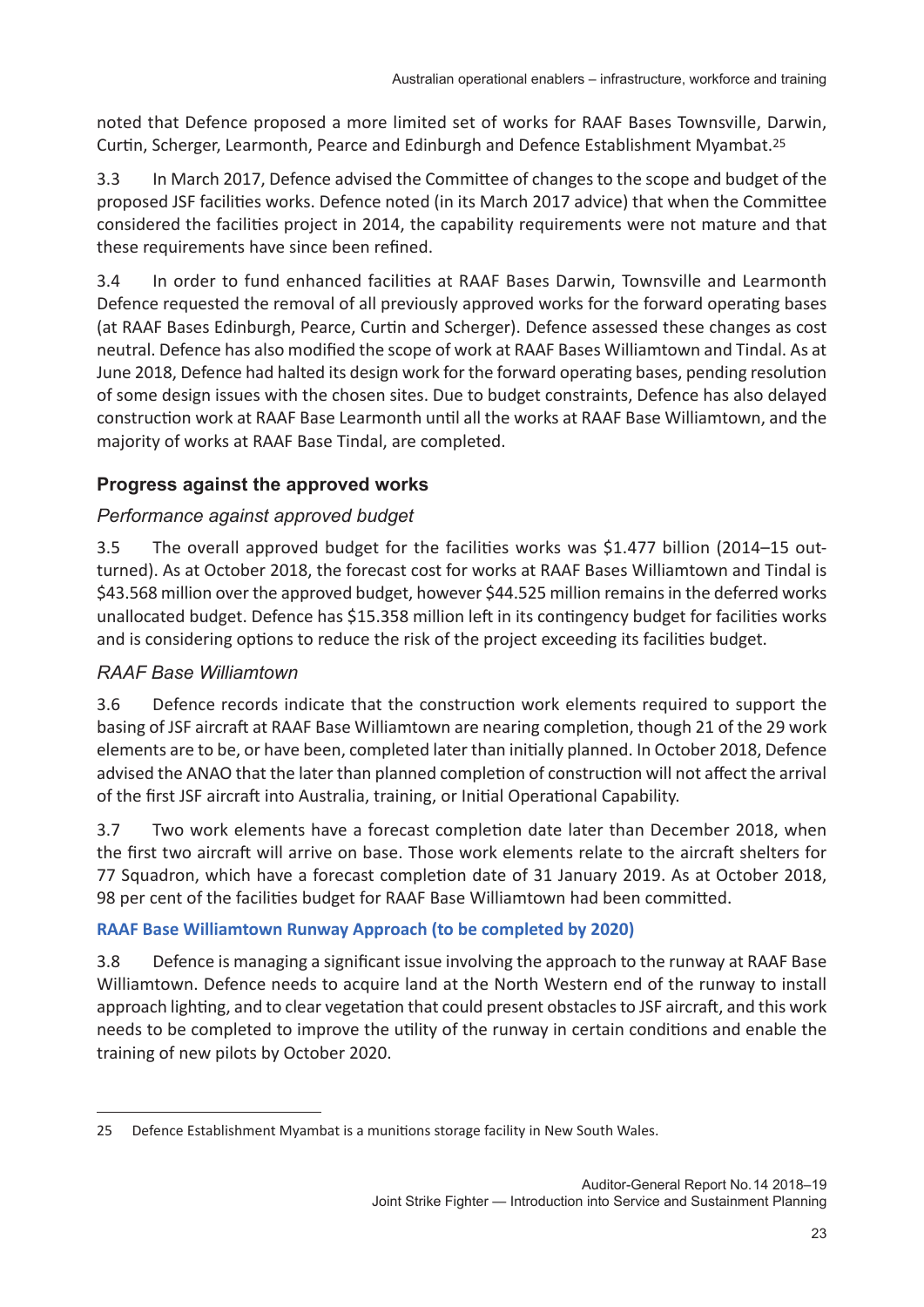3.9 In October 2017, Defence determined, and advised the Minister for Defence, that the land acquisition could not be completed by the required deadline. Defence proposed an interim option of declaring the land a Defence Area, and advised the Minister that it would request the Minister to declare a Defence Area in May 2018. In August 2018, Defence advised the ANAO that it is continuing to negotiate with NSW National Parks and Hunter Water, who currently own the land that will be affected. These entities have raised concerns that will require Defence to seek further Ministerial direction. Defence further advised that it is continuing to closely monitor the risks associated with not having the runway approach ready as planned.

## *RAAF Base Tindal*

3.10 Australia's JSF aircraft will also be based at RAAF Base Tindal from 2022. As at October 2018, internal project reporting showed works as being largely on track. As at October 2018, 98 per cent of the facilities budget for RAAF Base Tindal had been committed.

3.11 As at July 2018, the key issues identified and being managed for the RAAF Base Tindal facilities build included: changes to handover requirements due to the resolution of data issues; working around the termination of a subcontractor; and the completion of a review of the remaining works to be completed, which has resulted in the need for a \$10.3 million delivery phase risk allocation.

## **Has Defence identified and prepared the required workforce and training system?**

Defence has identified and planned for its JSF workforce and training requirements and is largely on track to deliver the JSF workforce and training system. Defence has allocated responsibilities for workforce generation and training to Defence's Capability Acquisition and Sustainment Group and the Royal Australian Air Force. Defence records indicate that Defence is generating pilot and maintainer workforces at a rate that will support the operation of the initial Australian aircraft.

3.12 Defence considers that the transition from its fleet of Classic Hornets to the JSF aircraft represents a generational change in aircraft capability, and consequently represents a generational change in the way in which Defence is required to plan and skill its workforce to support the JSF aircraft. In early 2018, Defence's Air Commander Australia explained Defence's perspective of the change from present technology aircraft to a fifth generation capability:

It's not just buildings and infrastructure, but it's also the operational mindset, tasking, IT systems, even the workforce itself. You need a different shaped workforce to support and maintain a 5th generation capability than you did for an older P-3 or F-111 type workforce.<sup>26</sup>

<sup>26</sup> AVM S. Robertson, quoted in A McLaughlin, 'Generational Change', *Australian Defence Business Review*, January/February 2018, p. 20.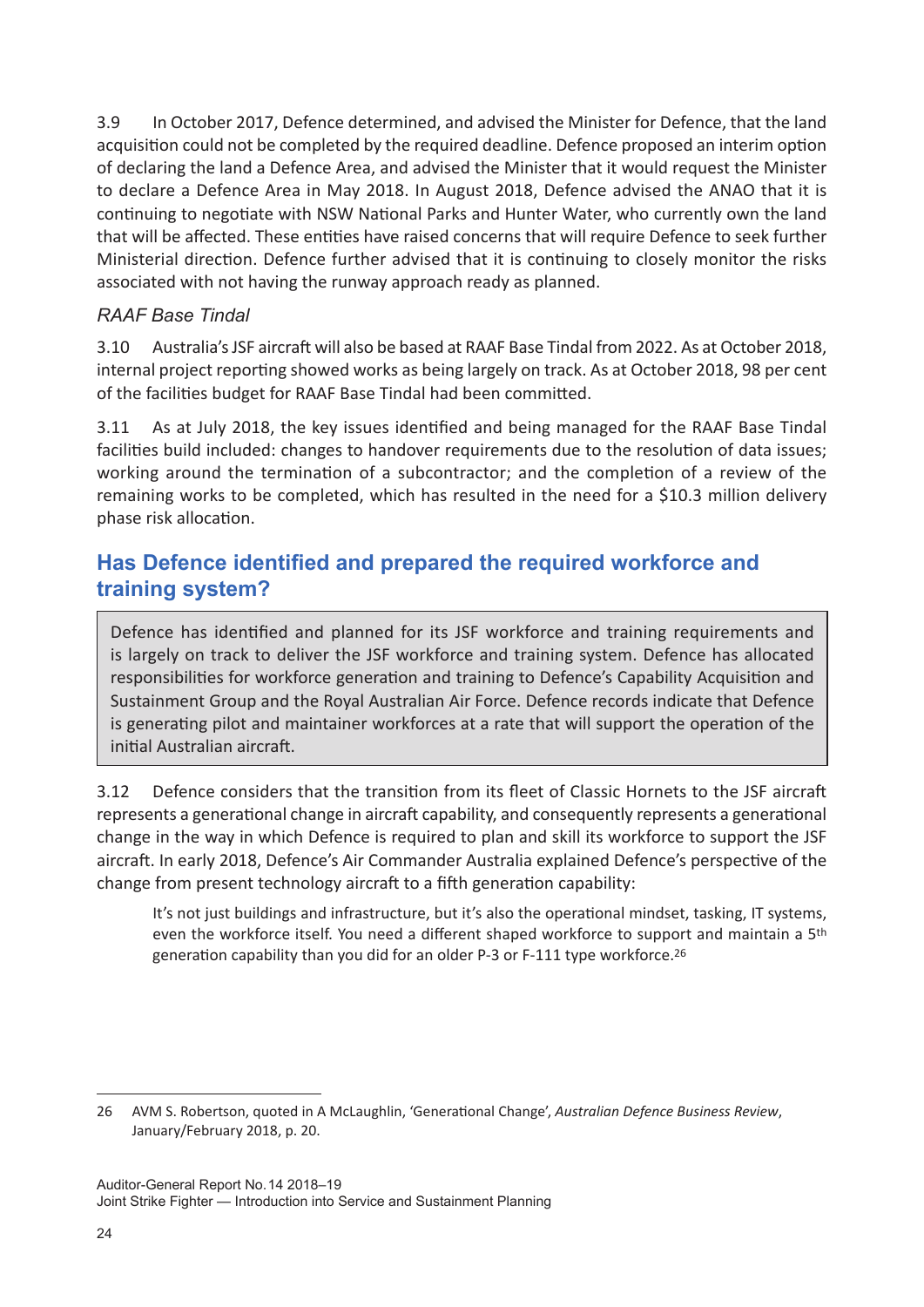#### **Workforce definition and management**

3.13 Defence prepared a workforce definition document to support second pass approval in 2009. The document detailed assumptions and projections for the workforce required to support the acquisition and sustainment of the JSF aircraft. Subsequently, Defence is managing the JSF workforce through two parallel streams within the:

- Capability Acquisition and Sustainment Group  $-$  responsible for acquisition and establishment of the support and sustainment arrangements, and is now managing the establishment of the Air Combat Systems Program Office (ACSPO)27; and
- Air Force responsible for managing the transition and generation of the squadron-based pilot, maintainer and operational support workforces through its Air Combat Transition Office.

#### *The Air Combat Systems Program Office*

3.14 Defence established the ACSPO at RAAF Base Williamtown on 15 January 2018. Defence intends that the ACSPO 'will be the [in service support] agency responsible for the sustainment of the Australian [JSF aircraft].' Figure 3.1 outlines the roles and responsibilities within the ACSPO.

3.15 Defence planned to transition several functions to the ACSPO in the third quarter of 2018, including:

- management of the Materiel Sustainment Agreement and the F-35 JPO Performance Based Agreement;
- in-year budget management;
- sustainment International Traffic in Arms Regulations and export controls;
- management of sustainment and training contracts;
- supply sustainment services;
- in service delegate of the safety authority functions; and
- training system sustainment services.

3.16 Defence advised in October 2018 that these functions had transitioned in August 2018. Defence plans to transition the remaining functions prior to declaring final operational capability in 2023.

<sup>27</sup> Defence provides sustainment support services through Systems Program Offices.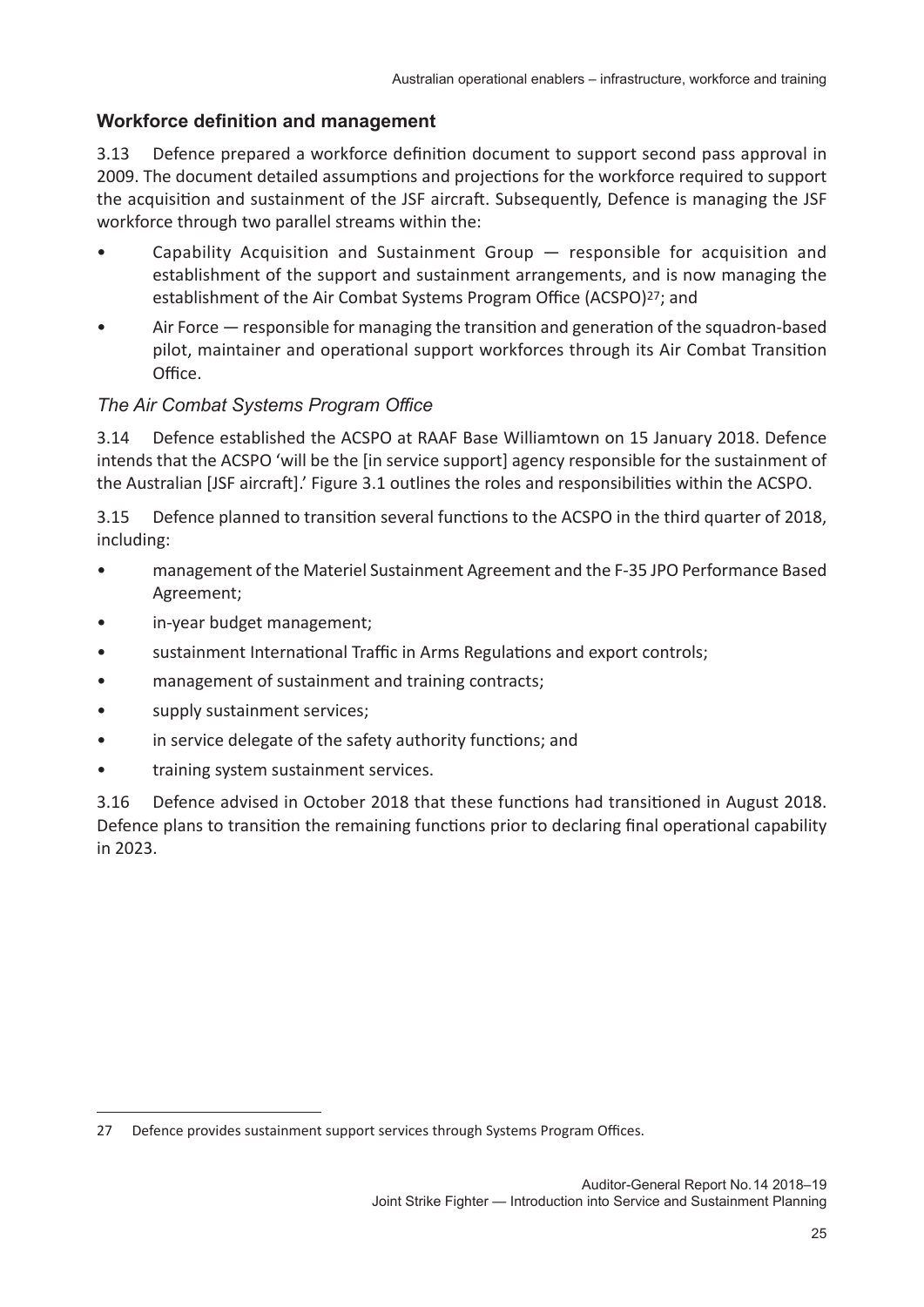|                                                                            |                                                                                                                        |                                                                                                         |                                                                     | F-35 Off-Board Mission<br>Systems Management              | Australian ACURL<br>Training systems<br>management              | Information systems<br>ALIS administration<br>governance                   | management<br>configuration             | Deployable ICT facility<br>Software release<br>management      | Enterprise architecture<br>management     | Test lab support<br>modelling                              |
|----------------------------------------------------------------------------|------------------------------------------------------------------------------------------------------------------------|---------------------------------------------------------------------------------------------------------|---------------------------------------------------------------------|-----------------------------------------------------------|-----------------------------------------------------------------|----------------------------------------------------------------------------|-----------------------------------------|----------------------------------------------------------------|-------------------------------------------|------------------------------------------------------------|
| Enterprise accountability and performance, asset governance and management | Product management, strategic risks and requirements, capability growth and integration, affordability and improvement | JPO advisory and engagement, participant interface management and sovereign obligation service delivery | Resource forecasting, customer and supplier alignment and budgeting | Sustaining Engineering<br>Airworthiness and<br>Management | Military type certificate<br>holder delegate<br>functions       | network due diligence<br>Engineering support<br>System safety<br>$\bullet$ | Sovereign technical risk<br>management  |                                                                |                                           |                                                            |
| Australian F-35 Governance -                                               | Strategy and Implementation -                                                                                          | Partnering-                                                                                             | Resourcing -                                                        | Program Operations<br>Management                          | Program coordination<br>Battle rhythm<br>and controls           | Sovereign obligation<br>management<br>management                           | Document and data<br>management and     | information assurance<br>Stakeholder<br>Security               | Shared services<br>management             | Work health and safety<br>Quality management<br>management |
|                                                                            |                                                                                                                        |                                                                                                         |                                                                     | Management<br>Performance                                 | Materiel Sustainment<br>management<br>Agreement                 | contract and agreement<br>Customer, supplier<br>management                 | Performance monitoring<br>and reporting | Sustainment cost<br>management<br>Business risk                | benefit realisation<br>management and     |                                                            |
| Program Executive<br>Management                                            |                                                                                                                        |                                                                                                         |                                                                     | Life Cycle Capacity<br>Management                         | upgrade requirements<br>JSF fleet management<br>Sustainment and | Fundamental inputs to<br>capability integration<br>management              | operational wing<br>Liaison with the    | Sustainment verification<br>Industry support<br>and validation | Life cycle cost modelling<br>and analysis | Capability, cost and risk<br>trade off analysis            |

Figure 3.1: Air Combat Systems Program Office Roles and Responsibilities **Figure 3.1: Air Combat Systems Program Office Roles and Responsibilities**

Source: Department of Defence, Air Combat Systems Program Office Organisation Design Submission Version 1.0. Source: Department of Defence, *Air Combat Systems Program Office Organisation Design Submission Version 1.0*.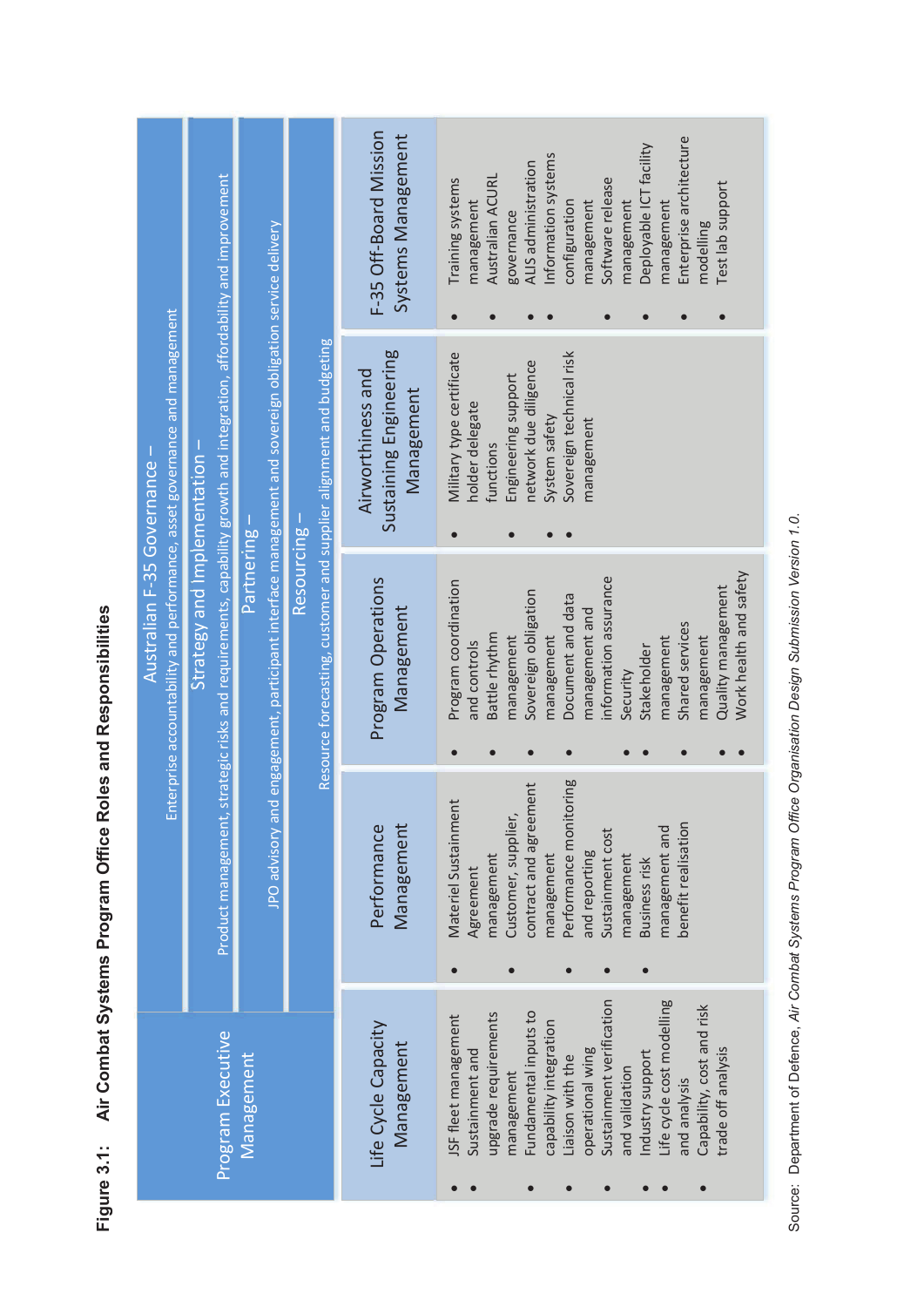## *The Air Combat Transition Office*

3.17 Based on targets identified in the Capability Realisation Plan, the Air Combat Transition Office has developed a Workforce Transition Strategy to assist Air Force in enabling and sustaining the workforce required to operate and support the JSF. The strategy is to inform the development of a subordinate Workforce Transition Plan.

3.18 The Workforce Transition Strategy describes the environment and constraints within which the JSF workforce will be recruited. The Strategy aligns with guidance on Air Force workforce issued by the Deputy Chief of Air Force in April 2016. This guidance noted that:

[t]he technical workforce is expected to be in modest surplus over the coming years…The depth of the surplus will fluctuate in response to normal workforce planning factors, and should not necessarily be relied upon as a means of de-risking transition.

3.19 The Workforce Transition Strategy also details several considerations around workforce development progress, focusing on the timing and developmental nature of the transition, the need to generate and staff new workforce capabilities within existing workforce allocations and the use of contracted support. The Workforce Transition Strategy states that the Air Combat Transition Office is developing its workforce across five key 'Lines of Operation' (see Figure 3.2), consisting of workforce strategy, establishment management, position initiation, personnel allocation and training. The Air Combat Transition Office is responsible for managing each of these Lines of Operation and will move them into the sustainment system as they become mature.

#### **Figure 3.2: Air Combat Transition Office – workforce lines of operation**

**Workforce strategy** – provides the direction, overarching principles and considerations for the development of the remaining Lines of Operation. Reflects the milestone tempo detailed in the Capability Realisation Plan.

**Establishment Management** – will arrange the workforce and assign duties for the effective and efficient delivery of the capability required within certain constraints. Will be responsive to changes in numbers of personnel required as more lessons learned.

**Position Initiation** – will focus on the introduction and management of required personnel positions as they are activated to support the introduction of the JSF aircraft. Positions will be brought across progressively as the transition occurs.

**Personnel Allocation** – this will focus on allocating personnel with appropriate skills to the positions identified under the Position Initiation Line of Operation.

**Training** – this will enable the Position Initiation and Personnel Allocation Lines of Operation by ensuring that personnel receive the training required to undertake their assigned roles.

Source: Department of Defence, *F-35A Workforce Strategic Plan version 2.1*.

3.20 The Air Combat Transition Office is also responsible for establishing the Maintenance Training System. Air Force plans that the Maintenance Training System will rely upon a contracted workforce through the Integrated Training Centre.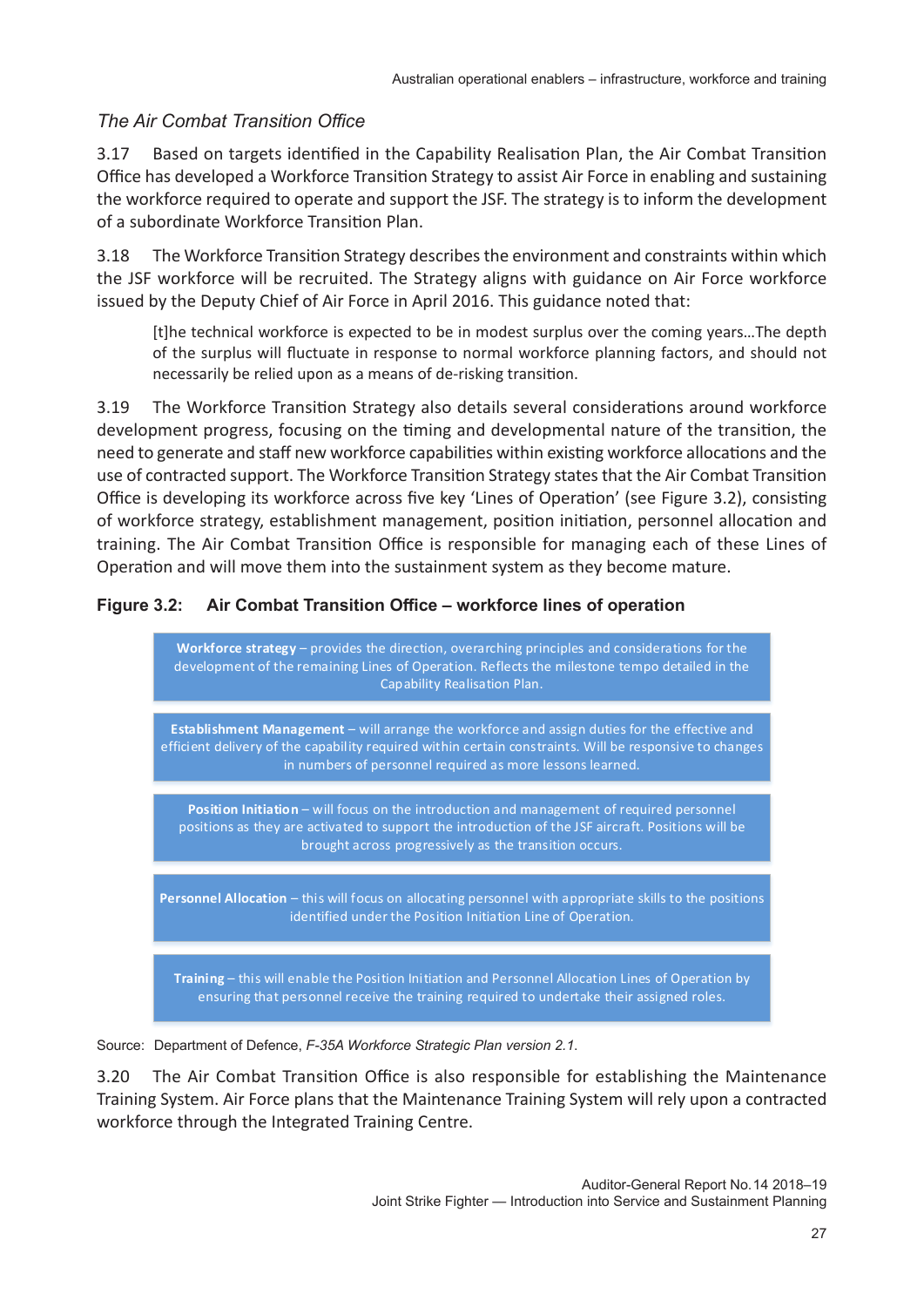## **Planning and design of the training system**

3.21 The JSF Division is responsible for delivering the Australian Training System for the JSF aircraft. The JSF Division:

Is acquiring a JSF Training System via the JSF Program Partnership arrangements that includes all subsystems required to provide training (devices, courseware, training delivery system and network infrastructure) as well as the systems and staff required to operate and sustain the Training System.

3.22 Defence has commenced conducting training system verification and validation activities for the maintenance and support training system. Verification and validation activities for the pilot training system are planned to commence in mid-2020.

## **Defence's progress against its workforce targets**

3.23 For initial operational release28 in December 2018, the Capability Realisation Plan includes targets for pilots, maintainers, specialist and support personnel, and training capabilities. Defence's Director Air Combat Transition Office is responsible for delivery against most of these targets, with JSF Division also holding some responsibility.

3.24 Defence projections indicate that pilot training is on target to support initial operational capability in 2020, with the number of trained pilots projected to meet the number desired to support initial operational capability.

3.25 Defence plans that 80 per cent of the JSF maintenance workforce will come from the existing Classic Hornet maintenance workforce, with the remaining 20 per cent from other aircraft workforces. Defence has developed JSF maintainer selection principles so that it can develop the workforce for the JSF aircraft without degrading Classic Hornet operations.

3.26 Defence has negotiated with the United States Department of Defense for Australian maintenance personnel to be based at Luke Air Force Base (Arizona) to receive on-the-job training in JSF aircraft. Defence projects that sufficient maintainers will have undergone on-the-job training by the time JSF begins operating in Australia in January 2019 to satisfy the requirement in the Capability Realisation Plan for qualified maintenance technicians.

3.27 Defence has determined the number of military and APS personnel needed to initially staff the Off-Board Information Systems Centre (OBISC) and to support the Autonomic Logistics Information System (ALIS) at RAAF Base Williamtown.29 However, a delay in recruiting foreign contractors (discussed further in paragraphs 3.30 and 3.31) will put pressure on the staffing of both the ALIS and OBISC facilities, as Defence has identified that existing personnel from the OBISC facility will need to assist in operating ALIS until additional foreign contractor staff can be hired and cleared to work in Australia. Defence advised the ANAO in November 2018 that the foreign contractor staff will be on-site in February 2019, and that the main reason for the delay is that these personnel are being used to support the ferry of the aircraft to Australia.

<sup>28</sup> Initial operational release is the initial capability state as specified at Government Second Pass approval, and signifies that the Capability Manager is satisfied that the initial operational and materiel state of the equipment — including any deficiencies in other Fundamental Inputs to Capability — is such that it is sufficiently safe, fit for service and environmentally compliant to proceed into Australian-based use.

<sup>29</sup> The OBISC is an information technology facility that will integrate, test and operate the range of information systems that are required to operate the Joint Strike Fighter aircraft, including ALIS.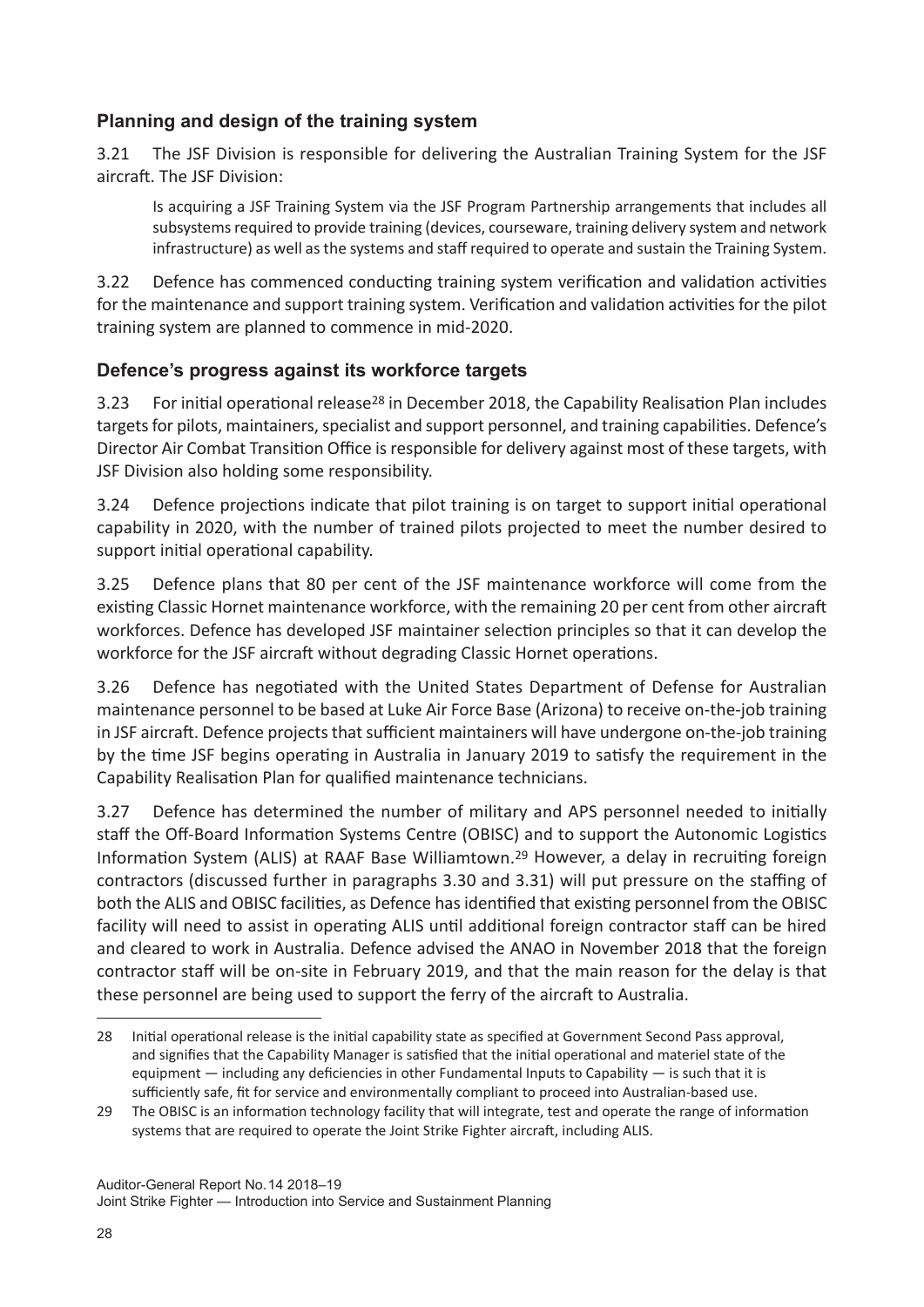3.28 Defence has taken delivery of the major maintenance training devices. In October 2018, Defence advised the ANAO that the assessment of the maintenance training devices had commenced.

## **Workforce and training risks being managed by Defence**

3.29 A key workforce challenge faced by Defence is the timely provision of security clearances for Commonwealth and contractor personnel. Defence records indicate that it has taken a range of actions to mitigate the risks presented by delays in security vetting.

3.30 Defence is also managing an issue around a delay in recruiting foreign contractor personnel. Defence advised that this could affect the commencement of testing activities for the training system, and could affect Australian-based full-rate pilot training (which is intended to commence in January 2019). Defence advised that it is holding weekly 'coordination conferences to manage contractor performance and acquisition of personnel by function and position … Defence can also consider extending United States based training [of Australian Defence Force personnel] to mitigate the risk.'

3.31 Defence records indicate that contracted support personnel who will be acting as ALIS administrators will not be on-site at RAAF Base Williamtown in time to support the ferry of the first two Australian JSF aircraft from the United States. Defence advised the ANAO in November 2018 that the contracted support personnel will instead be based at Luke Air Force Base in the United States to support Air Force administrative personnel with the ferry of Australia's first two JSF aircraft. Defence further advises that this is being done to de-risk the ferry process. In May 2018, Defence had identified a risk in using only Air Force personnel who have limited experience with the relevant systems.

3.32 In July 2018, Defence records indicated that there was a high risk that delays to the delivery of training devices and equipment or their release into service could delay the achievement of initial Australian-based training requirements. Defence advised the ANAO in November 2018 that:

All training devices are expected to be provisionally accepted in time for all small group try out training remaining in 2018. The Weapons Load Trainer is in the final acceptance phase for training later in November 2018, and the simulator evaluation period has begun ahead of schedule as of 6 November 2018. Air Force assesses LOW risk of training delays related to training device acceptance.

The risk register will be updated in the near term to reflect the change in risk rating.

3.33 Defence is managing an issue with the full mission simulators that it will use to train pilots and aircrew. Defence assessed in July 2018 that certain limitations in the relevant software package required remediation. In November 2018, Defence advised the ANAO that the full mission simulator was configured for use on 30 October 2018.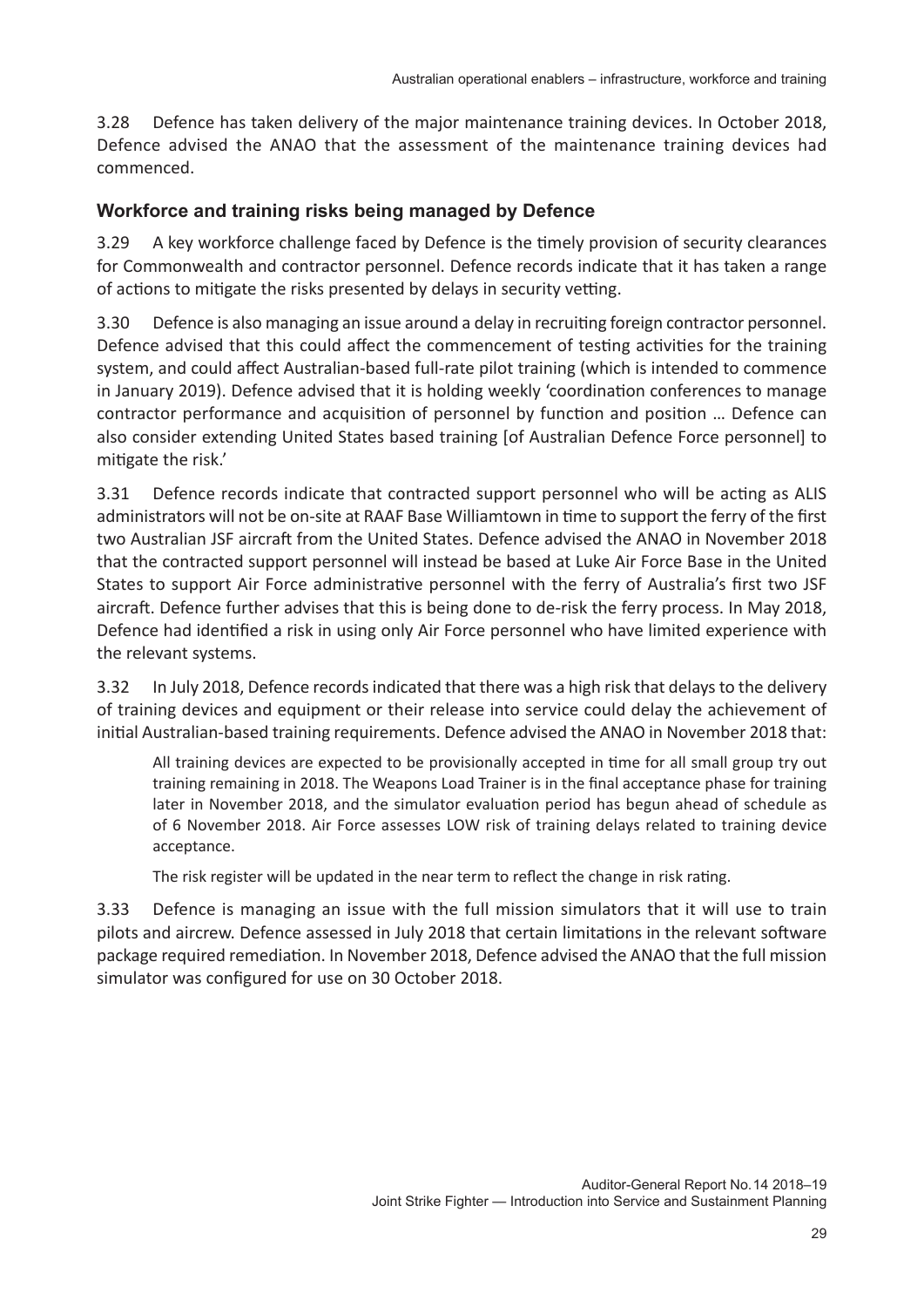## **4. Sustainment**

#### **Areas examined**

This chapter examines whether Defence has undertaken effective planning, is achieving progress against relevant plans and effective risk management is occurring for the ongoing sustainment of the Joint Strike Fighter (JSF). In particular, the ANAO considered Defence's planning for, and implementation of, arrangements to sustain the JSF and whether Defence has determined the whole-of-life sustainment costs for the JSF aircraft.

#### **Conclusion**

Defence has planned for and made progress in implementing the arrangements for the ongoing sustainment of the JSF. The effective implementation of Defence's ongoing sustainment arrangements depends largely on the United States Department of Defense delivering the Global Support Solution, which is still maturing. Defence is managing risks associated with the developmental nature of the JSF supporting systems as well as cost pressures related to establishing Australia as a regional maintenance and warehousing hub for JSF aircraft.

## **Is Defence effectively planning for its JSF sustainment arrangements?**

Defence plans to sustain its JSF aircraft largely through the United States Department of Defense's Global Support Solution and is managing risks associated with the still developing Global Support Solution. Defence has signed a bilateral support agreement with the F-35 Joint Program Office.

## **Australia's participation in the Joint Strike Fighter Global Support Solution**

4.1 Australia, along with the other participants in the international JSF Program, plans to utilise the United States Department of Defense's Global Support Solution (GSS) to sustain its JSF aircraft.30 The GSS entails participant nations in the international JSF Program sharing, through the United States Department of Defense's F-35 Joint Program Office's (F-35 JPO) managed commercial arrangements with United States-based prime contractors, critical aspects of sustainment support including spare parts, maintenance, supply chain support, training systems, and engineering.

4.2 The primary rationale for this approach to sustainment is cost efficiency. The F-35 JPO's view is that a shared sustainment model presents the opportunity for lower costs overall by exploiting certain scale benefits, and so will contribute to reducing the cost of JSF sustainment to

<sup>30</sup> Defence's sustainment strategy for Australia's JSF aircraft is to utilise the JSF Global Support Solution as much as possible except where there is the need to protect 'sovereign sustainment requirements', in which case Defence may choose to make separate arrangements. Where this is the case, there will be additional costs to Defence as the Global Support Solution operates under a 'pay to be different' principle. In August 2018, Defence informed the ANAO that initially the Global Support Solution will provide approximately 95 per cent of Defence's sustainment requirements for its JSF aircraft, and approximately 75 per cent once the capability is mature.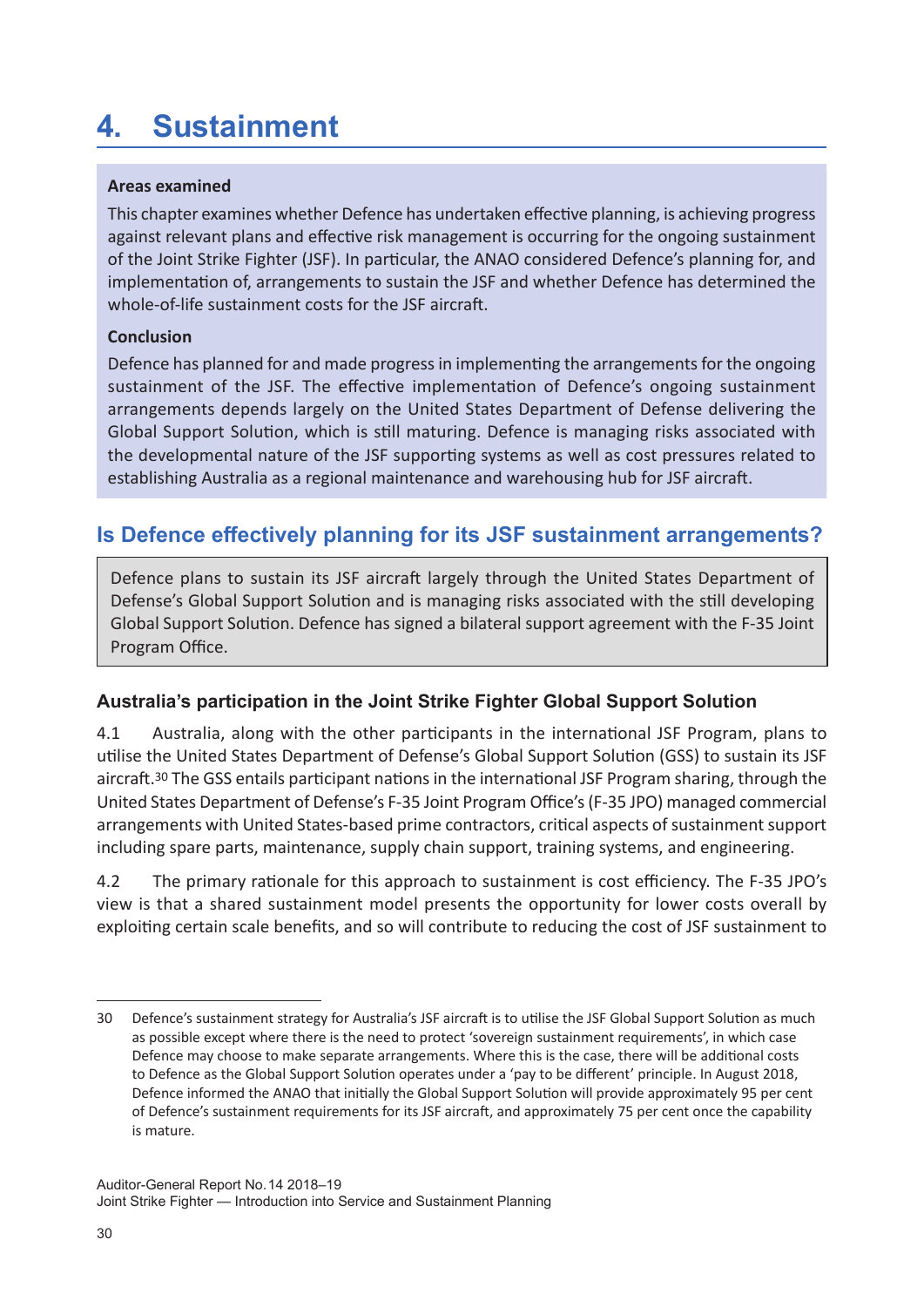JSF operators.<sup>31</sup> To achieve the efficiencies expected, the GSS is intended to be a performancebased contractual framework where sustainment costs will be driven by the delivery of an agreed standard of service or performance.

4.3 The United States Government has contracted Lockheed Martin to deliver sustainment of the global JSF aircraft fleet through its subcontractors and suppliers, and Pratt & Whitney to deliver sustainment of JSF engines. In August 2018, Defence informed the ANAO that, to date, the value of the sustainment contracts between the F-35 JPO and its two prime sustainment contractors (Lockheed Martin and Pratt & Whitney) for the Australian JSF aircraft fleet total US\$120.3 million. The F-35 JPO managed sustainment contracts were not included in the scope of this ANAO performance audit. However, a 2017 United States Government Accountability Office (GAO) report and Defence documents indicate that there is some doubt as to whether the current United Statesbased contracting arrangements for sustaining JSF aircraft are performance based.32

4.4 In July 2018, Defence advised the F-35 JPO of its initial sustainment requirements for Australia's JSF aircraft through a bilateral support agreement.<sup>33</sup> The agreement includes performance metrics for aircraft availability, mission effectiveness, supply and maintenance for the period May 2018 to April 2019.34 Defence informed the ANAO that the bilateral support agreement between Defence and the F-35 JPO will inform the development of the commercial contracts between the F-35 JPO and the prime contractors, however, it is the commercial contracts that define the services required to enable the desired level of aircraft readiness, logistics requirements, and sustainment services including:

- access to a globally dispersed pool of spares;
- global supply chain and repair networks;
- common information systems, engineering, fleet management, configuration management services; and
- training systems.

- 32 In October 2017, the United States Government Accountability Office (GAO) reported that the F-35 JPO was contracting for sustainment support with Lockheed Martin largely through annual cost reimbursable sustainment contracts. According to advice from F-35 JPO officials to the United States GAO, the F-35 JPO 'plans to transition to 5-year, fixed-price, performance-based sustainment contracts in 2020'. See: United States Government Accountability Office, *GAO-18-75 F-35 Aircraft Sustainment-DoD Needs to Address Challenges Affecting Readiness and Cost Transparency*, October 2017.
- 33 The agreement comprises a multilateral core agreement (the F-35 JPO Performance Based Arrangement), reflecting the strategic intent of the agreement, and bilateral annexes for each international JSF Program participant. The formal title of Australia's bilateral annex is 'F-35 Lightning II Performance Based Arrangement Bilateral Annex between the F-35 Joint Program Office and Department of Defence of Australia'.
- 34 The agreement documents Defence's requirements for the 'Period of Performance' May 2018 to April 2019 and, according to Defence, provides the basis for developing the performance requirements for financial years 2020 to 2024.

<sup>31</sup> The United States F-35 Joint Program Office has concluded that the total projected sustainment cost for the JSF aircraft is too high and that this will adversely affect the international JSF Program participants' ability to successfully operate the aircraft. In 2014, the F-35 JPO mandated a 30 per cent cost reduction in United States Government through-life sustainment costs. In 2016, Defence informed the Australian Government that estimated support costs for the JSF aircraft 'remain high and the economies of scale were not yet evident'. In August 2018, Defence informed the ANAO that, while it expects that benefits will flow to international JSF Program participants, it does not anticipate a 30 per cent cost reduction to the cost of the Australian capability.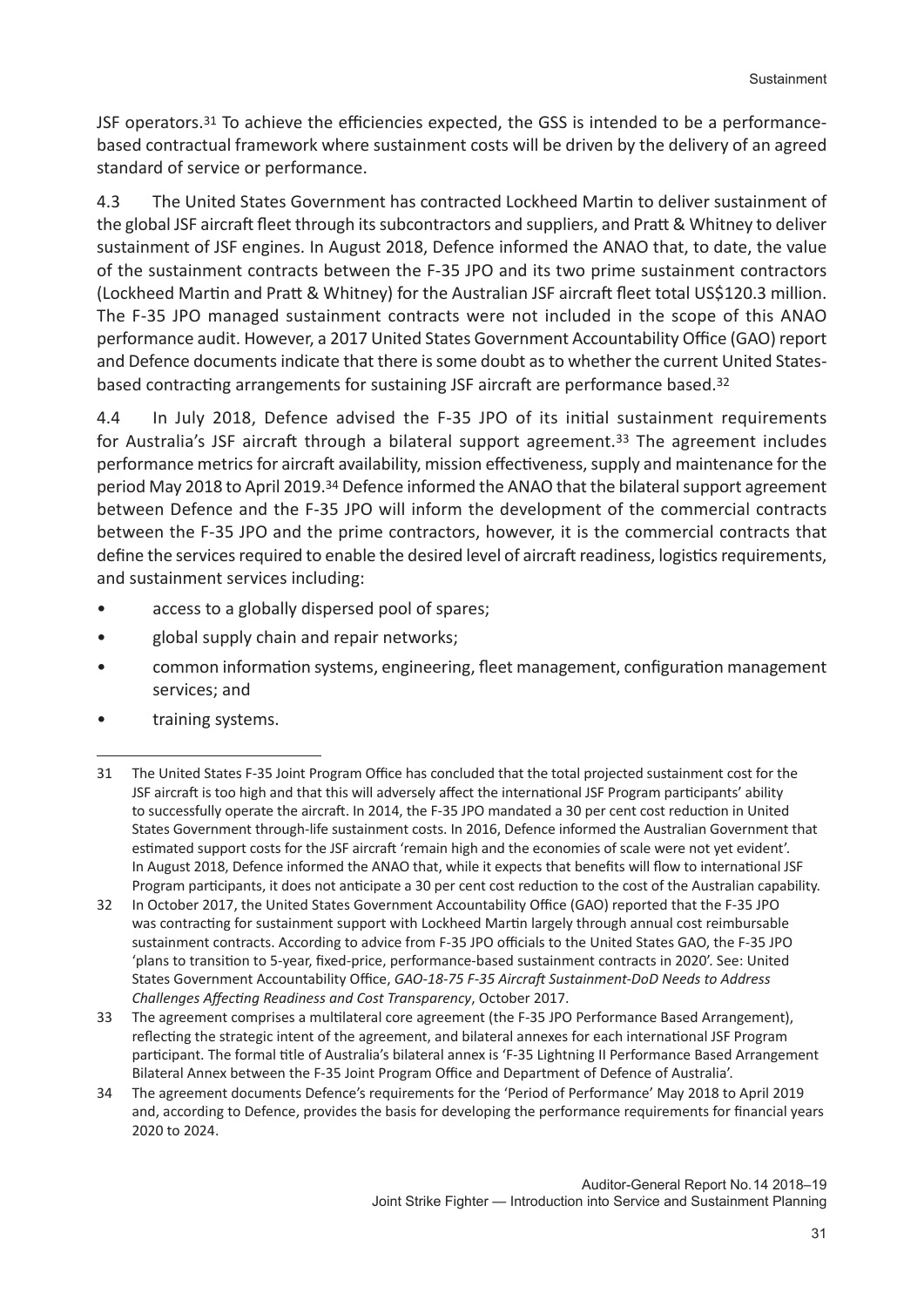4.5 In July 2018, at the time of signing the bilateral support agreement with the F-35 JPO, Defence was of the view that some of the targets in the agreement were unlikely to be achieved. Defence informed the ANAO that the F-35 JPO performance based framework for sustaining the global fleet of JSF aircraft was in its pilot phase, and Defence expects it will remain so until 2020. Defence also informed the ANAO that the current agreement identifies two levels of performance requirements — those that are expected to be met under the current GSS, and those that are expected from a more mature GSS. Defence informed the ANAO in October 2018 that where contracted performance requirements are not met, the F-35 JPO has the option of withholding payment from the contractor. Defence further advised that Australia does not have the option of withholding payment from the F-35 JPO.

4.6 Defence informed the ANAO in July 2018 that the F-35 JPO is in a 'cost definition or cost clarification phase', which means that sustainment costs in agreements between the F-35 JPO and Australia are currently based on estimates. Defence expects that as 'the GSS reaches a steady state, the JSF enterprise will be able to capture actual costs, rather than using predicted or forecasted costs that should reduce the likelihood of unexpected cost increases'.35

4.7 Figure 4.1 shows the main elements of the sustainment arrangements under the GSS from Australia's perspective.

## **Defence's planning for the Joint Strike Fighter Global Support Solution**

4.8 Defence's sustainment strategy for its JSF aircraft is set out in the following Defence planning documents36:

- AIR6000 Phase 2A/B F-35A Capability Realisation Plan initially approved in December 2014 and last updated formally in April 2016.<sup>37</sup>
- New Air Combat Capability Integrated Logistics Support Plan (April 2013).
- New Air Combat Capability Logistics Support Concept (April 2013).<sup>38</sup>
- Australian JSF Strategic Program Asset Management Plan (July 2016).
- JSF Project Execution Strategy (December 2016).

<sup>35</sup> Defence advice to the ANAO, 31 July 2018.

<sup>36</sup> These are the primary strategic level plans for the sustainment of the JSF aircraft through the GSS. The ANAO has not examined the more detailed operational level planning documents that flow from these, or other related planning documents.

<sup>37</sup> In July 2018, Defence informed the ANAO that Defence had recently determined that this plan was not contemporary and that Defence's Air Combat Advisory Board had decided against making further revisions. For the purposes of this discussion on high-level sustainment strategy, the contents of the plan remain current.

<sup>38</sup> In February 2018, Defence amended the *New Air Combat Capability Logistics Support Concept*, Version 3.1, April 2013 via 'Minute, NACC LSC - Update on F-35 Warehousing Approach'. The update changed Defence's assumptions about the operation of the regional warehousing facility.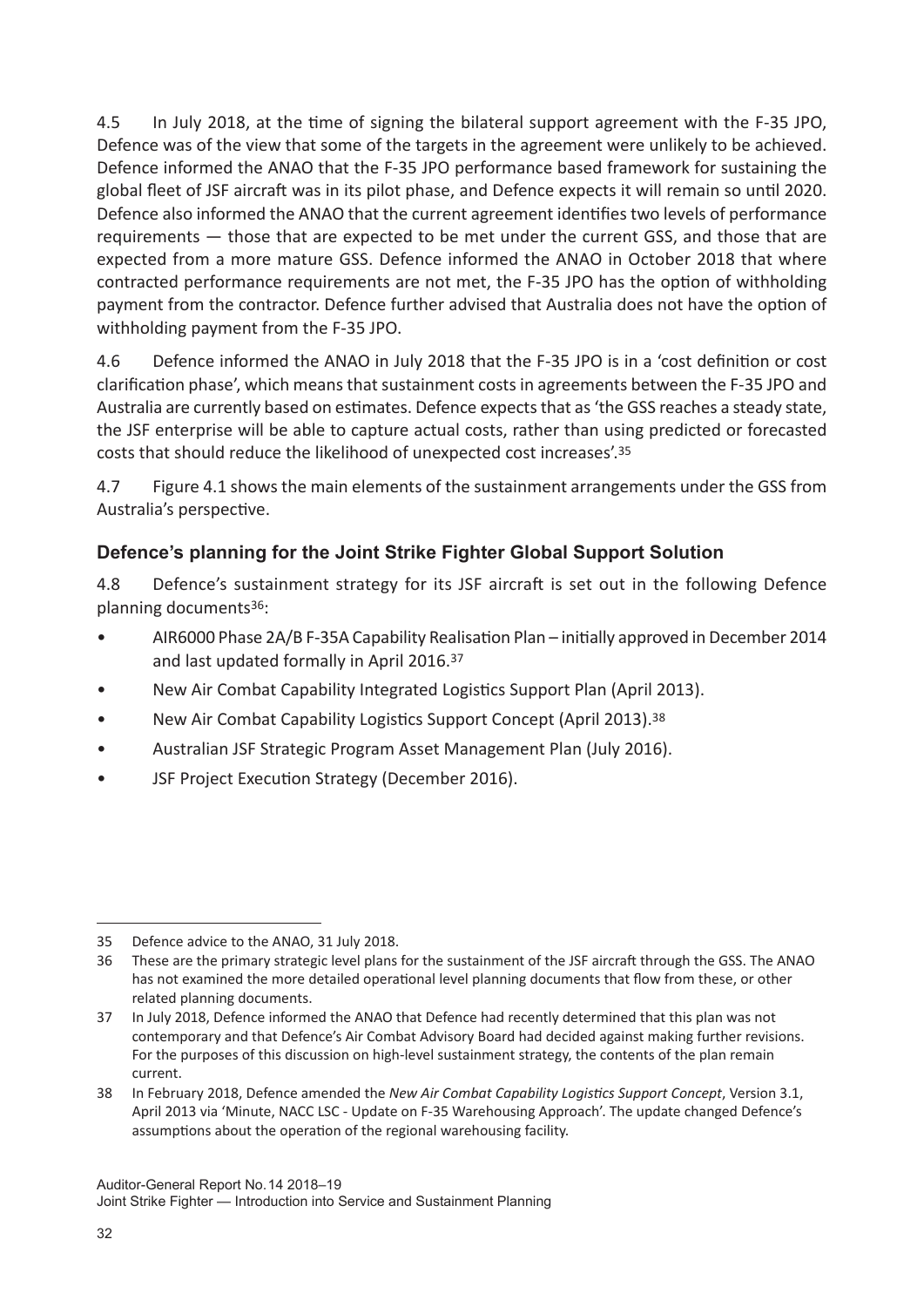**Figure 4.1: Main elements of the Global Support Solution – Australian perspective**



Source: ANAO adapted from Department of Defence information and advice.

4.9 Defence's sustainment strategy, as set out in the planning documents listed above, is to utilise the GSS as much as possible except where there is the need to protect 'sovereign sustainment requirements', in which case Defence may choose to make separate arrangements. Defence informed the ANAO that this may involve establishing tailored or unique requirements delivered through the GSS, or delivery through arrangements outside of the GSS.<sup>39</sup> In either case, Defence expects that this will result in Defence incurring additional costs. Defence has identified ten sovereign sustainment requirements for its JSF aircraft, including: the Australian Integrated Training Centre at RAAF Base Williamtown; the Off-Board Information Systems Centre at RAAF Base Williamtown; a warehouse for JSF spares at RAAF Base Williamtown; and JSF airframe and engine depot level maintenance capability. Defence informed the ANAO that it has not yet identified the additional cost of the sovereign sustainment requirements over the cost of delivery through the GSS. Defence further informed the ANAO that the funding for sovereign sustainment requirements will be sourced from current and future sustainment funding.<sup>40</sup>

<sup>39</sup> Defence informed the ANAO that as of August 2018, it was developing commercial strategies to contract directly with a small number of other Australian companies to support sovereign requirements for information systems, training, maintenance and supply.

<sup>40</sup> Noting that in 2014, the Government approved \$4.6 billion (approximately \$3 billion of which Defence was to offset against existing funding) for initial sustainment costs to 2024–25, with the expectation that Defence would return to Government after 2020 for additional sustainment funding.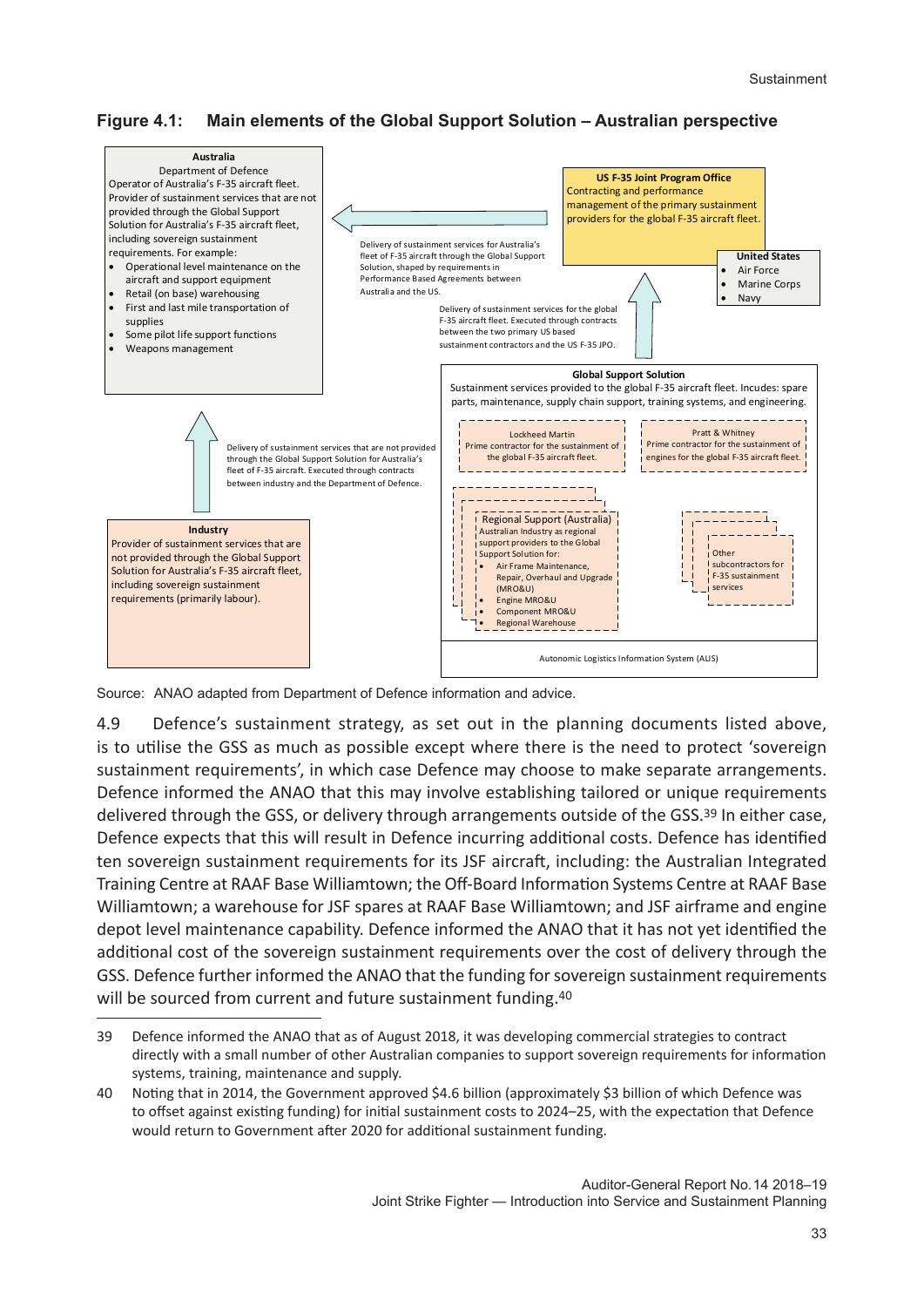4.10 Defence (as well as other participants) is planning to rely on the GSS for: access to a global spares pool and supply chain; global repair networks; common information systems; engineering; fleet management; configuration management services; and training systems. Consequently, Defence's planning for the implementation of JSF sustainment is dependent on the planning and implementation of the GSS by the F-35 JPO, and the effectiveness of Defence's provision of sustainment is dependent on the effectiveness of the GSS as a whole.

4.11 Defence has noted that the JSF sustainment arrangements differ from past Defence practice in many ways, such as:

- GSS management by an overseas government program office where the Commonwealth will not have direct contracts/relationships with all service providers.
- Participation in a GSS that includes global spares pooling, [United States Government] ownership of spares, distributed maintenance support and centralised supply chain management and engineering support.
- Autonomic Logistics Information System (ALIS) possesses functionality primacy, therefore superseding the use of many [Australian Defence Organisation] systems in support of the F-35A capability.
- Off-Board Information System Centre (OBISC), which provides an integrated support function for the F-35A capability.
- The Australian, Canadian, United Kingdom Reprogramming Laboratory (ACURL), which requires working in partnership with other selected key Participant nations in an overseas facility [to generate mission data files].
- The need to maintain participant nation contributions to the [F-35] JPO such as the provision of Cooperative Partner Personnel (CPP).
- The level of security associated with the asset and capability.
- The need to integrate complex information management and support systems into the Defence Information Communication Technology (ICT) environment.
- The complexity of integration and interoperability requirements.
- Australia acting as a supplier to the [F-35] JPO in delivering Australian sovereign obligations.

4.12 In July 2017, Defence's Independent Assurance Review of its JSF project concluded that the performance of the GSS was one of the primary risks to initial JSF aircraft operations in Australia.

4.13 An internal review, completed in mid-2018, of Defence's management controls for transitioning the JSF aircraft into Australian service, identified a lack of confidence within Defence about the global support arrangements in the short term for JSF aircraft based outside of the United States of America. Defence expects that the testing and on‐going assessment of the system within the Australian context, through Australia's operational testing and evaluation program commencing in December 2018, will ascertain whether the JSF support arrangements provided through the GSS are fit-for-purpose.

4.14 In a June 2018 report to its Air Worthiness Board, Defence identified that the GSS was immature and that the GSS 'had not reached full operational capability and is not optimised at this stage of the program'. Defence identified the immaturity of the GSS as the primary risk to JSF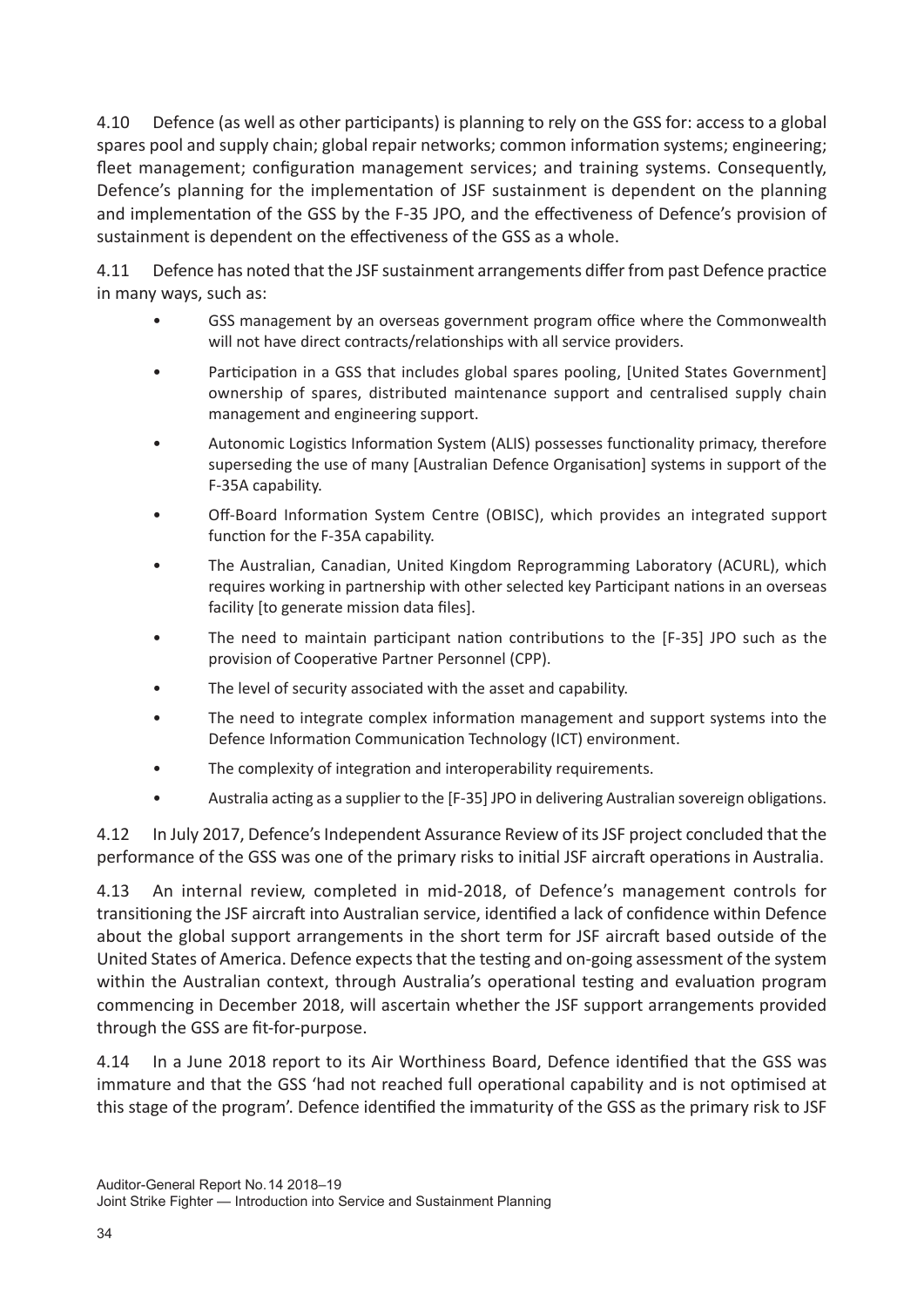sustainment. Further, Defence noted that the immaturity of the GSS is a JSF Program-wide risk that is being managed by the F-35 JPO. In October 2017, the United States GAO reported on five key sustainment challenges for the United States Department of Defense's JSF aircraft.41 Defence's concerns about the immaturity of the GSS are consistent with the findings of this 2017 United States GAO report.

## **Is Defence monitoring and managing risks associated with the still developing Global Support Solution?**

Defence is monitoring and managing risks to effective sustainment of the JSF arising from the GSS including — the availability of spare parts, the development of the Autonomic Logistics Information System (ALIS), and access to maintenance facilities. Defence is constrained in its ability to effectively manage some risks, including access to JSF spare parts due to limited global supply. Not all of the costs associated with Australia becoming a regional hub for JSF aircraft maintenance and warehousing were known by Defence when the project was approved in 2014. This is adding cost pressures to the project.

4.15 The ANAO reviewed Defence's arrangements to manage risks associated with the still developing GSS across four key elements:

- (a) JSF spares;
- (b) the Autonomic Logistics Information System (ALIS);
- (c) the JSF regional maintenance solution; and
- (d) the JSF regional warehousing solution.

#### **JSF Spares**

4.16 One of the core elements of the approach to sustaining the JSF aircraft is the global pooling of spares. JSF Program participant nations will contribute financially, and share access, to a globally dispersed pool of JSF aircraft spares. The United States Government owns, and controls the management of, the global pool of spares through its contractors. The international JSF Program participants expect that this approach will result in lower costs than if the JSF Program participant nations individually purchased and managed their own stocks of JSF spares.42 Defence informed the ANAO that its contribution to the global spares pool, commencing in 2013–14 up to the end of 2017–18, was US\$45.4 million, and that this funding was allocated from the approved acquisition budget for the project. Defence further informed the ANAO that it has allocated a further US\$256.1 million from the approved acquisition budget over the next five years for further contributions to initial spares in the global spares pool.

<sup>41</sup> United States Government Accountability Office, *GAO-18-75 F-35 Aircraft Sustainment-DoD Needs to Address Challenges Affecting Readiness and Cost Transparency*, October 2017.

<sup>42</sup> In October 2018, Defence advised the ANAO that 'the F-35 JPO has completed business case analysis cost modelling of spares pooling vs individual participants owning and managing their own stocks of JSF spares.' In November 2018, Defence informed the ANAO that it had requested a copy of this business case modelling from the F-35 JPO.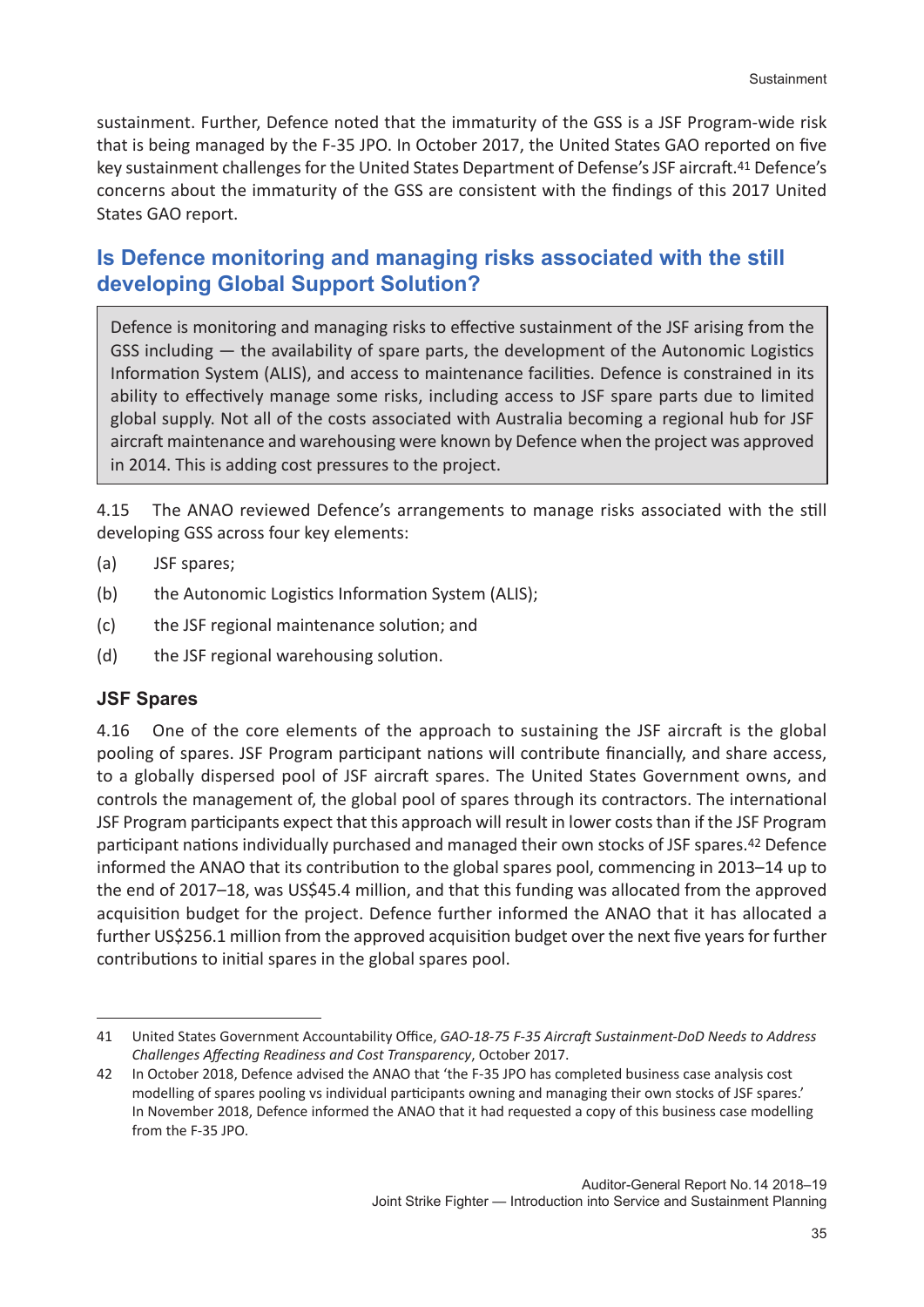4.17 Defence's plans anticipate that by late 2018, the JSF spares global supply chain will be sufficiently mature to support initial Australian operations.<sup>43</sup> In July 2017, the independent assurance reviewer of Defence's JSF aircraft acquisition project expressed concern about spares availability given the importance of spares support during transition of the JSF aircraft into Australian service, and the relative immaturity of the GSS and its capacity to provide adequate parts for the introduction of the aircraft into Australian service:

I am uncomfortable with considerations related to the JSF Global Support Solution's (GSS) ability to maintain parts delivery against a rapidly increasing global fleet, the significant increase in aircraft deliveries to Australia in the twelve months prior to [initial operational capability], and the reality that the GSS is not planned to be fully mature until 2022. I consider GSS performance to be one of the primary risks to the transition of capability.44

4.18 As discussed in paragraph 4.14, in October 2017, the United States GAO reported on some early JSF sustainment challenges for the United States Defense Services. The United States GAO attributed these challenges to poor planning. One of the challenges was a shortage in the supply of JSF spare parts, which has reduced the number of United States Department of Defense owned JSF aircraft that are available to fly. The United States GAO attributed the shortage of spare parts primarily to the United States Department of Defense's capacity to repair JSF parts at military depots being six years behind schedule. In consequence, the United States Department of Defense was relying on the original equipment manufacturers to repair parts. The same suppliers were also producing parts needed for the JSF aircraft production line. At the time of the United States GAO audit, the average spare part repair time was twice what the F-35 JPO had planned.

4.19 In May 2018 Defence informed the Australian Parliament's Foreign Affairs, Defence and Trade Legislation Committee, that the F-35 JPO was 'implementing reforms, and the forecast from the F-35 enterprise at this stage is that those remediations should be in place and delivering effects by 2019'.45 Defence informed the ANAO that the remediation activities put in place by the F-35 JPO include efforts to increase spares delivery, decrease cannibalisations, improve reliability, optimise unit level support, and accelerate the establishment of depot level repair capabilities (depot level repair capabilities are discussed later in this chapter at paragraphs 4.30 to 4.39). Defence further informed the ANAO that increasing spares delivery has required earlier than planned procurement of spares with long lead times. In June 2018, Defence informed its Air Worthiness Board that global spares shortages might result in Defence having insufficient spares available to meet operational requirements or to meet the required contracted rate of effort.46 In October 2018, Defence advised the ANAO that:

<sup>43</sup> Defence's strategic plans for F-35 spares are set out in AIR6000 Phase 2A/B F-35A Capability Realisation Plan (2016); New Air Combat Capability Integrated Logistics Support Plan (2013); New Air Combat Capability Logistics Support Concept (2013); Australian JSF Strategic Program Asset Management Plan (July 2016); and JSF Project Execution Strategy (December 2016).

<sup>44</sup> Outcomes from the JSF Independent Assurance Review, 13 July 2017, p. 2. As discussed in paragraph 2.24, concerns were also raised about the availability of spares in the 2018 Independent Assurance Review.

<sup>45</sup> Committee Hansard, Senate Foreign Affairs, Defence and Trade Legislation Committee Estimates (Public), Wednesday, 30 May 2018, Canberra, p. 14.

<sup>46</sup> The Defence Air Worthiness Board is an important element of the JSF technical regulation process that is designed to provide appropriate evidence to decision makers in order to fulfil Defence's requirements under its Defence Aviation Safety Program. The primary focus of the Air Worthiness Board's considerations is the technical safety of aircraft operations.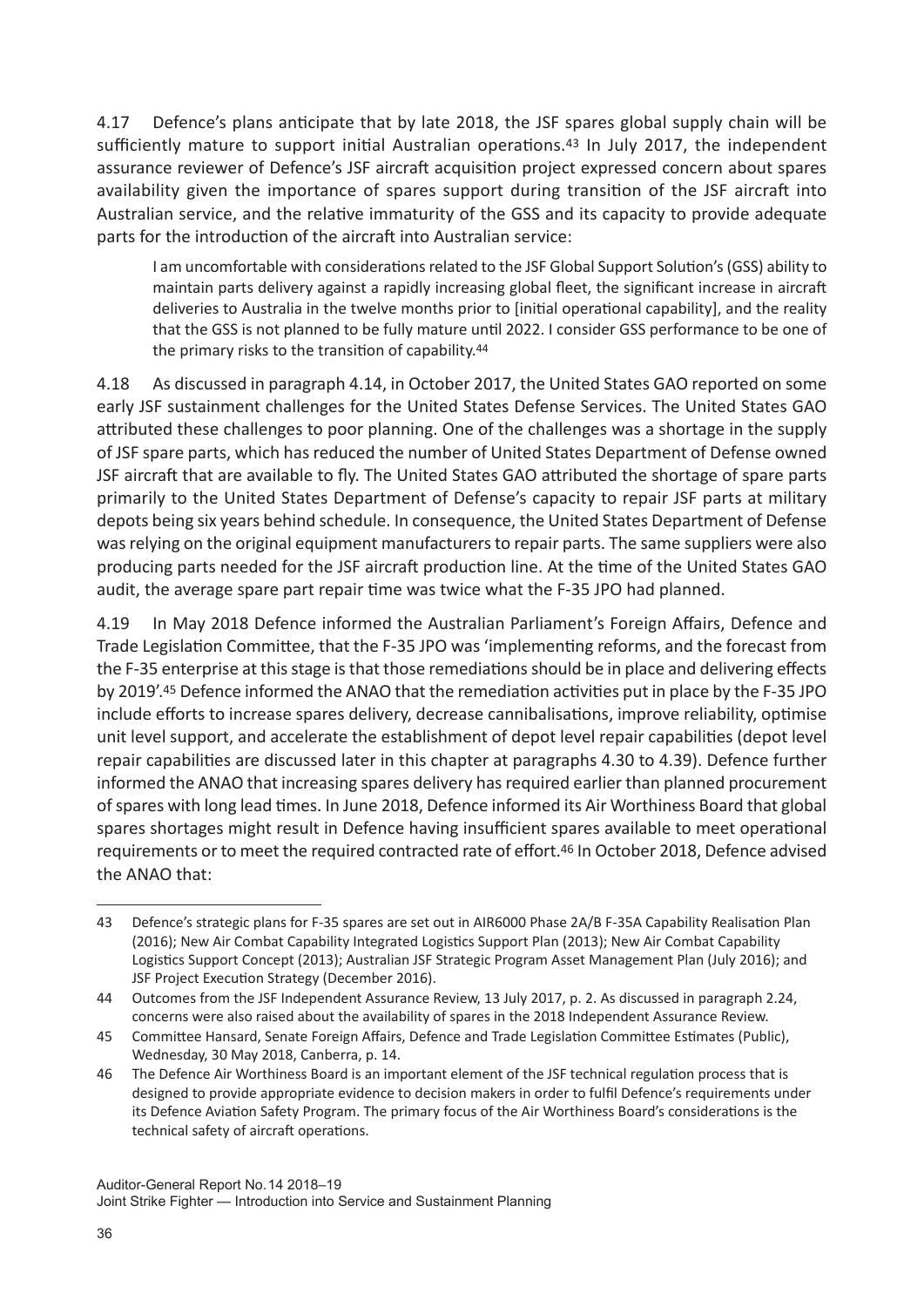This is because the repair lay down is not yet mature. As the repair network reaches maturity it will support the GSS and meet the operational requirements of the rate of effort. Until this time Australia has sustainment contracts in place to support the air vehicle availability rate and as the Non Mission Capable Supply rate decreases due to health improvement plans for spares within the GSS, the air vehicle availability rate will increase reducing the overall risk.

4.20 To sustain its JSF aircraft, Defence is dependent on a spare parts supply system that is not fully developed, and is currently experiencing shortages due to competition for parts as the global JSF aircraft fleet increases. Defence expects that these shortages will continue beyond the transition of JSF Aircraft into Australian service. Defence has recognised that supply shortages are a risk to the JSF aircraft's introduction into Australian service, and is largely dependent on the solutions the F-35 JPO is putting in place to increase the availability of spare parts for the global JSF aircraft fleet.

4.21 To support the introduction of JSF aircraft into Australian service in late 2018, Defence's plans also anticipate that it will have a Base Spares Pack with 'target spares stock levels in place by the third quarter of 2018'.47 In July 2018, Defence informed the ANAO that the Base Spares Pack would be in place, as planned. In November 2018, Defence advised the ANAO that:

The propulsion elements of the Base Spares Package have arrived in Australia and been inducted into the F-35 Retail Warehouse at RAAF Base Williamtown.

## **The Autonomic Logistics Information System**

4.22 The Autonomic Logistics Information System (ALIS) is a complex, bespoke and developmental system of systems that supports operations, mission planning, supply-chain management, maintenance, and other processes. ALIS is the primary logistics tool for the JSF aircraft and one of the most significant technical and schedule risks to the international JSF Program.

4.23 Defence's Capability Realisation Plan anticipated the delivery of ALIS hardware and software (version 3.0) during 2018.48 Further, Defence anticipated that prior to the arrival of the first two aircraft in Australia in December 2018, ALIS would be capable of supporting and sustaining the initial operational capability rate of effort and test and evaluation in Australia. In October 2018, Defence informed the ANAO that it is currently operating ALIS 2.0.2 but Defence had assessed that there are no safety or major capability implications of using ALIS 2.0.2 to support the flight to, and arrival of, the first aircraft in Australia.

4.24 Defence expects that the testing and on-going assessment of ALIS within the Australian context through Australia's operational test and evaluation program will ascertain whether ALIS is fit-for-purpose in the Australian context*.*

4.25 Defence has some concerns about the security of Australian data within ALIS and has been working with the F-35 JPO to develop a solution. In August 2018, Defence informed the ANAO that an interim solution is now in place to support the ferry of the first two JSF aircraft to Australia in

<sup>47</sup> Defence, AIR6000 Phase 2A/B F-35A Capability Realisation Plan, Version 2.1, January 2016, p. 38.

<sup>48</sup> In January 2018, the United States Director of Operational Test and Evaluation reported that many of the capabilities planned for ALIS 3.0 have been deferred to ALIS 4.0. See http://www.dote.osd.mil/pub/reports/ FY2017/pdf/dod/2017f35jsf.pdf. In October 2018, Defence informed the ANAO that ALIS 3.0.1 should be available to Australia in December 2018/January 2019, and that this version of ALIS introduces Training Management System 2.0, which is the minimum desired standard for Air Force.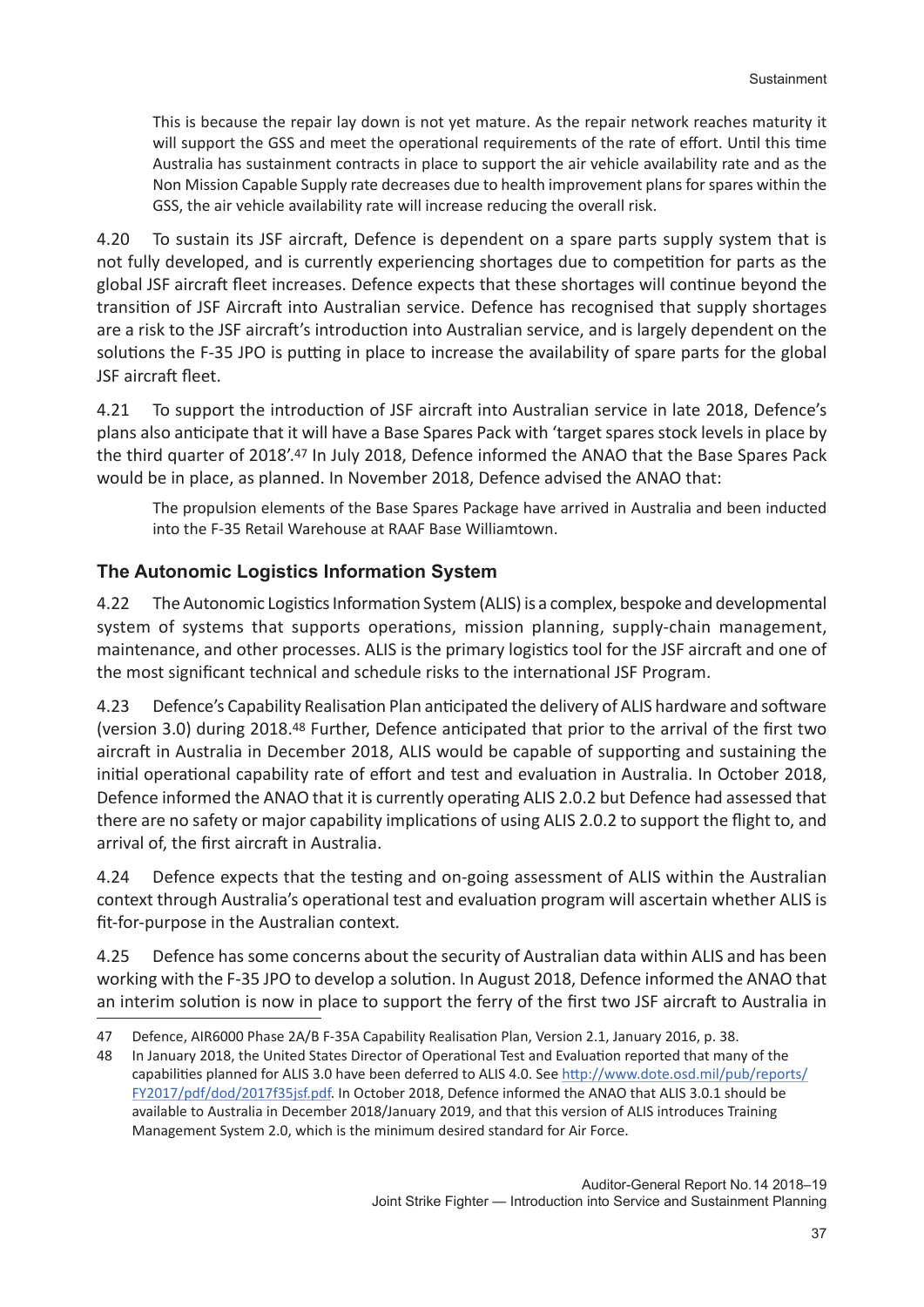December 2018. In October 2018, Defence further advised the ANAO that 'this interim solution will remain in place until an acceptable solution can be introduced, prior to Initial Operational Capability'.49

## **Australia's contribution to the JSF regional maintenance solution**

4.26 Under the GSS, JSF aircraft maintenance is conducted at two levels:

- Unit level maintenance (also known as operational maintenance) day-to-day maintenance, generally performed by the uniformed Services.50
- Depot level maintenance (also known as Maintenance, Repair, Overhaul and Upgrade (MRO&U) activities, or deeper maintenance) — which is maintenance activity that requires facilities, tools, support equipment, technical skills, or processes that are beyond operational unit level capability.

4.27 Depot level maintenance for JSF aircraft under the GSS comprises airframe, engine, and component maintenance. The GSS places the depot level maintenance capacity for JSF aircraft in three global regions (Asia-Pacific, Europe and the United States of America). Under the GSS, Australia is expected to become a regional JSF maintenance hub, having now received regional assignments from the United States Government for depot level maintenance for JSF airframes, engines and components.51 The regional maintenance facilities are intended to provide depot level maintenance services for Australia's JSF aircraft, as well as other nations' JSF aircraft operating in the Asia-Pacific region.

4.28 In December 2014, the United States Government assigned responsibility for depot level maintenance for the Asia-Pacific region to Australia for JSF aircraft engines (TAE Aerospace) and JSF airframes (BAE Systems Australia).52 In November 2016, the United States Government

<sup>49</sup> In August 2018, the United States Department of Defense announced that it was awarding a contract to Lockheed Martin for changes to ALIS that will provide international JSF Program participants the ability to review and block messages to prevent sovereign data loss. The work also includes studies and recommendations to improve the security architecture of ALIS. The United States Department of Defense expects Lockheed Martin to complete this work by June 2020. See: United States Department of Defense, Contracts for Aug. 17 2018, Release No.: CR-159-18, available from https://dod.defense.gov/News/Contracts/ Contract-View/Article/1605935/ [accessed 28 August 2018].

<sup>50</sup> Defence's plans require an authorised operational (unit level) maintenance capability at RAAF Base Williamtown to support initial JSF aircraft operations in Australia from December 2018. Specifically, Defence's plans state that an operational maintenance capability will need to be in place in Australia six months prior to the arrival of the first JSF aircraft. In August 2018, Defence informed the ANAO that this capability was in place.

<sup>51</sup> Australia has also received an assignment for regional warehousing from the United States Government (August 2017), as discussed later in this chapter.

<sup>52</sup> The United States Government announcement stated that Australia would provide initial heavy engine maintenance capability by early 2018, and Japan would provide additional capability three to five years later. The United States Government announcement also stated that airframe maintenance, repair, overhaul and upgrade capabilities will be provided by Japan in the northern Pacific, and Australia in the southern Pacific.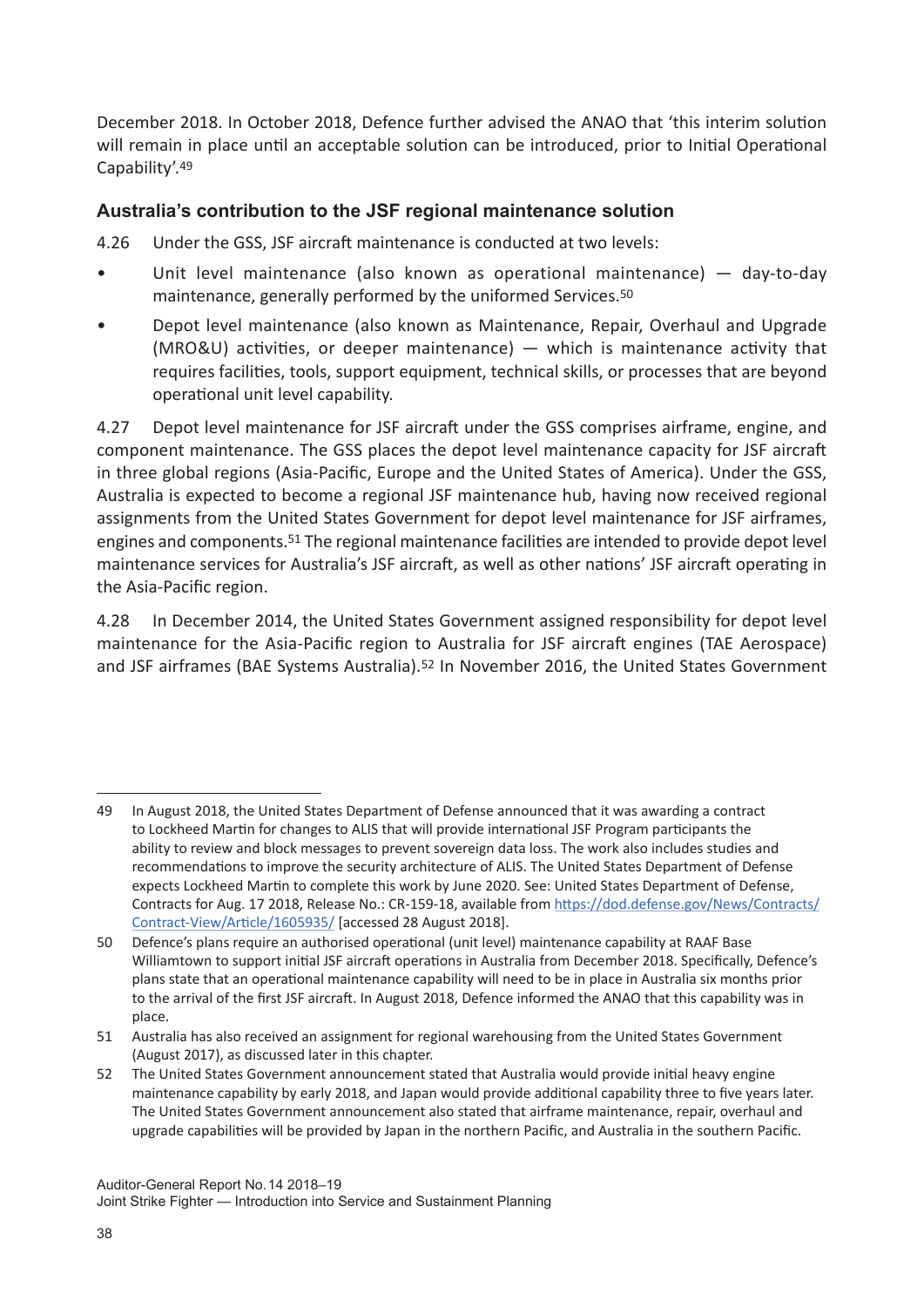assigned responsibility for depot level maintenance for the Asia-Pacific region to Australia for 64 JSF components.<sup>53</sup>

4.29 As at November 2018, Defence estimates indicate that the initial direct Commonwealth contributions required to assist with establishing these three regional maintenance capabilities is likely to be over \$300 million, noting Defence advice that it has yet to develop reliable estimates for some of these capabilities. In 2014, when Defence presented cost estimates to the Government for AIR 6000 Phase 2A/2B, Defence anticipated that some, but not all, of these costs would be part of this phase of the project.

#### *Regional depot level maintenance facilities in Australia for JSF aircraft engines*

4.30 The JSF depot level engine maintenance capability comprises two main elements:

- an engine maintenance facility where engine modules are disassembled, repaired and reassembled — the construction of this facility is to be privately funded by TAE Aerospace; and
- an engine test cell, at RAAF Base Amberley, where an engine is tested through its full operating range before it can be installed in an aircraft  $-$  to be funded by the Australian Government.

4.31 The estimated cost to the Australian Government of establishing the regional maintenance facility for JSF engines in Australia did not form part of the Government's April 2014 approval of AIR 6000 Phase 2A/2B. At the time, Defence had anticipated that this capability would form part of a later phase of the project (Phase 2C). Subsequently (in December 2014), the United States Government assigned the regional depot level engine maintenance to Australia with the expectation that Australia would provide initial heavy engine maintenance capability by early 2018.

4.32 In August 2017, some two and a half years following the United States Government assigning Australia regional depot level JSF engine maintenance, Defence sought Australian Government approval to amend the scope of AIR 6000 Phase 2A/2B to incorporate an upgrade to the engine test cell at RAAF Base Amberley.54 The Australian Parliament approved Defence's proposal to upgrade the engine testing facilities at RAAF Base Amberley on 28 March 2018.<sup>55</sup>

4.33 Defence has subsequently decided that the existing fuel farm at RAAF Base Amberley is not able to support the proposed JSF engine test cell facility.<sup>56</sup> Defence has decided to construct a new

<sup>53</sup> The United States Government is managing assignments for depot level maintenance for JSF components in tranches. Defence informed the ANAO that the United States Government assigned regional depot level maintenance for 64 out of 65 JSF components included in the first tranche of assignments in November 2016. In total, Defence expects that the United States Government will make assignments for regional depot level maintenance for a total of 774 JSF components. Defence informed the ANAO that the preferred suppliers for (tranche 1) depot level JSF component maintenance in Australia are RUAG Australia, Northrop Grumman Australia, GE Aviation, and BAE Systems Australia.

<sup>54</sup> Defence informed the Minster that it had already spent \$1.6 million, and committed a further \$13.5 million for preliminary design and site studies for the JSF engine facility.

<sup>55</sup> The Minister for Small Business referred Defence's proposal to upgrade to the engine testing facilities at RAAF Base Amberley to the Public Works Committee in December 2017. In its March 2018 report, the Committee recommended that the House of Representatives agree to the proposed works. The House of Representatives agreed to the proposed works on 28 March 2018.

<sup>56</sup> The fuel farm solely provides fuel to the engine test cell facility.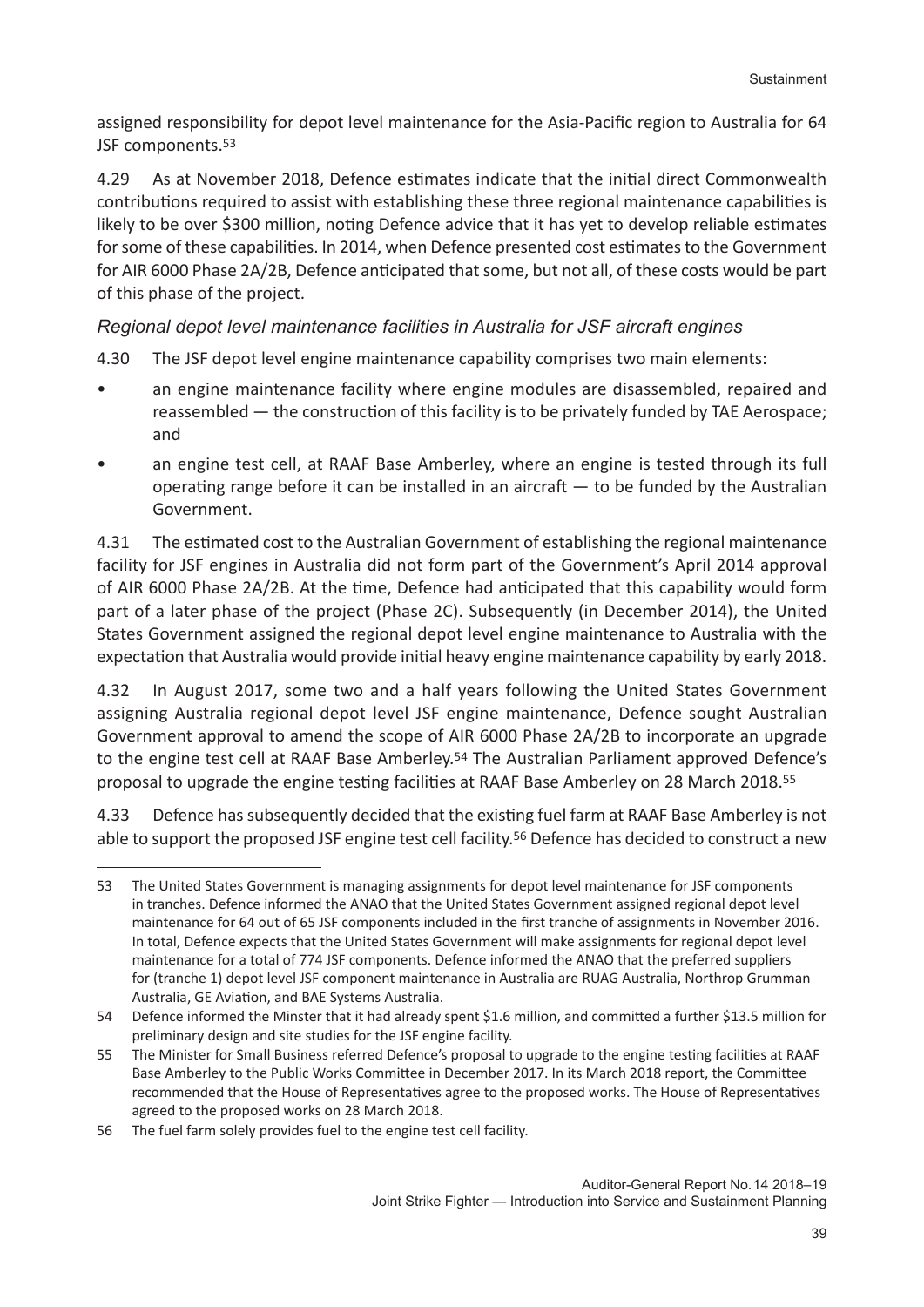fuel farm facility at RAAF Base Amberley. In coming to this decision, Defence considered a number of reviews and reports from 2015 onwards that concluded the fuel farm facilities, which were constructed in the 1960s, are not compliant with Australian Standards and not fit-for-purpose.

4.34 Defence informed the ANAO that, while the Australian Parliament's March 2018 approval of the upgrade to the engine test cell included a limited upgrade to the fuel farm facility to improve the flow of fuel to the engine test cell facility, it did not include a proposal to construct a new fuel farm facility. Defence considers the construction of the new fuel farm to be a dependant, but separate, project to the approved engine test cell upgrade project. Defence further informed the ANAO that the replacement of the fuel farm will be performed concurrently to the engine test cell upgrade thereby ensuring that there is no additional downtime for engine test cell capability. Defence documents show that Defence has been aware of the poor state of the fuel farm since at least 2015. The construction of the new fuel farm was not part of Defence's plans to upgrade the engine test cell, when it sought Government approval in 2017.

4.35 In June 2018, Defence informed the Minister that it now anticipates that the regional depot level engine maintenance facilities will be established in time to support regional JSF engine maintenance work from early 2019, and engine testing by December 2019. In August 2018, Defence informed the ANAO that, in the interim, Defence will rely on the United States-based engine maintenance facilities. Defence further informed the ANAO that each of the other regional depot level engine maintenance facilities, that are also expected to support the global JSF fleet, are also experiencing delays in establishing their capabilities. Defence expects that Australia's test and evaluation program, commencing in December 2018, which aims to validate the suitability and effectiveness of the JSF system, will validate depot level engine maintenance arrangements.

## *Regional depot-level maintenance facilities in Australia – JSF airframes and components*

4.36 Defence's sustainment plans identify an Australian national JSF depot-level airframe maintenance facility as an Australian sovereign requirement.

4.37 In August 2018, Defence informed the ANAO that, while the dedicated JSF airframe maintenance facility (assigned to BAE Systems Australia) will not be in place by December 2018, there is currently no planned JSF depot-level maintenance or modifications scheduled by the F-35 JPO for the Australian facility until January 2021. Defence further informed the ANAO that the capability to carry out any unplanned JSF airframe maintenance will exist by December 2018 through the use of contractor field teams supported by existing RAAF JSF facilities.

4.38 The United States Government expects that Australian companies will establish depotlevel maintenance capabilities by 2021 for three of the JSF components, and by 2025 for 61 of the JSF components. In October 2018, Defence informed the ANAO that is does not yet know the full scope of the assignment of regional depot-level maintenance for components to Australia. Defence further informed the ANAO that the regional depot-level maintenance capability for JSF components did not form part of the Australian Government's approval for the project in 2014, and remains unfunded as at October 2018.

## **Regional warehouse for JSF spares in Australia**

4.39 The regional warehousing facility for JSF spares (assigned to BAE Systems Australia) is to be based at Williamtown, New South Wales, and is intended to support the global JSF enterprise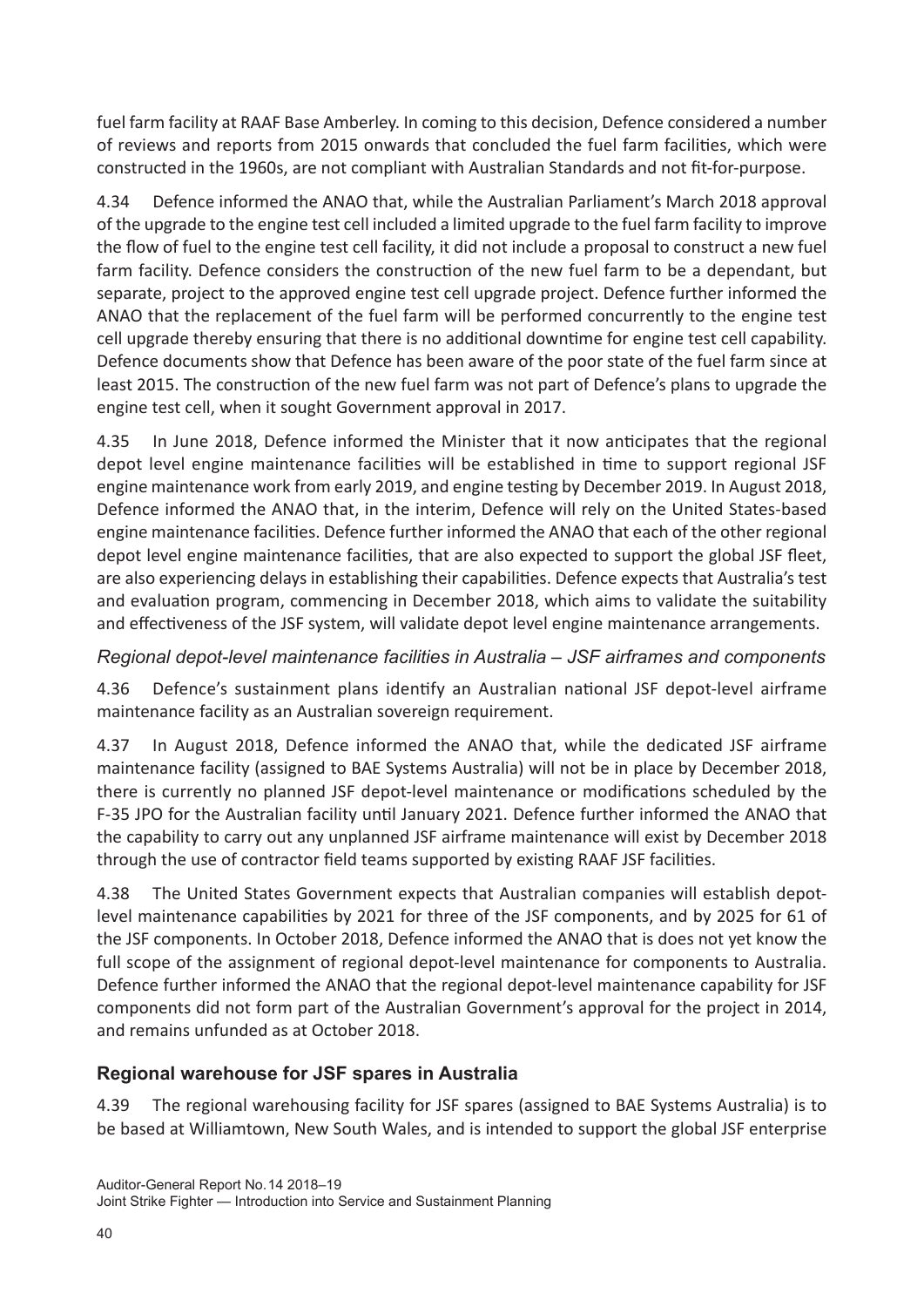with the supply of aircraft parts from the global spares pool to Australia's JSF aircraft and other nations operating in the Asia-Pacific region. Defence expects the Asia-Pacific Regional Warehouse to be operational from late 2020. In August 2018, Defence informed the ANAO that it has not established a firm estimate for the Australian Government's contribution to the cost of this facility, and confirmed that cost estimates were not included in the 2014 advice to Government supporting second pass approval of the project.<sup>57</sup>

## **Has Defence determined the cost of sustaining its JSF aircraft?**

Defence does not expect to have a reliable estimate for whole-of-life sustainment costs for its JSF aircraft until after 2020.

4.40 The developmental nature of the international JSF Program means that Defence does not yet know the final purchase price of future Australian JSF aircraft, or their whole-of-life operating and support costs. In April 2014, Defence provided rough-order-of-magnitude sustainment cost estimates to the Government at second pass approval for acquisition of the JSF aircraft. At the time, Defence advised the Government that it did not have a sustainment plan of sufficient fidelity to seek approval for whole-of-life sustainment costs, as the design of the GSS was still evolving. Consequently, the Government's 2014 decision to purchase the JSF aircraft was not based on reliable whole-of-life cost estimates as mature cost data was not available.

4.41 Defence undertook to return to the Government after 2020 to present proposed sustainment costs for approval.<sup>58</sup> The progress of the Australian JSF Program through second pass approval on the basis of rough-order-of-magnitude sustainment costs is contrary to Defence's guidance for the planning and approval of major capital equipment projects59, the findings and recommendations of numerous external reviews<sup>60</sup>, and audits undertaken in Defence over the past two decades.61 The history of Defence acquisitions in Australia demonstrates that inadequate sustainment cost estimates at project approval have led to cost implications once the platform is in service. In 2016, the United States GAO described sustainment as the most significant cost driver for the program. In 2016, Defence informed the Australian Government that estimated support

<sup>57</sup> In October 2018, Defence advised the ANAO that the timing and capacity requirements for the regional warehouse are still being developed.

<sup>58</sup> Defence considers that after 2020 the cost and support data will be more mature.

<sup>59</sup> In 2014, Defence's policy for presenting major capital equipment projects to Government for approval (second pass) required Defence to provide Government with a well-defined project budget, schedule and risk profile, and the future provision for through-life support costs for the capability, including the workforce allocation.

<sup>60</sup> See *Defence Procurement Review 2003* (also known as the *Kinnaird Review*), p. 26; *Going to the Next Level, the report of the Defence Procurement and Sustainment Review* (2008) (also known as the *Mortimer Review*) p. 50*; Plan to Reform Support Ship Repair and Management Practices* (2011) (also known as the *Rizzo Review*) p. 35; and The Senate Foreign Affairs, Defence and Trade References Committee, Senate Committee Report, *Procurement procedures for Defence capital projects* (2012), p. 67.

<sup>61</sup> The ANAO has undertaken a number of audits identifying the consequences of approving major projects with inadequate sustainment cost estimates. An overarching examination of the issue of sustainment cost estimates for Defence acquisitions is provided in Auditor-General Report No. 6 2013–14, *Capability Development Reform*, Chapter 7. Most recently, Defence provided rough order of magnitude sustainment cost estimates to the Government, at second gate, for its Offshore Patrol Vessel Program. This approach was contrary to Defence policy. See Auditor-General Report No.39 2017-18, *Naval Construction Programs – Mobilisation*, pp. 42-43.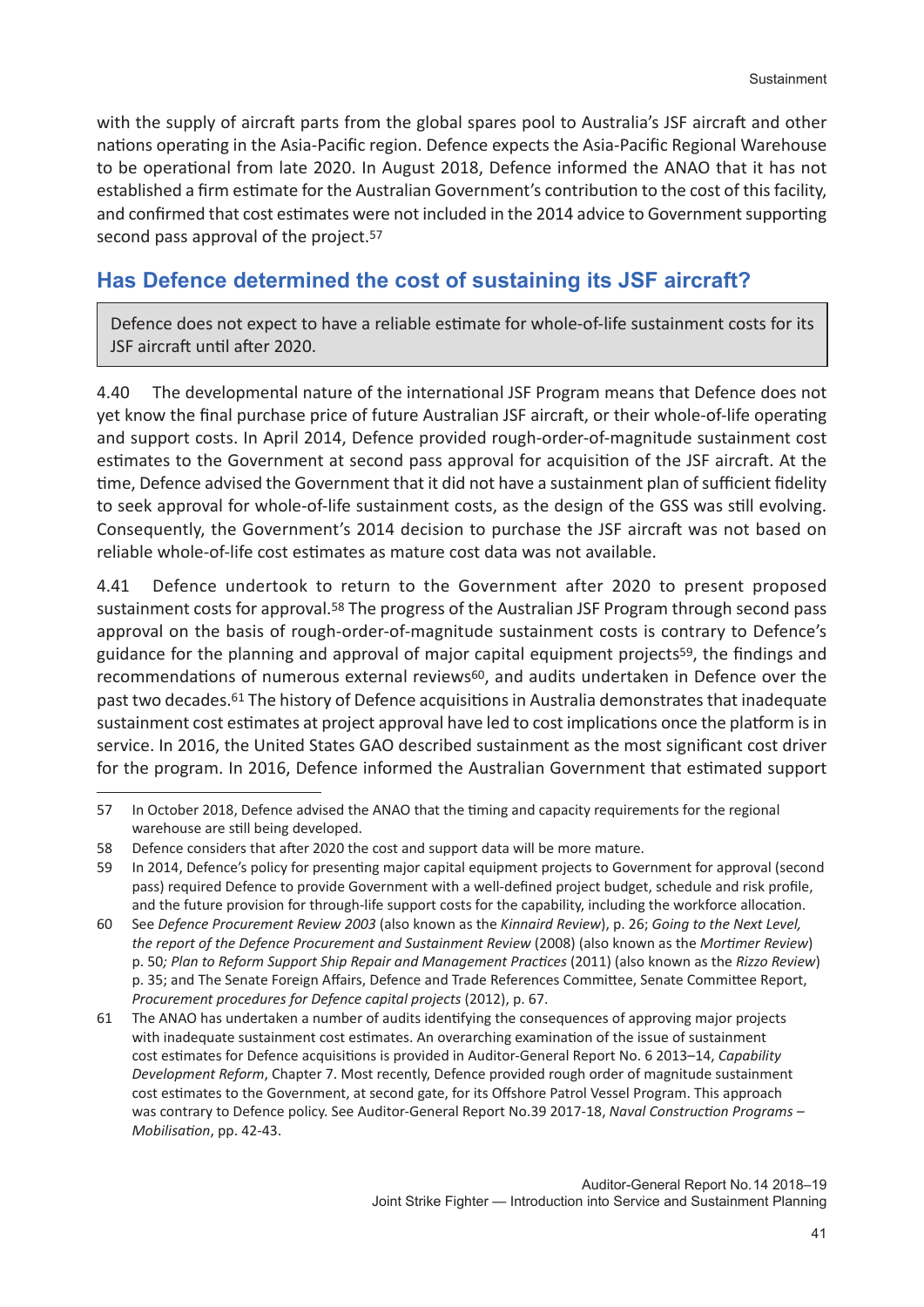costs for the JSF aircraft 'remain high and the economies of scale were not yet evident', and in November 2018, Defence informed the ANAO that this advice remains current.

4.42 In 2017, Defence informed the Minister that it does not expect greater certainty about sustainment costs until the support arrangements underpinning the GSS are defined and agreed, and the commercial arrangements necessary to support the GSS are established. Defence does not expect the GSS to achieve full maturity until after 2023, which is around the time Defence expects its JSF aircraft to achieve final operational capability. Defence informed the ANAO that it is developing its knowledge of JSF sustainment costs to underpin its financial modelling work. Defence has advised that this, and future work, will provide the basis for its advice to Government on sustainment costs after 2020.

Grat Heh

Grant Hehir Auditor-General

Canberra ACT 5 December 2018

Auditor-General Report No. 14 2018–19 Joint Strike Fighter — Introduction into Service and Sustainment Planning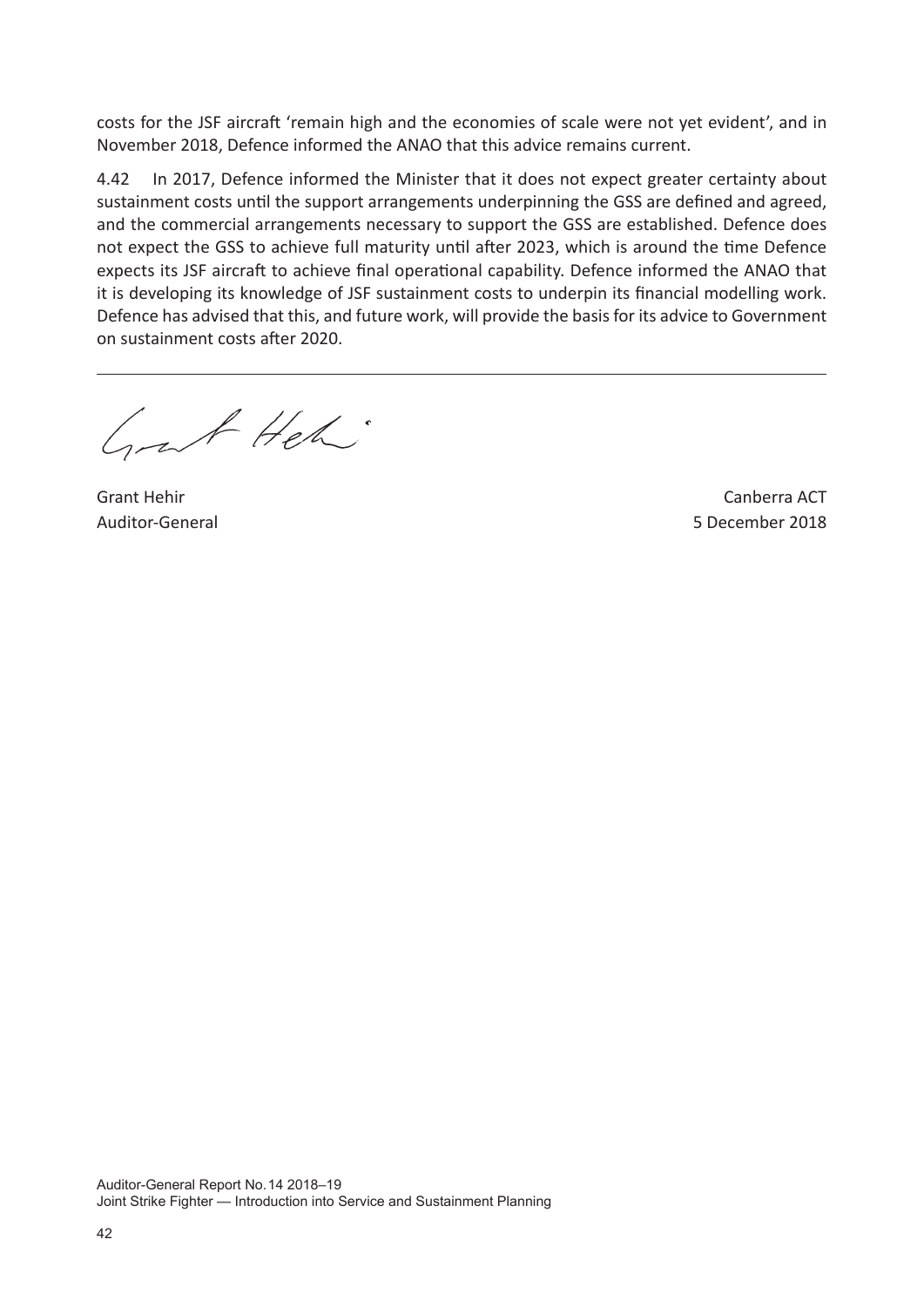**Appendices**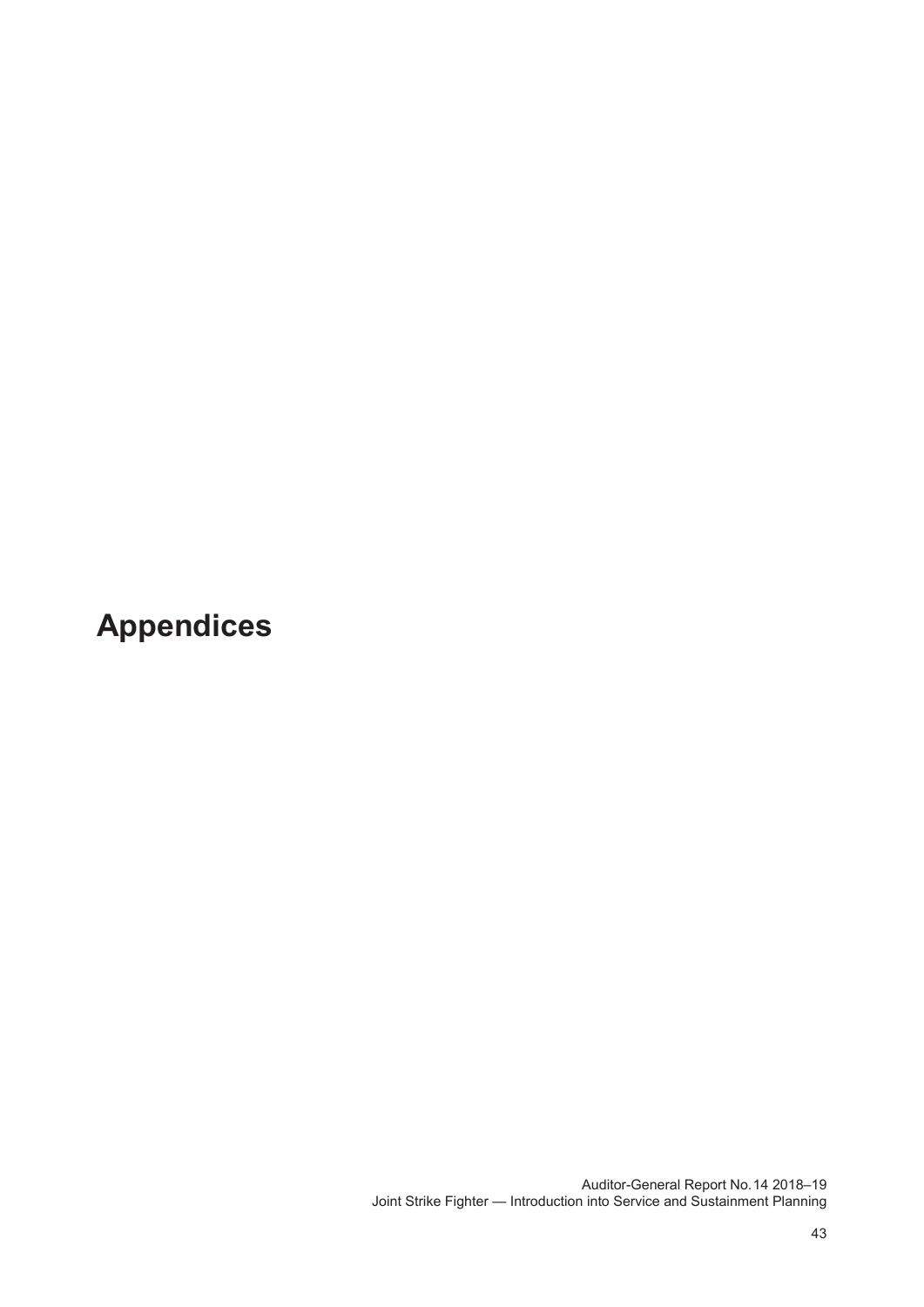## **Appendix 1 Entity response**



**Australian Government** 

**Department of Defence** 

Mr Greg Moriarty Secretary

General Angus J Campbell, AO, DSC Chief of the Defence Force

SEC/OUT/2018/351 CDF/OUT/2018/783

Mr Grant Hehir Auditor-General PO Box 707 Canberra ACT 2601

#### **AUSTRALIAN NATIONAL AUDIT OFFICE (ANAO) SECTION 19 PROPOSED REPORT -JOINT STRIKE FIGHTER (JSF) - INTRODUCTION INTO SERVICE AND SUSTAINMENT PLANNING**

Dear Mr Hehir,

Thank you for your correspondence of 2 October 2018, which contained the Section 19 Proposed Report for the ANAO performance audit - Joint Strike Fighter - Introduction into Service and Sustainment Planning.

Defence acknowledges the findings contained in the audit report and concurs with the conclusion that Defence's preparations to date for the introduction and sustainment of the JSF aircraft into Australian service has been effective.

Defence further acknowledges that the program cost estimates, particularly those associated with the Global Support Solution (GSS) are still continuing to mature. Greater certainty of operating and support costs will be available when all F-35 global and regional maintenance support assignments have been made and commercial arrangements have been established for those assignments and separate Australian sovereign contract requirements. Defence will return to Government after 2020 for operating and support budget through to the planned F-35 withdrawal date.

Defence acknowledges that that an annual update to Cabinet was not provided in 2015 and 2016, however improved internal governance is now in place to ensure future updates are provided on time, with quarterly oversight from the Defence Investment Committee. In parallel, Defence has increased the level of Ministerial engagement through other mechanisms.

Defending Australia and its National Interests

Auditor-General Report No. 14 2018–19 Joint Strike Fighter — Introduction into Service and Sustainment Planning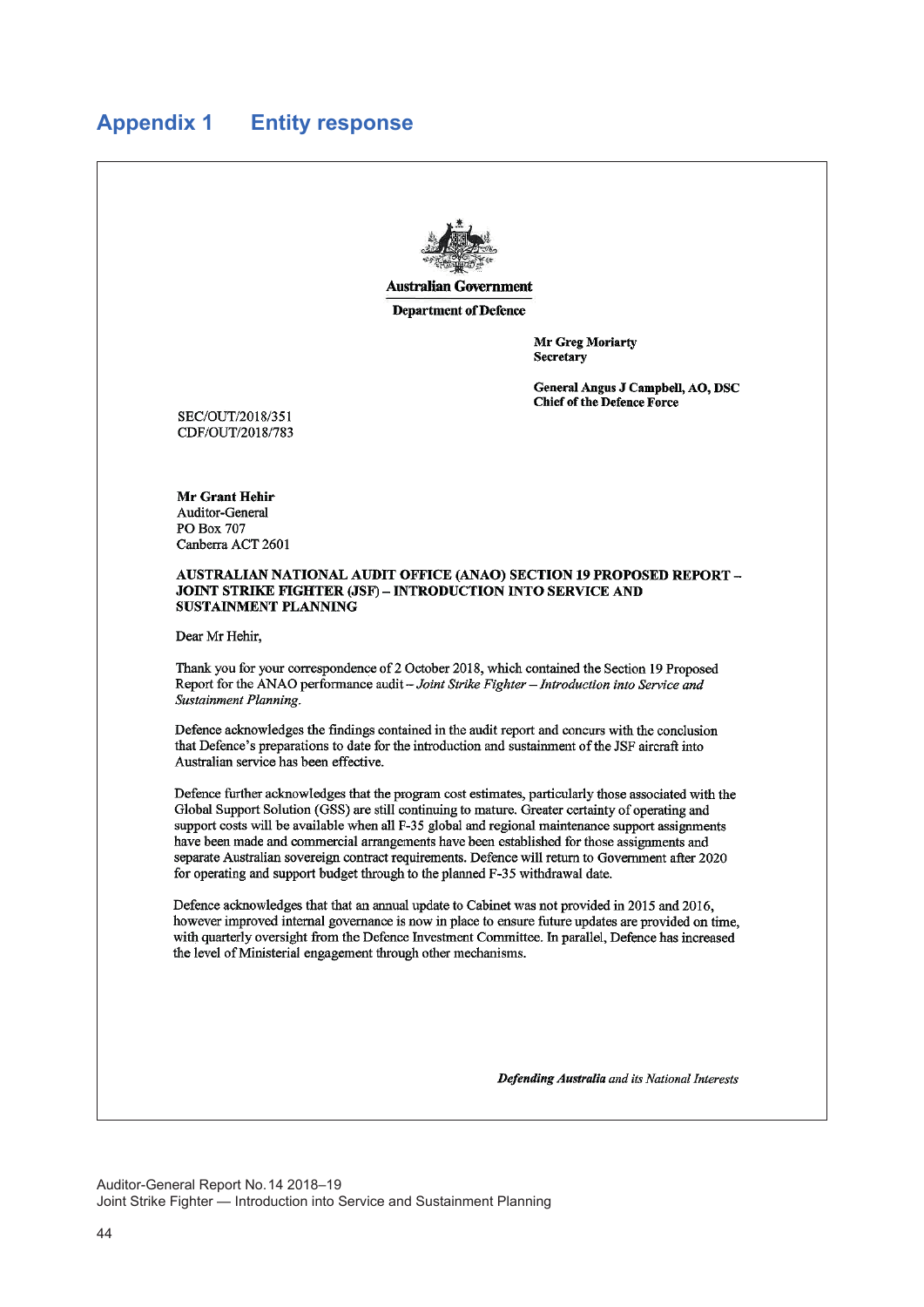Australia's Initial Operating Capability in December 2020 will have delivered 30-33 JSF aircraft, established a sovereign training capability and completed verification and validation of the Australian F-35A capability. One operational squadron (minimum of 12 aircraft) will be proficient in air combat, strike and offensive air support, and ready to deploy in support of Australia's national interests.

Attached to this letter are Defence's Proposed Amendments, Editorials and Comments (Annex A), and Responses to Requests for Information (Annex B). These constitute Defence's formal response to the Section 19 Proposed Report. Defence remains committed to assisting you with the successful completion of this audit. We look forward to the upcoming tabling of the Report.

Yours sincerely,

**Greg Moriarty** Secretary

 $\infty$  October 2018

#### Annexes:

- A. Defence's Proposed Amendments, Editorials and Comments
- B. Defence's Responses to Requests for Information

AO, DSC **Angus J Campbell** General Chief of the Defence Force October 2018

PO Box 7900, Canberra BC, ACT 2610 www.defence.gov.au